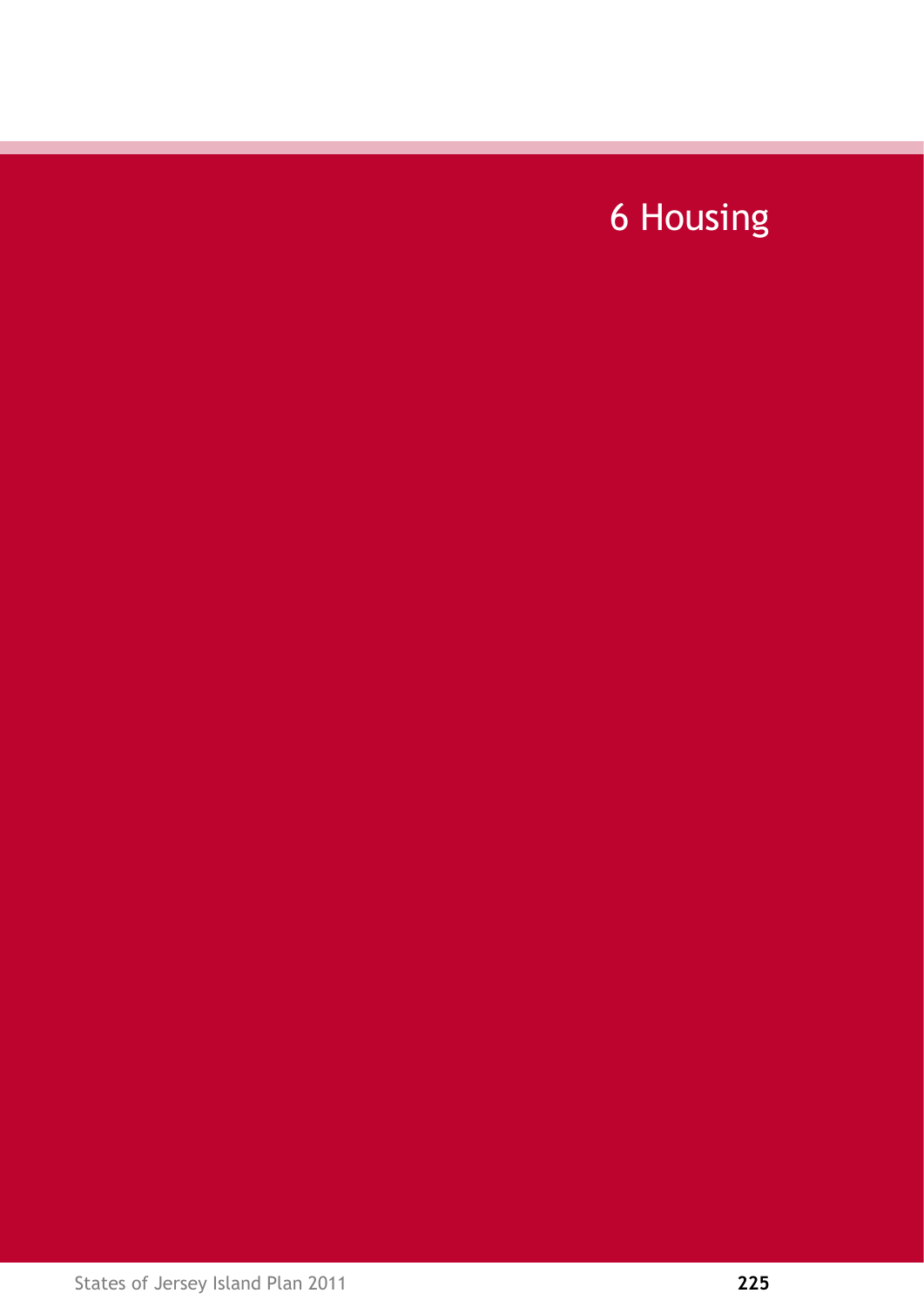# $6 \mid$  Housing

# **6 Housing**

# **H: Introduction**

**6.1** The home is central to life, providing the fundamental human need of shelter, in addition to meeting human desires for comfort, security, privacy, independence and personal identity. It is a fundamental role of the planning system and the Island Plan to provide an adequate supply of land to meet the housing requirements of the community over the Plan period.

**6.2** Housing, and in particular the location of new housing development, is perhaps the most highly contentious subject area to be tackled in any new Island Plan. Residential development also represents a valuable tool and a significant opportunity to regenerate the physical and social fabric of Island communities and can play a positive role in improving the urban environment.

### **Policy context**

**6.3** The States Strategic Plan 2009-2014 establishes a clear objective that all Island residents be adequately housed, but also identifies some of the challenges that need to be tackled in so doing;

- older people need to be housed in accommodation which support the principles  $\bullet$ of 'lifetime homes' and which can adapt over time to allow independence to be maintained;
- changing demographics and migration may put pressure on certain types of  $\bullet$ accommodation;
- if we want to meet the aspirations of Islanders to own their own homes, then homes must be made more affordable;
- the affordable housing should be targeted at only those who need the support.

**6.4** To meet these particular challenges, the new Island Plan is specifically tasked by the Strategic Plan to:

- identify sufficient appropriate development sites for housing without further  $\bullet$ rezoning of green areas - ensuring that the unit mix and tenure types meet prevailing demand;
- support the development of affordable housing.

**6.5** In accord with strategic land-use planning policies Policy SP 1 'Spatial strategy'; Policy SP 2 'Efficient use of resources'; Policy SP 3 'Sequential approach to development'; Policy SP 4 'Protecting the natural and historic environment' and Policy SP 6 'Reducing dependence on the car', the Plan also needs to ensure that homes are provided in the right location to help achieve a more sustainable form and pattern of development in Jersey. It is also envisaged that the provision of new homes during the Plan period will provide the mechanism to lead urban regeneration, particularly in St Helier. For this to be achieved, new housing must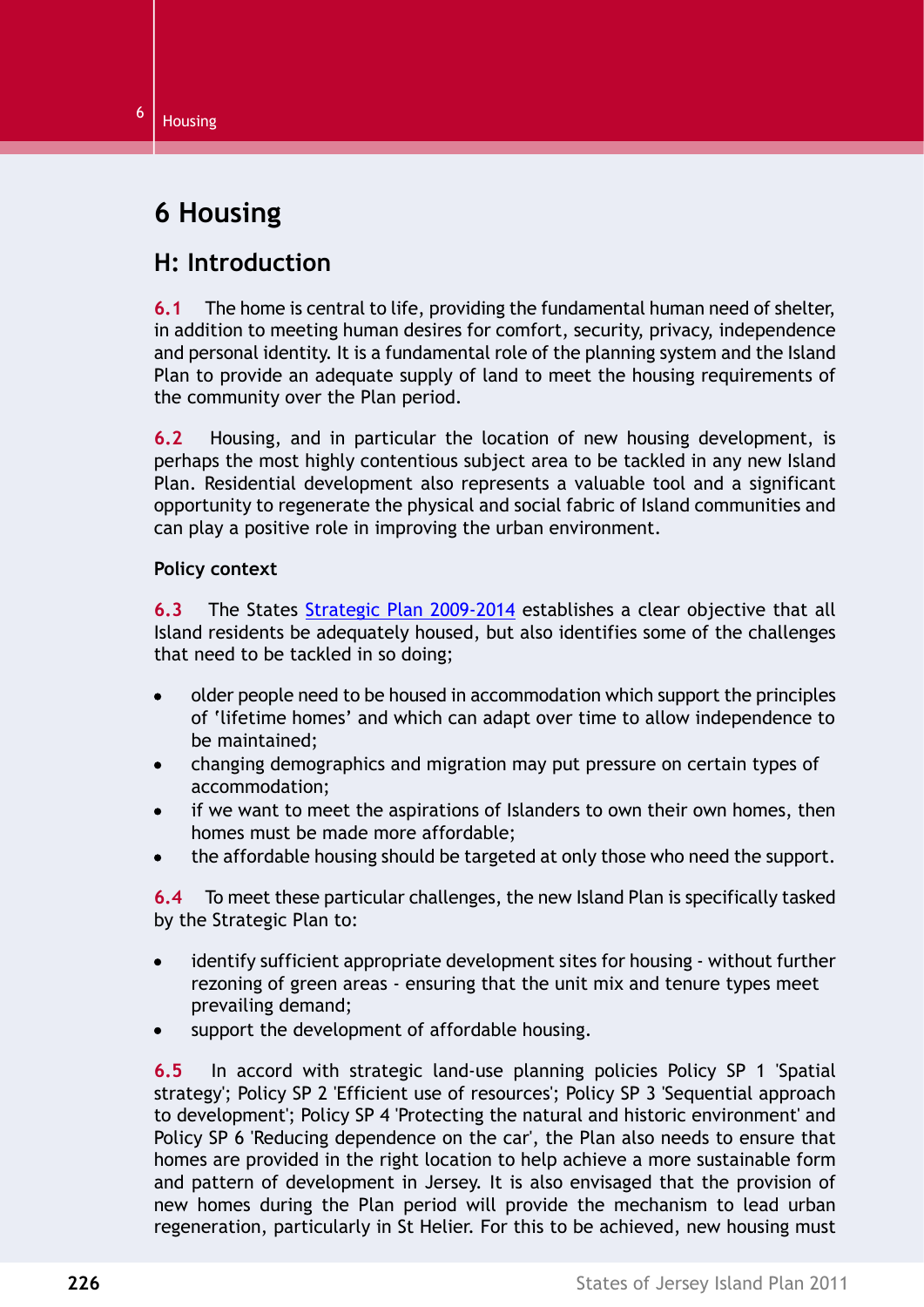be of high quality and must be complemented by investment in the public realm and local infrastructure - either through planning gain or public intervention - to revive and create an attractive and desirable urban living environment.

**6.6** The provision of housing in Jersey is linked to residential qualifications. Those without residential qualifications are able to live in lodgings, staff accommodation or registered lodging houses but cannot lease or purchase accommodation. Residential qualifications can currently be gained following ten years continuous residence or by application to the Minister for Housing**(1)**. In accord with the Strategic Plan objective of providing adequate housing for all Island residents, the Plan seeks to address qualified and unqualified housing requirements.

# **H: Objectives and indicators**

### **Objective H 1**

#### **Housing objectives**

- 1. To ensure the provision of land and development opportunities to meet the Island's housing needs over the Plan period;
- 2. To lead the regeneration of the Island's urban areas, particularly St Helier, through new residential development;
- 3. To sustain the viability of rural parish communities, where there is a justifiable need to do so, through the provision of land and development opportunities for new residential development.

### **Indicators H 1**

### **Housing indicators**

- 1. Number of homes built relative to estimated demand by category, tenure, type, size and affordability;
- 2. Number of homes built in St Helier and the remainder of the Built-up Area relative to estimated yields;
- 3. Amount of new residential development in rural parish communities considered necessary to support viability and vitality.

1 s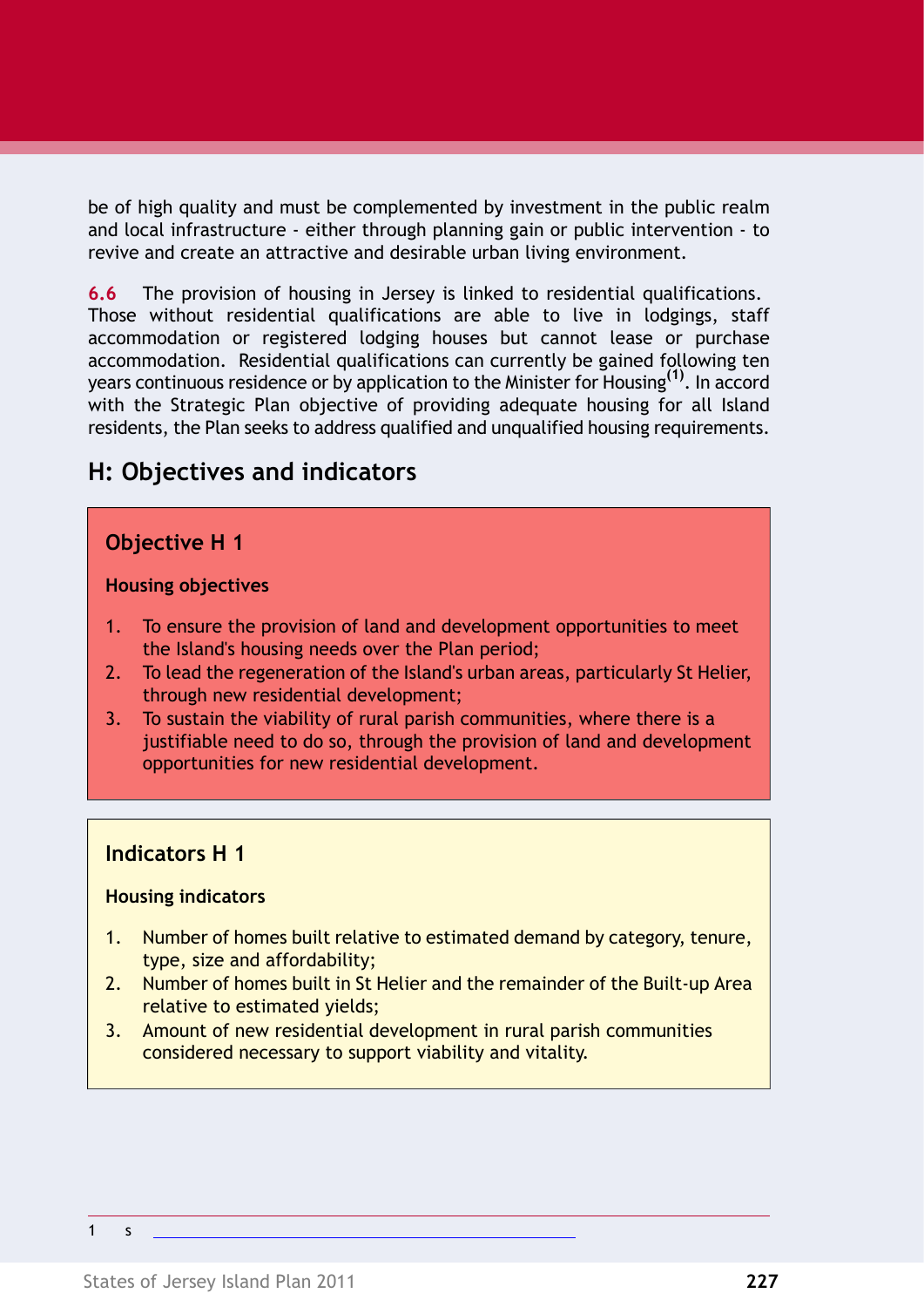# **H: Policies and proposals**

# **Planning for homes**

**6.7** Planning for homes in Jersey requires an understanding of the requirements for homes and how homes will be supplied over the next ten years. The Island Plan needs to address the anticipated overall demand for new homes during the Plan period, as well as ensuring that needs and demands for different categories of housing, housing tenures, and housing types are met. This is not straightforward and is based on a series of estimations and assumptions. Providing adequate homes to meet all aspirations is a significant challenge but is one we must strive to continually meet if our population is to be adequately housed in the medium to long-term.

**6.8** Over the period of the Plan, it is anticipated that the majority of new homes will continue to be provided by the private sector. This will be through conversions, redevelopment and infill development within the Built-up Area, the development of the St Helier Waterfront and the provision of new homes on brownfield land, in accord with Policy SP 1 'Spatial strategy'. Housing trusts and the parishes may also provide some housing over the Plan period and States-owned land will have a role in meeting the need for affordable homes.

**6.9** The following sections set out the categories of housing on which the supply estimates and policies are based, summarises the housing requirements over the Plan period and the manner in which they have been derived, and then addresses the anticipated supply of homes from existing sources. The Plan considers housing requirements, both in terms of need and demand, and sets out how these requirements will be met, having regard to the existing supply of homes.

## **Demand for homes**

### **Categories of housing**

**6.10** Housing in Jersey is an expensive commodity. The Strategic Plan seeks to ensure that homes in the Island are made more affordable and that affordable housing should be targeted at only those who need the support, whilst also seeking to ensure that the demand for other types of housing is met. The Island Plan distinguishes between the different types of 'need' and 'demand' housing which are termed 'Category A' and 'Category B' housing respectively.

**6.11** The categories of homes used in the estimates of supply and matched to requirements in the Island Plan are:

- **Category A need housing**
- States, Parish and Housing Trust rental housing (which can include sheltered housing)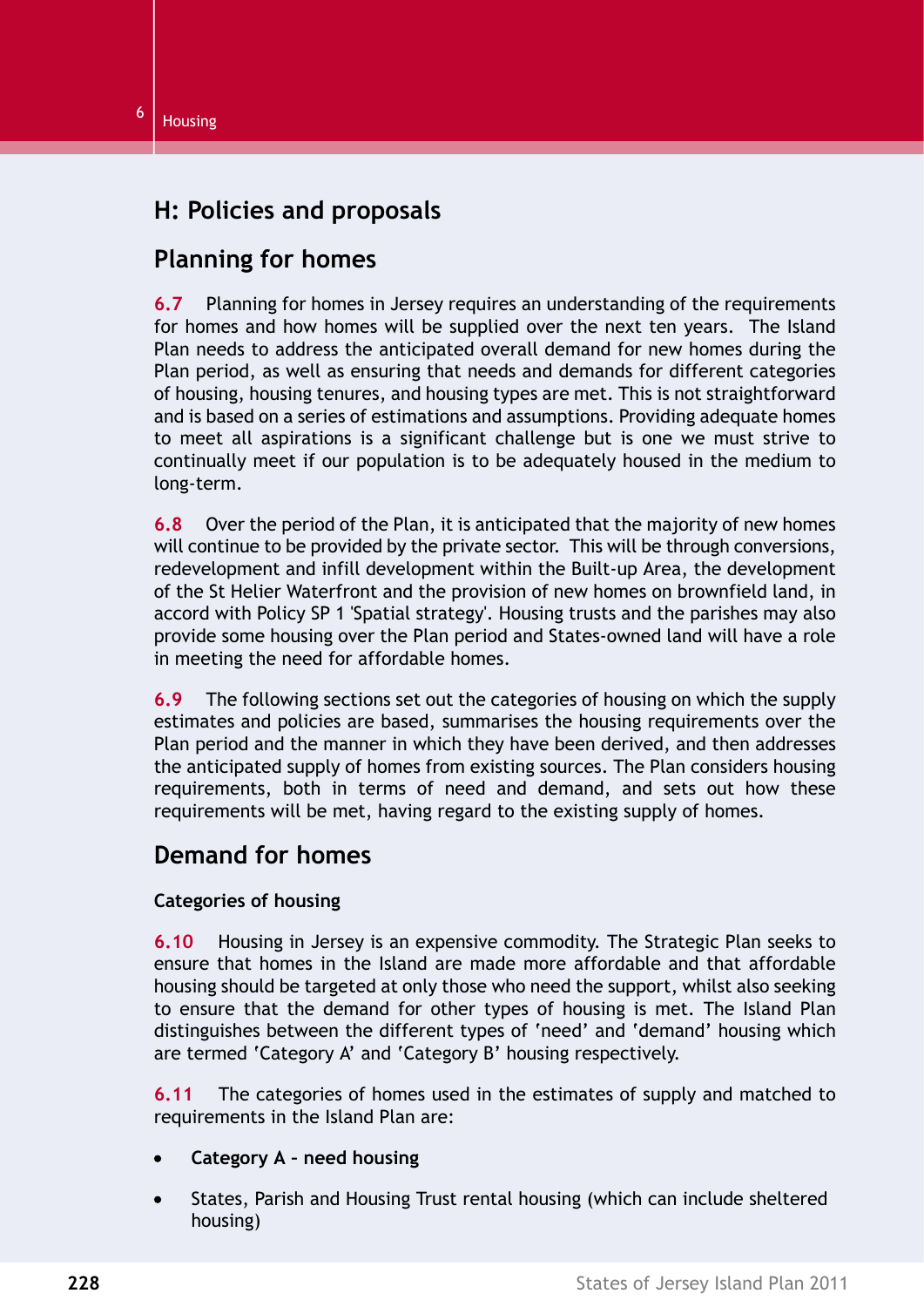- lifelong homes (for people over 55) on sites specifically zoned for this purpose;
- homes for first-time buyers
- a form of intermediate housing, be that "Jersey Homebuy" **(2)** or another/alternative form of shared equity housing, which is a form of shared equity housing sold at a discounted price and allocated through the Affordable Housing Gateway based on a financial means test.

### **Category B – other housing**

- private sector housing (owner-occupation, private rental and private lodgings);
- staff accommodation and registered lodging houses and
- accommodation for people with special requirements (sheltered housing, nursing and residential care).

**6.12** The provision of Category A housing is predominantly to enable 'affordable' housing to be provided and to be accessible to those who need support. While social-rented and first-time buyer homes will be the main mechanism for the Island Plan to provide for affordable housing needs, other housing can provide a proportion of homes that are affordable to first-time buyers.

**6.13** Research into the cost of homes provided in a range of developments has indicated that some homes provided by the private sector may be affordable. Moreover, provision of other demand housing has the function of releasing homes elsewhere in the housing market, thus ensuring movement and affecting the requirements for new provision of 'affordable' homes.

**6.14** There is also a need for housing which addresses the need of those with incomes too great to be eligible for social-rented housing, but who are unable to afford to buy the cheapest first-time buyer home even with the assistance of a loan. In order to meet this need a housing scheme (a form of intermediate housing, be that "Jersey Homebuy" or another/alternative form of shared equity housing) has been introduced to enable first-time buyers who fall within this range to buy first-time buyer properties without paying the full first-time buyer price. The scheme includes arrangements for the repayment of the balance of the purchase price to a not-for-profit housing body over time.

### **Housing requirements**

**6.15** Requirements over the Plan period will arise from:

- existing households moving home within Jersey;
- new households forming who are currently sharing homes with other households,

<sup>2</sup> The Jersey Homebuy scheme is the subject of review. Whatever the form of intermediate housing ultimately adopted following that review it must be soundly based, robust and have clear operating guidelines, which will be approved by the States.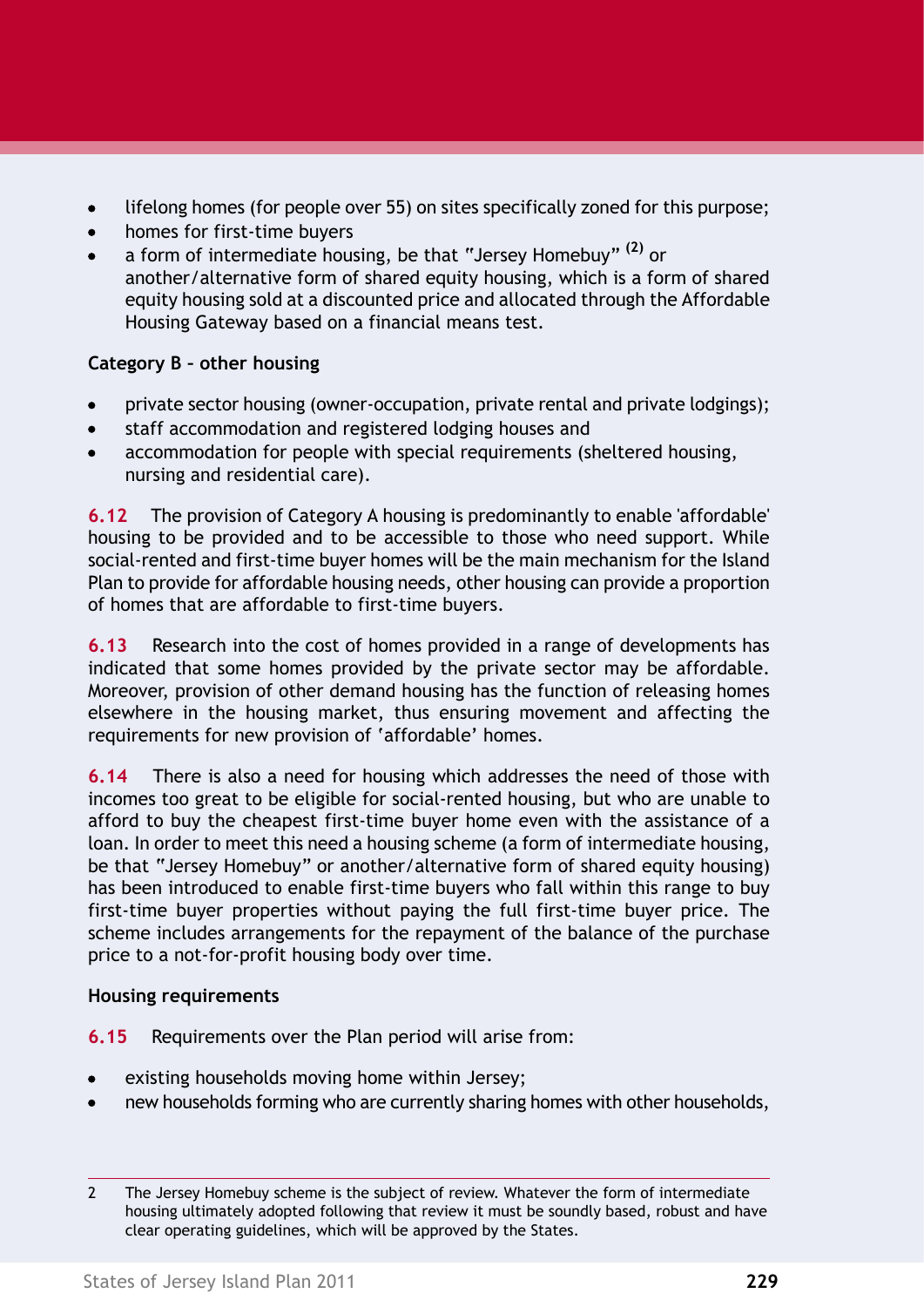

- new households forming through demographic changes; and
- the net effect of people moving into or leaving Jersey.

**6.16** Within each of these categories there will be those who cannot gain access to homes in the open market and thus need 'affordable' homes. There will also be special requirements for housing, such as for those with disabilities and sheltered housing for elderly people.

**6.17** Planning to meet the number and type of homes required by anticipated changes in the Island's population and by the latent demand for homes within the population has, of necessity, to involve assumptions and estimations about change in a range of factors over the Plan period. The two key factors which have most influence over the requirements for homes over the Plan period are:

- the size and make-up of the Island's population,
- people's housing aspirations (and their ability to realise them).

### **Population**

**6.18** The size of the Island's population will crudely influence the number of homes that will need to be provided during the Plan period. Against a demographic background of falling birth rates and falling death rates - an ageing population the challenge for Jersey is to maintain a working age population that allows the economy to function and for services to be sustained, without threatening the Island's environment, infrastructure and quality of life. The States has responded to this by providing a population policy with a clear maximum target for inward migration - the net movement of people into the Island - along with a robust method of managing long-term population levels.

**6.19** In the short-term, the States Strategic Plan 2009-2014 has established a maximum inward migration at a rolling five year average of no more than 150 heads of household per annum (which equates to an overall increase of approximately 325 people each year), to be reviewed every three years. **(3)**

**6.20** On the basis of this maximum target for the Island's population, and using Jersey-relevant data for fertility and mortality, the States of Jersey Statistics Unit has developed a Jersey Population Model which has been used to generate annual estimates of the Island's resident population at every year end for the period 2005-2065.

**6.21** For the purposes of estimating demand for homes, the key statistic is not the number of individuals that make up the Island's population, but the number of households - defined as the number of people living together to form a household unit. The average size of a household has been falling in Jersey, as elsewhere, over time, which means that even a stable or declining population can experience household growth generating a demand for more housing units. The factors which,

<sup>3</sup> States Strategic Plan 2009-2014, Priority 5: limit population growth (pp16)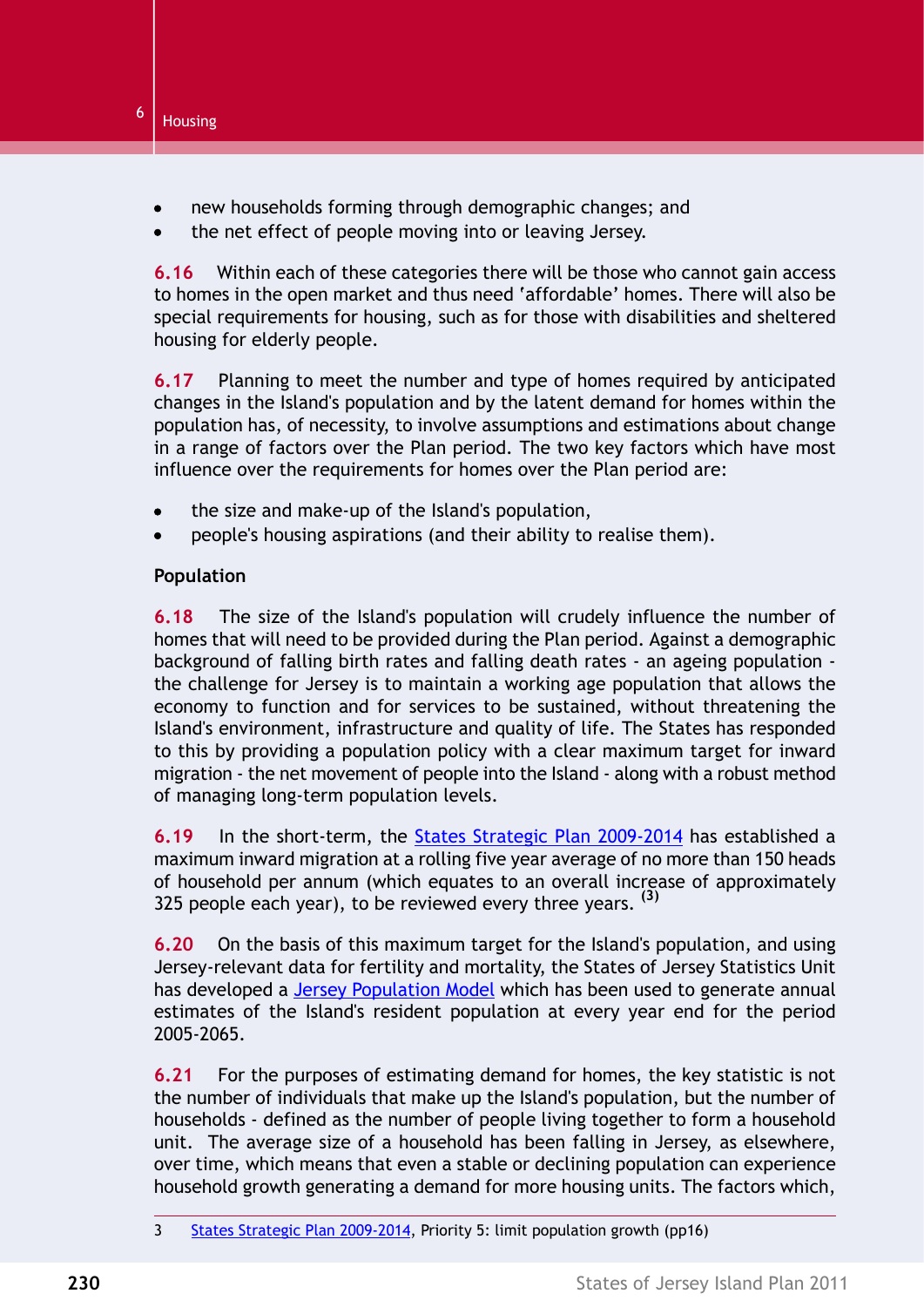it is believed, have contributed to this phenomenon include a decline in the rate of marriage and an increase in levels of divorce, separation and co-habitation, improved living standards and higher housing aspirations, (which have manifested in an increase in people who can afford to set up their own home rather than remain with family or share with friends), and an increase in life expectancy. It is expected that people will continue to live longer and that more people will live on their own.

**6.22** On the basis of these factors on population change, and allowing for a modest decline in the rate of falling household size, estimates of the increasing number of households can be made and related to population projections. Assumptions have been based on the premise that each additional household represents an increase in demand for one home.

**6.23** A combination of population modelling and average household size modelling, has been used to estimate housing requirements for Jersey from 2005-2035. **(4)**This base data has been used, by the States of Jersey Statistics Unit, to generate estimations of housing requirements for the Plan period of 1,500 homes for each of two five-year tranches, 2011 - 2015; 2016 - 2020, giving a total requirement, generated by population change of 3,000 homes during the Plan period.

|                                                 | <b>Period 1</b><br>2011-2015 | <b>Period 2</b><br>2016-2020 | <b>Total change over</b><br>10 years |
|-------------------------------------------------|------------------------------|------------------------------|--------------------------------------|
| <b>Reduced household</b><br>size <sup>(5)</sup> | 800                          | 800                          | 1600                                 |
| Net inward migration                            | 750                          | 750                          | 1500                                 |
| <b>Households to</b><br>communals               | -50                          | $-50$                        | $-100$                               |
| <b>Total</b>                                    | 1500                         | 1500                         | 3000                                 |

**6.24** Table 6.1 shows the sources of this increase in the number of households, broken down into two 5-year periods.

**Table 6.1 Housing requirements estimated from population modelling**

<sup>4</sup> Future Requirement for Homes 2005-2035 (November 2007), Future Requirement for Homes 2005-2035: addendum 2 (March 2009) and Interim Review Residential Land Availability (February 2010);

<sup>5</sup> The component of the increase shown as "reduced household size" in Table 6.1 primarily arises from the disaggregation of existing households, i.e. it constitutes a concealed or "latent" component of future demand.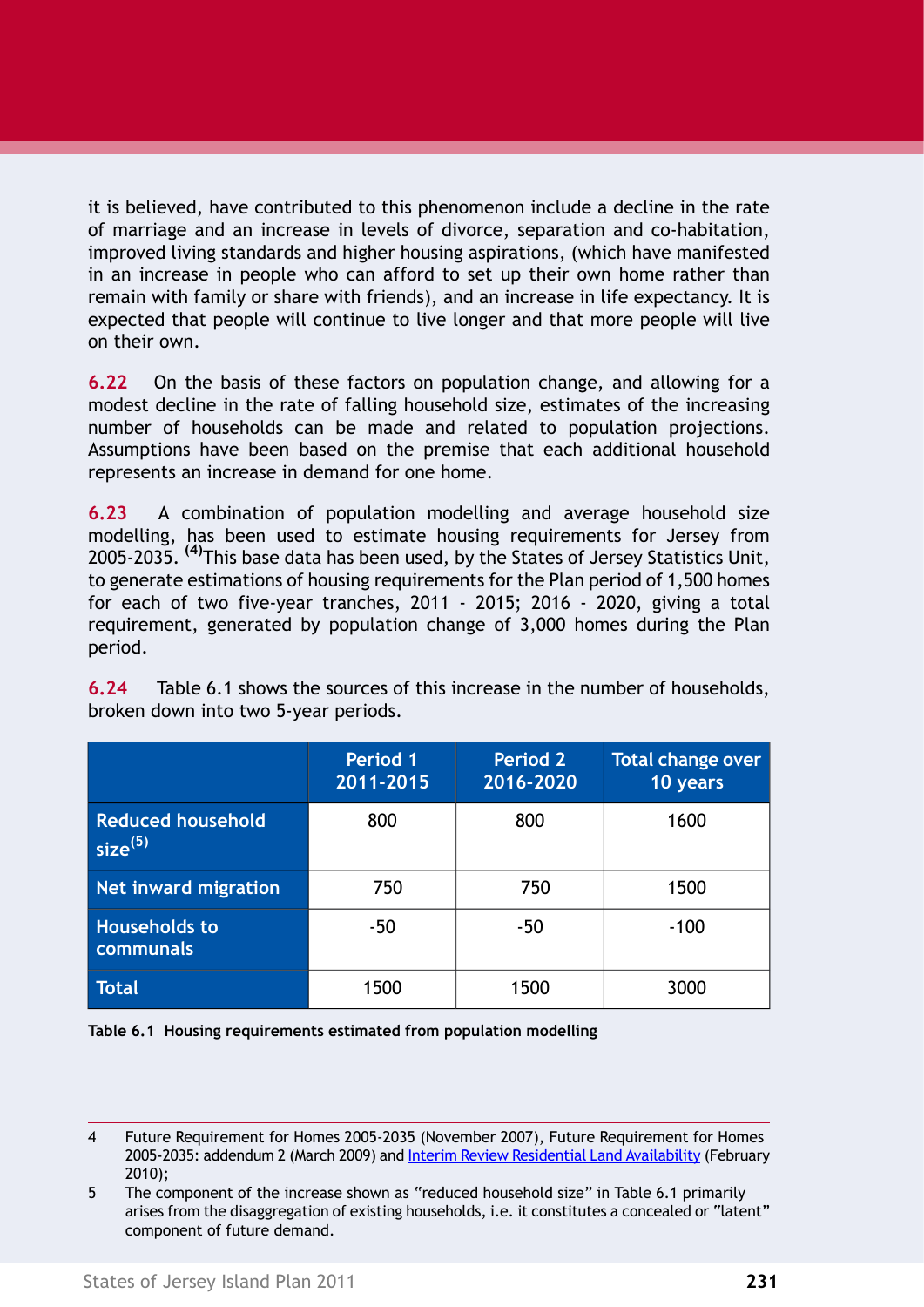#### **Housing aspirations**

**6.25** In addition to the 'bare' statistical analysis and assumptions about population change and changes in household size, there is a need to consider other factors, such as people's housing aspirations and their ability to realise them, when considering housing requirements.

**6.26** The 2007 Housing Needs Survey**(6)** is the latest in a series of surveys aimed at establishing potential housing requirements, based upon people's expressed aspirations. Whilst the impact of new economic circumstances in 2009 are acknowledged, it is considered that the findings of the 2007 Housing Needs Survey are still robust: it is not demand levels that will have changed significantly from 2007 but rather the ability to afford those aspirations in 2009 and beyond as a result of the changed economic circumstances.**(7)**

### **Affordability**

**6.27** Using the base information from the 2007 Housing Needs Survey and subsequent 2009 JASS, the Statistics Unit has identified a maximum of 1,000 additional households over the Plan period that need to be added to the housing demand derived from population modelling to account for other housing demand generated by people's realistic housing aspirations. In particular, 1,150 concealed households expressed a desire to be First-Time Buyers (FTBs). Approximately 90% of such potential FTB households, corresponding to a total of some 1,000, expressed a desire to purchase property at less than £350,000.

#### **Impact of economic climate**

**6.28** The overall demand for dwelling units, driven by reduced average household size coupled to moderate levels of net inward migration, is expected to be relatively insensitive to the concurrent economic climate. This premise is reinforced by the results of the three rounds of the Housing Needs Survey (run in 2000, 2005 and 2007 at substantially different points in the Island's economic cycle), the higher level observed in the 2000 round being primarily due to an evident shortage of units, subsequently addressed by the 2002 Island Plan.

**6.29** The tenure mix of demand, however, is likely to be more susceptible to the economic climate, particularly the first-time buyer (shared equity) and latent components. Hence, ongoing robust monitoring of demand within the various tenure categories, together with major periodic updates through housing needs surveys, will be crucial as the Island progresses through future economic cycles.

<sup>6</sup> Jersey's Housing Assessment 2008-2012 (April 2008) Statistics Unit

<sup>7</sup> This data will be updated through the 2011 Jersey Annual Social Survey (JASS), a new Housing Needs Survey to be undertaken in 2012 and information derived from the Housing Gateway, managed by the Housing Department.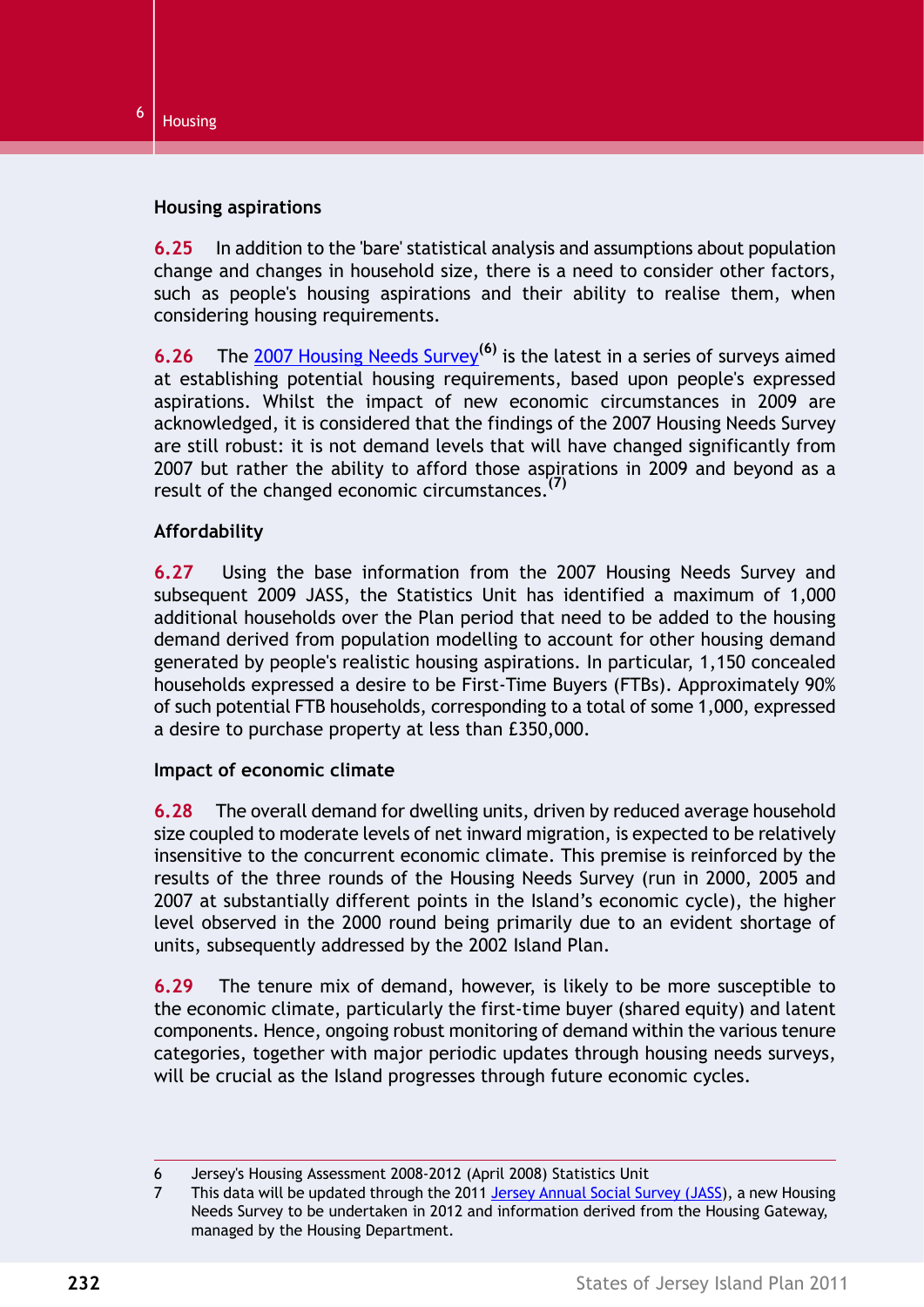**6.30** Since 2007 the Jersey economy has been through a significant economic downturn as a result of the global recession. In terms of factors that impact on housing demand in the Island these have manifested as higher unemployment, a reduction in finance employment, reduced job security, weak earnings growth, reduced availability of credit and lower inward migration. All these factors would normally combine to lead to a general weakening in the housing market and also in particular in the demand from local residents for owner-occupation (the flipside being that demand for rented and social-rented housing would rise).

**6.31** The magnitude of the overall potential affordable housing shortfall estimated by the 2007 Housing Needs Survey was confirmed by the Jersey Annual Social Survey (JASS) in 2009. The detailed results of the 2009 JASS survey, however, indicated that there had been a shift in the tenure profile of demand since 2007, away from owner occupied to rental; in 2007 rental accommodation accounted for 43% of total demand; by 2009 this proportion had increased to 48%.

**6.32** This change corresponds to a potential shift in demand for affordable housing of about 500 households from owner-occupied to rental accommodation, meaning that, based upon current requirements, it is estimated that approximately 500 households are seeking rental and 500 seeking owner occupied affordable accommodation.

**6.33** The total demand for housing over the plan period is presented in [Table](#page-8-0) [6.2 'Total demand for housing over the period 2011-2020'](#page-8-0). This shows a requirement for 4,000 homes over the 10 year period 2011 to 2020 (an average requirement of 400 dwellings per year), of which 1,000 is for affordable housing (an average requirement of 100 dwellings per year).

<span id="page-8-0"></span>

| <b>Demand Element</b>                                                                                                                                                                         | <b>Dwellings Required</b> |           |  |
|-----------------------------------------------------------------------------------------------------------------------------------------------------------------------------------------------|---------------------------|-----------|--|
|                                                                                                                                                                                               | 2011-2015                 | 2016-2020 |  |
| Estimated additional dwelling requirements from<br>population modelling based upon net immigration<br>of +150 heads of household per year                                                     | 1500                      | 1500      |  |
| Affordable Housing Requirement based upon 2007<br>Housing Needs Survey and Jersey Annual Social<br>Survey (JASS) in 2009 (additional latent demand<br>not discounted by population modelling) | 500                       | 500       |  |
| Total                                                                                                                                                                                         | 2000                      | 2000      |  |

**Table 6.2 Total demand for housing over the period 2011-2020**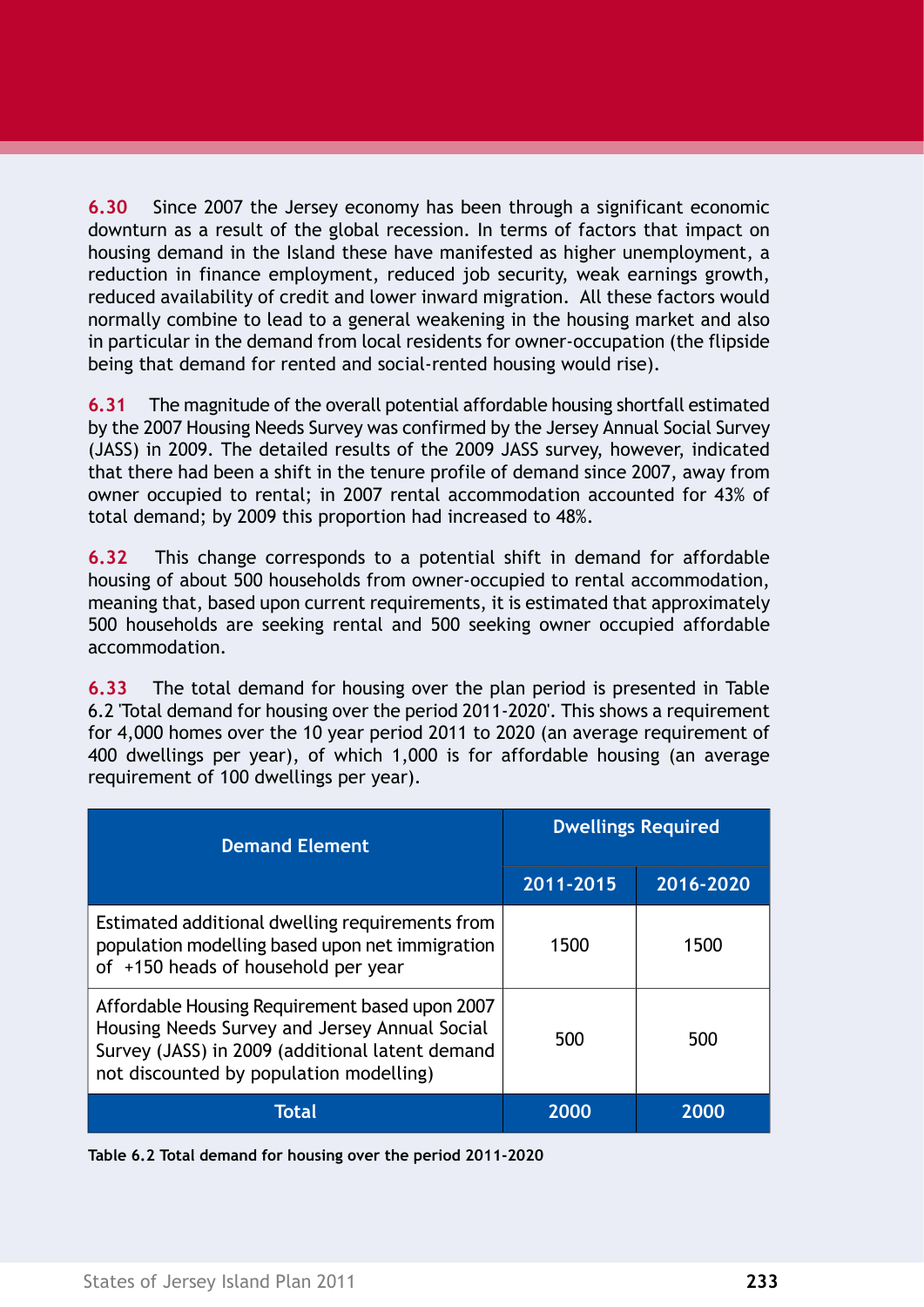#### **Future updates**

**6.34** In 2012 two comprehensive new sources of information will become available which will enable further refinement and updating of the estimate of overall demand and its distribution by dwelling size and tenure.

- 2011 Census: it is anticipated that the data necessary for population modelling will be available in the first half of 2012;
- 2012 Housing Needs Survey: the Statistics Unit has provisionally scheduled a further round of this survey to run in 2012, aiming for results by year-end.

**6.35** The development of the Housing Gateway by the Housing Department will monitor and assess applicants for social and affordable housing requirements and will also be crucial to understanding the latest housing needs.

**6.36** All these information sources will be used in the monitoring and potential updating of the key housing policies so that this Plan remains flexible and responsive to demand and supply changes over the Plan period. Moreover, the tenure proportions that are to be delivered, whether it is to be social-rent, a form of intermediate housing, be that "Jersey Homebuy" or another/alternative form of shared equity housing, first-time buyer or lifelong homes (for people over 55), shall be determined by the Minister, based on this latest housing information base. **(8)**

## **Supply of homes**

**6.37** In terms of the supply of homes, the current housing stock comprises an estimated 38,000 dwellings **(9)**, the majority of which are owner occupied. The States is a major provider and manager of housing, owning some 4,490 dwellings for rental**(10)** .

**6.38** Over the nine years of the 2002 Island Plan, an average of 525 dwellings have been added to the housing stock each year, varying from 865 in 2002 to only 225 in 2008. Of the total new dwellings, 17% have been purpose-built first-time buyer homes, 17% social rented housing and 66%, private sector housing. Currently, there are outstanding planning permissions for 1243 dwellings (including 180 first-time buyer/social rent homes) and 900 dwellings (including 115 first-time buyer/social rent homes) are under construction**(11)** .

**6.39** Over the period of the new Island Plan, it is anticipated that homes will continue to be supplied by the States, parishes, housing trusts and the private sector. This will be primarily through conversions, redevelopment and infill

<sup>8</sup> The Minister for Planning and Environment will review these parameters on an annual basis and, where there is the need for change, will issue supplementary planning guidance to revise the threshold size of developments to which the policy will apply.

<sup>9</sup> estimate prepared by Statistics Unit on basis of 2001 Census @ 32,704 dwellings

<sup>10</sup> States of Jersey Housing Department stock as at July 2009

<sup>11</sup> Planning and Building Services, Department of the Environment (March 2011)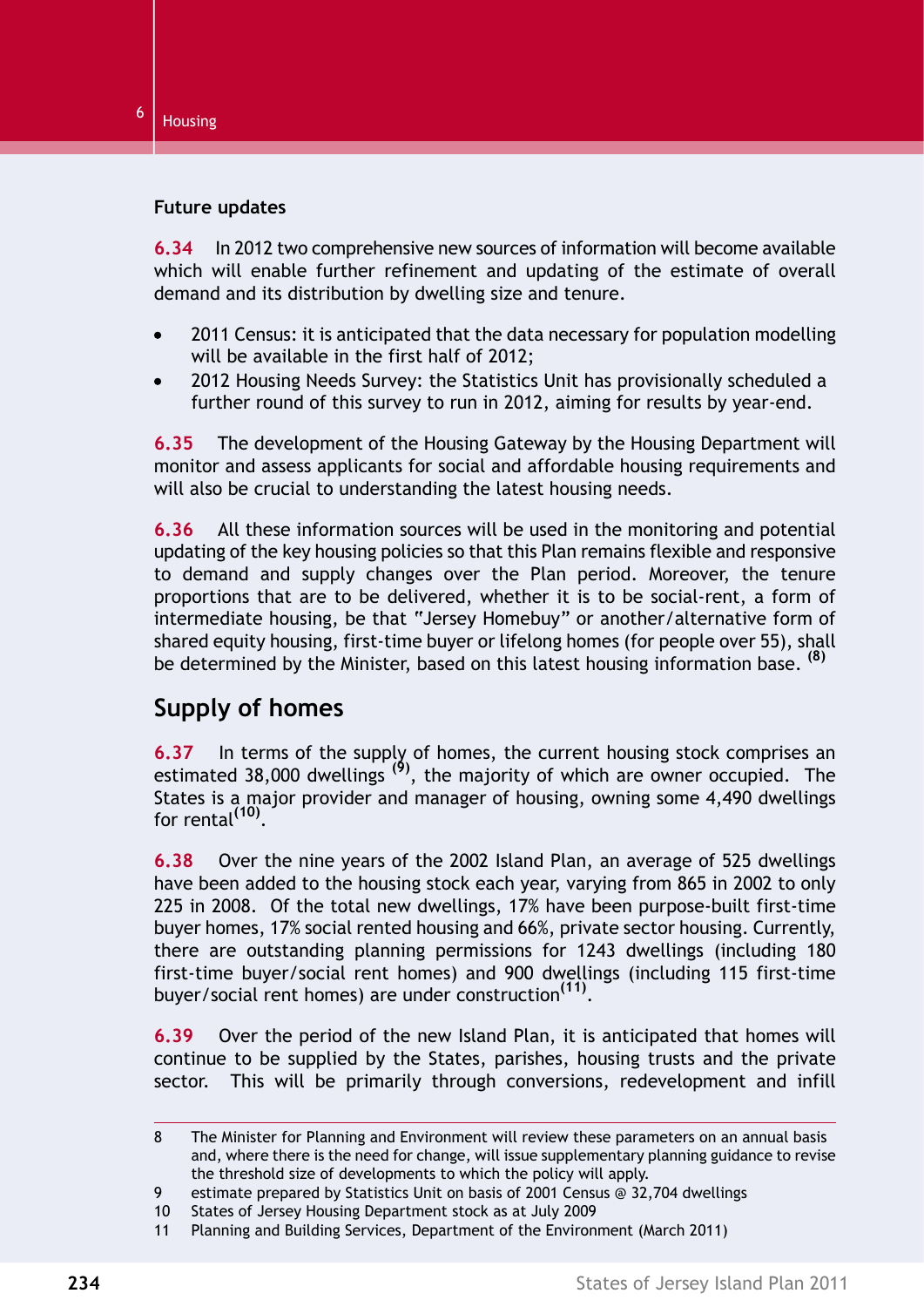development within the Built-up Area boundary, the development of St. Helier Waterfront and the development of brownfield land, in accord with Policy SP 1 'Spatial strategy'.

**6.40** It is anticipated that the supply of required new homes in the 'qualified sector' over the next ten years will come from a range of sources, including:

**Island Plan 2002 Category A sites** (125 homes)

**6.41** Only one site**(12)**, from the 11 Category A housing sites designated under Policy H2 of the 2002 Island Plan, does not presently have planning permission. The remainder of these sites are now either developed or under construction and the total number of dwellings remaining to be realised from this source of supply is 200 homes. Those sites that remain to be developed are to continue to be zoned for the purposes of Category A housing (see [Policy](#page-25-0) [H 2 'Other Category A housing sites'\)](#page-25-0)

**6.42** The 2002 Island Plan also identified sites to be safeguarded for future Category A housing under policies H3 and H4**(13)**of the Plan. Some of these sites had not been the subject of detailed analysis at the time of their adoption by the States as they were added to the Plan as a result of amendments during the States debate on the 2002 Island Plan. Subsequent detailed analysis has shown that many of these sites are unsuitable for housing development and they are not, therefore, being taken forward as part of the new Island Plan and are not included in potential future supply figures.

**Island Plan 2002 amendment: Lifelong and first-time buyer homes** (350 homes)

**6.43** In July 2008 the States approved an amendment to the 2002 Island Plan **(14)**to enable the provision of land for housing on eight new sites, involving an area of land of approximately 58.5 vergées.

**6.44** Six of the sites approved will be developed for lifelong homes (for people over-55 for social-rent and purchase on the open market) and the remaining two sites will also provide homes for first-time buyers. The provision of new homes on these sites will be subject to the same proportional split of tenure as those sites already zoned for the provision of Category A homes in the 2002 Island Plan (under Island Plan 2002 Policy H2) i.e. that at least 45%

<sup>12</sup> Island Plan 2002 Policy H2 (10) Field 873, Bel Royal St Lawrence

<sup>13</sup> Island Plan 2002 Policy H3: Sites for further consideration for Category A housing, and Policy H4: Sites safeguarded for future Category A housing needs

<sup>14</sup> P75/2008 Island Plan (2002) Amendment: provision of land for lifelong dwellings (for people over 55) and first-time buyers, 16 July 2008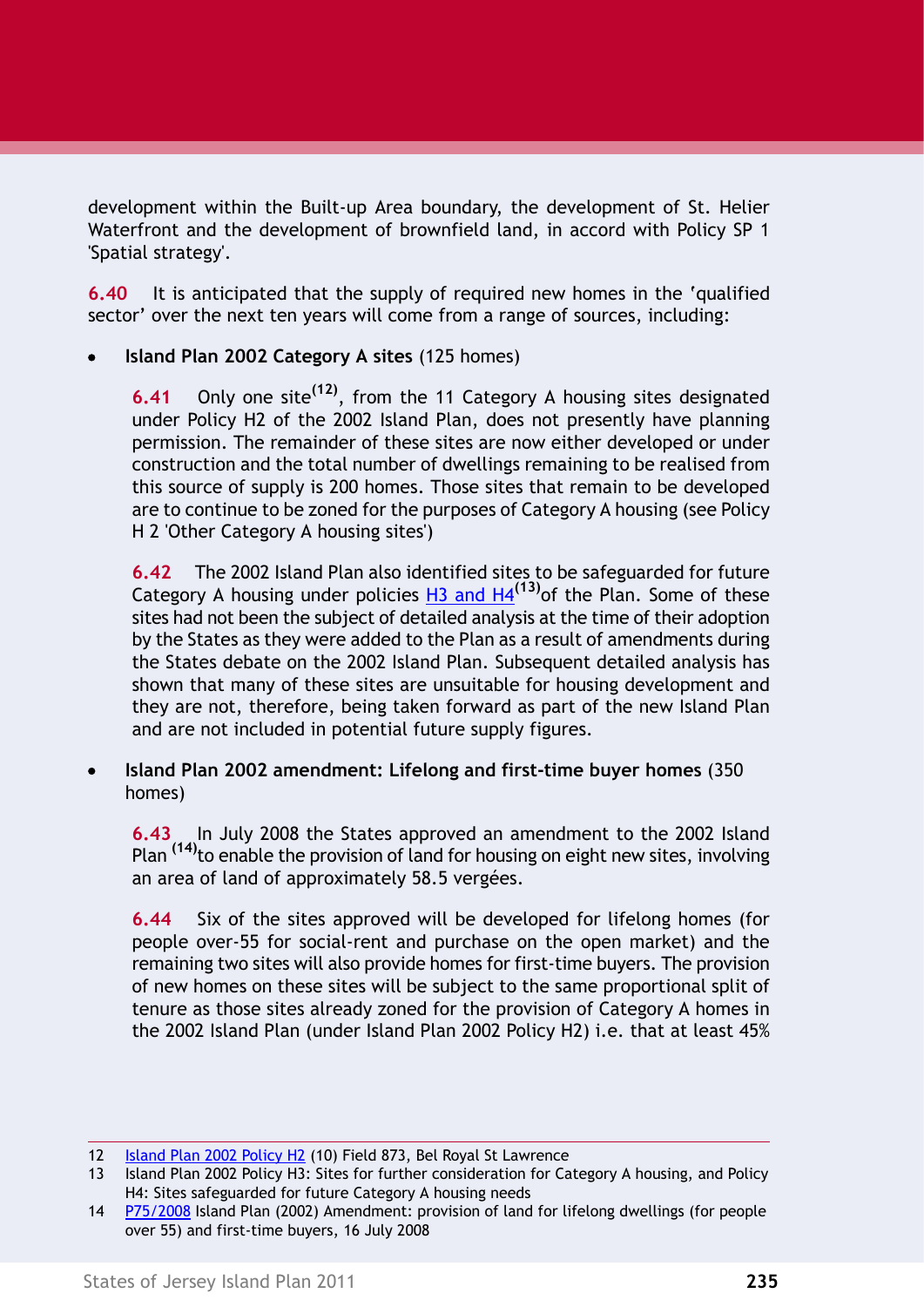should be for social-rented housing or a form of intermediate housing, be that "Jersey Homebuy" or another/alternative form of shared equity housing housing**(15)** and up to 55% for sale to first-time buyers.

**6.45** Desktop estimates of potential housing yield from these eight sites indicate that they have the potential to provide at least 337 homes, together with associated community and other facilities in some cases. One proposed site – Fields 516, 516A and 518 in St. Saviour – has the potential to provide half of this potential yield. In 2010, the States also endorsed the development of Field 633 in St Peter to provide 14 homes for the elderly. A rounded supply figure of 350 is used for the purposes of estimating the expected delivery of homes during the Plan period.

**Town of St Helier** (1,500 homes)

**6.46** St. Helier has traditionally been the principal source of supply for new homes accounting for around half of all developments between 2002-2010.

**6.47** A study of the capacity of the town**(16)** demonstrates that it has the maximum potential capacity to deliver between 2,000-3,600 additional housing units. The potential maximum yield of 3,600 homes has been discounted to what are believed to be realistic levels of yield providing a total capacity and potential supply of 1,500 homes**(17)**

**6.48** From this supply, approximately 200 category A homes are expected to be developed through [Policy H 3 'Affordable housing'](#page-32-0) over the period of the plan.

**6.49** This supply is dependent upon opportunities emerging through the release of sites driven by private sector development proposals.

**St Helier Waterfront** (1,000 homes)

**6.50** At the St Helier Waterfront, the Castle Quays development has approval for nearly 400 (Category B) homes, with scope for a further 200 homes in the second phase which should be completed within the first five years of the

<sup>15</sup> The intermediate housing scheme addresses the need of those with incomes too great to be eligible for social-rented housing, but who are unable to afford to buy the cheapest first-time buyer home even with the assistance of a loan. It enables first-time buyers who fall within this range to buy first-time buyer properties without paying the full first-time buyer price. The scheme includes arrangements for the repayment of the balance of the purchase price to a not-for-profit housing body over time. It is allocated through the Affordable Housing Gateway based on a financial means test

<sup>16</sup> Town Capacity Study (October 2007) Planning and Building Services, Planning and Environment Department

<sup>17</sup> A development yield of 40% of sites has been assumed at an appropriate density relative to each site, providing a total capacity and potential supply of 1,500 homes.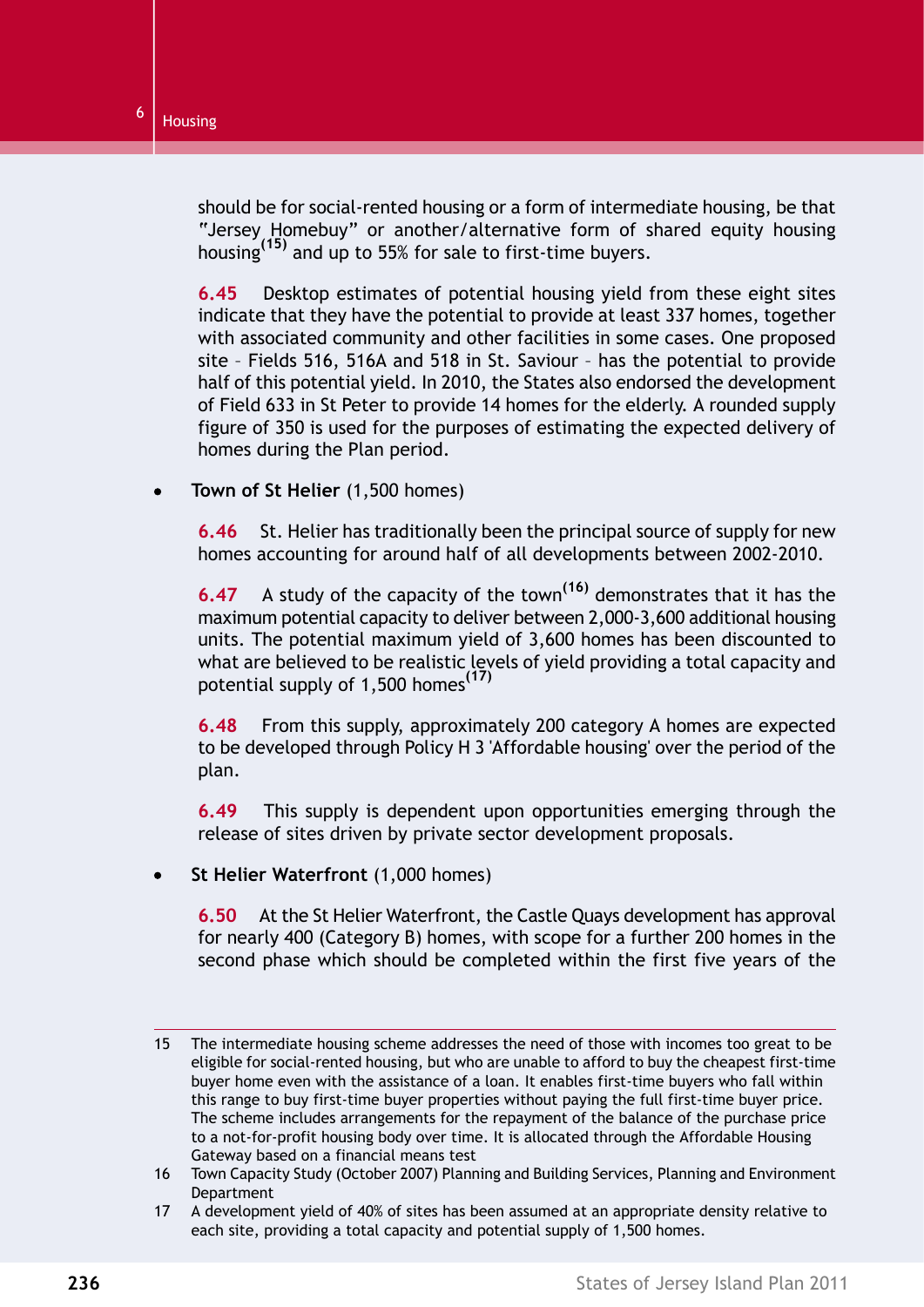Plan period. In addition, it is expected that the Esplanade Quarter scheme will generate around 400 homes towards the latter end of the Plan period, with the potential to contribute towards the need for affordable homes.

### **Windfall developments** (1,700 homes)

**6.51** It is estimated that approximately 1,700 dwellings will come forward on 'windfall sites', which cannot be individually predicted at this stage. This windfall source includes dwellings on sites within the Built-up Areas, in addition to conversions and small developments in the countryside. The projections are based on past trends, discounted to account for a decline in the availability of infill plots within settlement boundaries. Between 1990 and 2010 such developments accounted for an average of 165 homes/annum. A reduced figure of 150 per annum is used to estimate future windfalls because it is considered the opportunities for re-development within the Built up Area will diminish over time.

**6.52** From this supply, it is expected that approximately 250 category A homes will be developed through [Policy H 3 'Affordable housing'](#page-32-0) over the period of the plan.

**6.53** In addition to these known and established sources of new supplies of housing, the Island Plan seeks to make provision for further residential development, the justification and requirement for which is set out in ['Provision of homes'.](#page-15-0)

**Rural Centre housing** (100 homes)

**6.54** The spatial strategy in this Plan identifies the potential need to protect and support the viability and vitality of Jersey's smaller rural settlements, predominantly in the northern and central parishes of St Ouen, St Mary, St John, St Lawrence, Trinity and St Martin. To this end, the Plan acknowledges that there may be a justifiable need of some limited, small-scale residential development on greenfield land.

**6.55** [Policy H 5 'Housing in rural centres'](#page-36-0) provides the mechanism to achieve such development, which will need to be considered within the context of robust Village Plans (see Proposal 15 'Village Plans'). Where, however, Village Plans contain a specific proposal for the rezoning of land outside the existing defined Built-up Area boundary, any such proposal would require the approval of the States as a draft revision of the Island Plan**(18)** It is envisaged that provision may be made for up to 100 new homes over the ten year Plan period in these rural centres.

**States-owned land** (up to 150 homes)

<sup>18</sup> Article 4 of the law states that the designation of land for particular development or use should be set out in the Island Plan and Article 3 of the law sets out exacting procedures for public engagement for an Island Plan or a revision of it.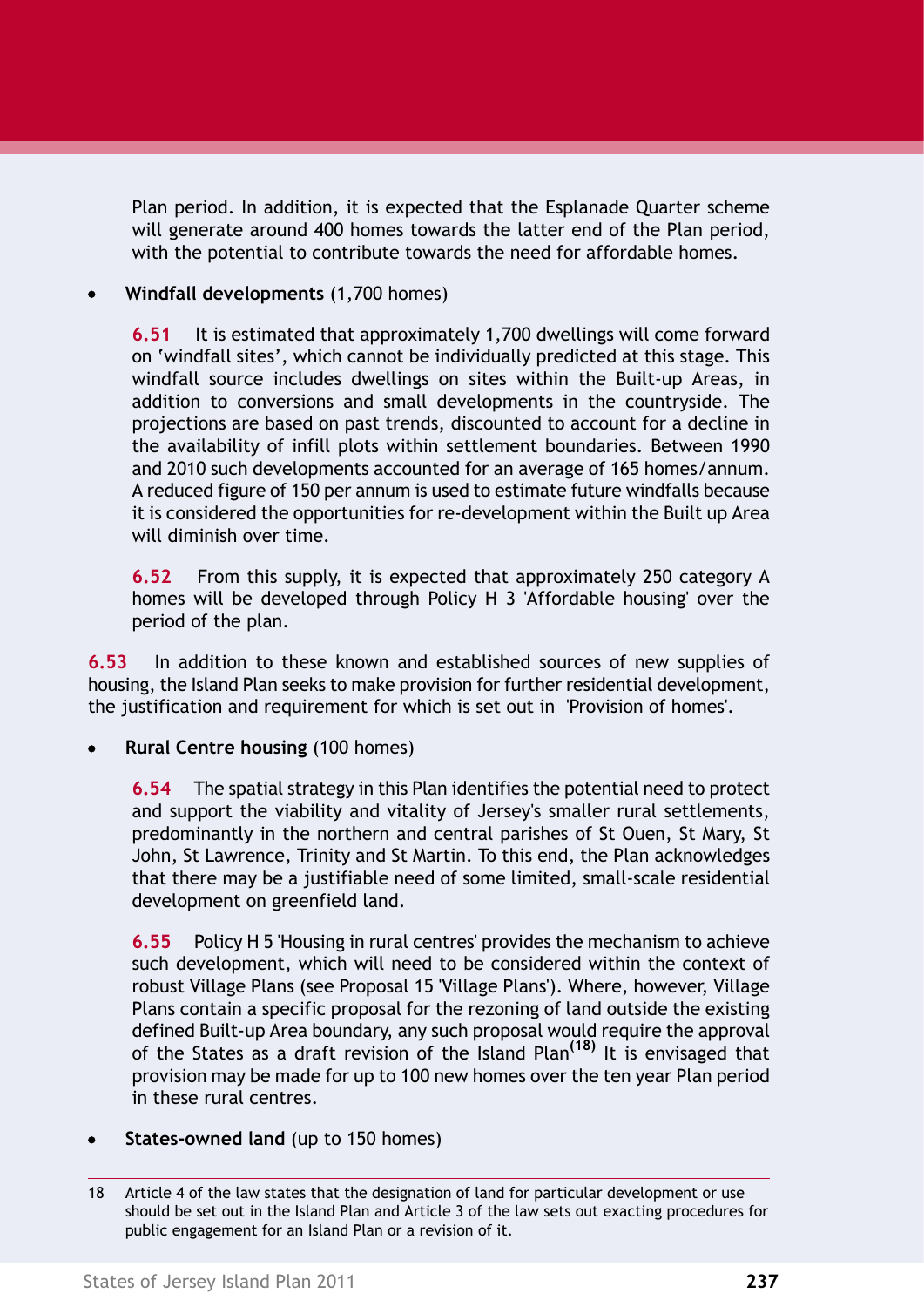**6.56** The plan recognises that States owned sites can make a vital contribution to meeting identified requirements for affordable housing. The control which the States of Jersey has over major sites is a huge advantage. They can be brought forward for development in response to an immediate and pressing need, over the first five years of the Plan period. Clearly, any such land would need to be appropriate in planning terms and accord with the criteria used to assess housing sites.

**6.57** Those sites with potential to contribute to this need that are presently part of the States property portfolio, or with the potential for disposal, include:

- Le Coin, Ann Street;  $\bullet$
- former Jersey College for Girls site, Rouge Bouillon;
- South Hill States Offices;

**6.58** Other suitable sites that may become surplus to requirements include;

- former D'Hautree School site, St Saviour's Hill; and
- Ambulance HQ, Rouge Bouillon.

**6.59** All of these sites are located within the defined Built-up Area and, in planning terms, strongly accord with the spatial strategy of the Plan (set out at Policy SP1) and normal housing site selection criteria. The development of these sites for affordable homes (in whole or in part) would also serve as a potential catalyst for the residential regeneration of St Helier (as set out at Objectives BE1 and BE2).

**6.60** Other States-owned sites and properties may also emerge during the Plan period: for example, within the Health and Social Services portfolio, the St Saviour's Hospital / Clinique Pinel sites, could be considered should they become surplus to Health and Social Services requirements. There is also the potential for the development of the Esplanade Quarter to contribute to the need for affordable homes (over and above that which would be required under the auspices of [Policy H 3 'Affordable housing'\)](#page-32-0).

**6.61** The supply from this source is estimated at up to 150 homes.

**6.62** All supply sources, will be carefully monitored and any shortfall (or surpluses) will be published in the annual monitoring report, which may lead to a change in policy direction in order to maintain supply levels to meet the expected demand.

**6.63** It is considered that provision for non-qualified dwellings (lodgings, staff accommodation or registered lodging homes) will be provided by development or redevelopment, predominantly within the Built-up Area (in accord with [Policy H 6](#page-38-0) ['Housing development within the Built-up Area';](#page-38-0) [Policy H 8 'Registered lodging](#page-41-0) [accommodation';](#page-41-0) and [Policy H 9 'Staff and key agricultural worker accommodation'.](#page-43-0)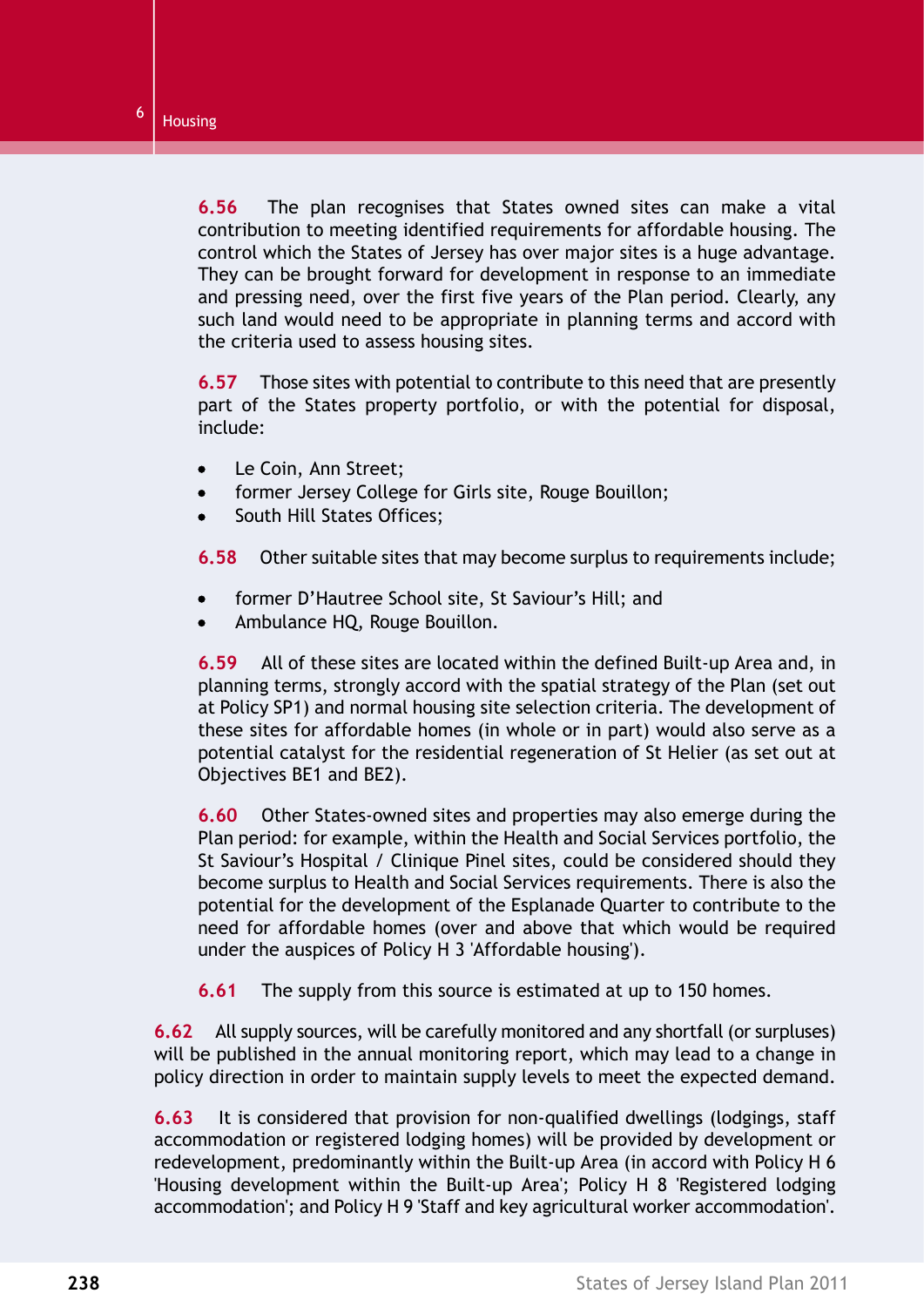**6.64** In addition to sources of housing supply, it is also likely that there will be activities undertaken during the Plan period which lead to a reduction in the housing stock and allowance is made for this, as follows.

**Housing stock refurbishment** (-300)

**6.65** It is estimated that during the Plan period there is likely to be a loss of the total number of housing units associated with the planned re-development and upgrading of old outworn housing estates: these are generally owned and managed by the States of Jersey Housing Department. It is estimated that this will result in a net reduction of 300 homes. In accord with the principles of making best use of scarce resources, the potential to reduce the net loss of affordable homes by redeveloping them at optimum densities will be required in accord with Policy GD 3 'Density of development'

**6.66** On the basis of the above, the provision made in the Island Plan for the supply of new homes is set out in the following table.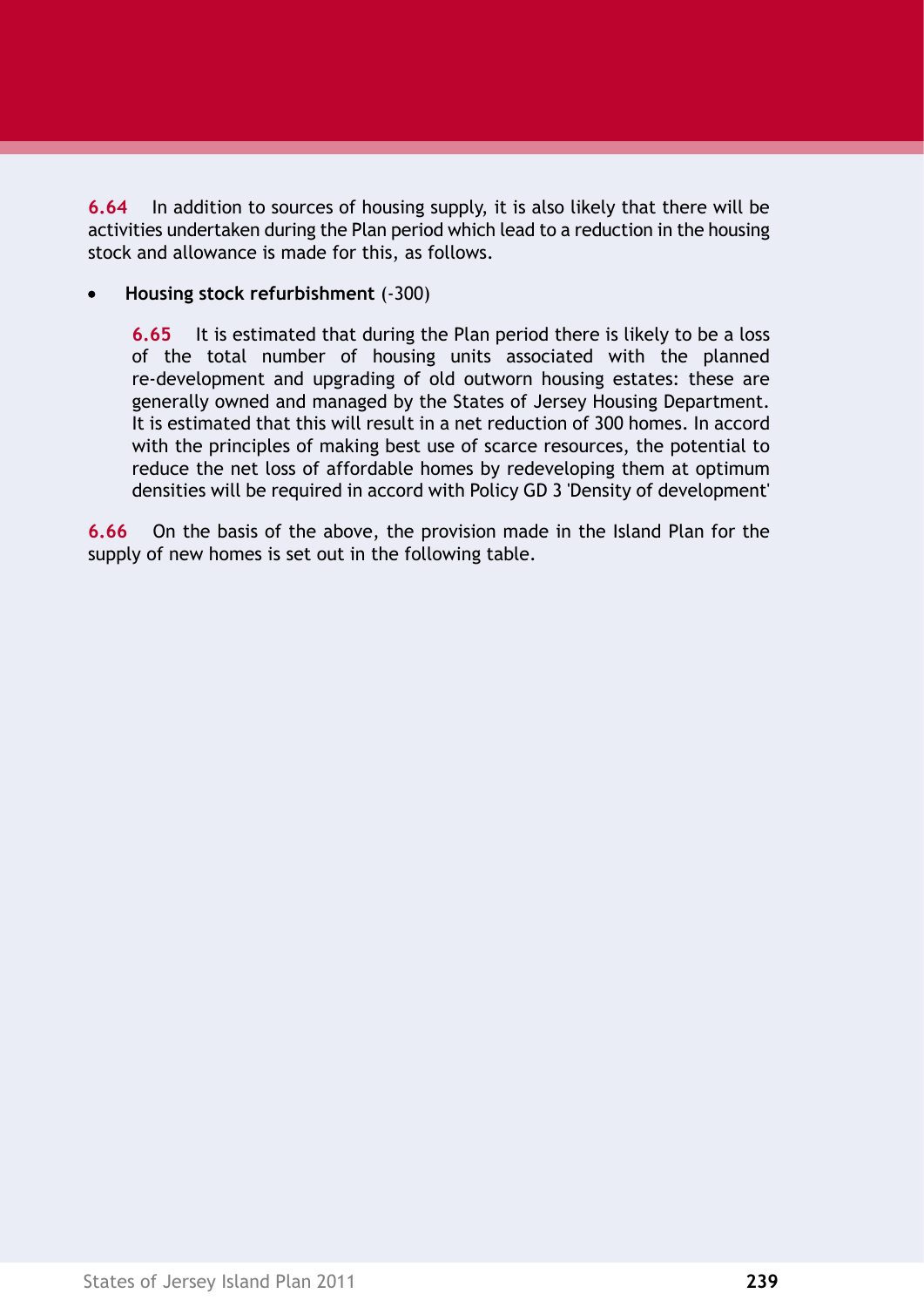|                                                                          | <b>Delivery Period</b> |                                 |               |                      |              |
|--------------------------------------------------------------------------|------------------------|---------------------------------|---------------|----------------------|--------------|
| <b>Supply</b>                                                            | 2011-2015              |                                 | 2016-2020     |                      | <b>Total</b> |
|                                                                          | <b>Category</b><br>A   | <b>Category</b><br><sub>B</sub> | Category<br>A | <b>Category</b><br>B |              |
| 2002 Island Plan<br>Category A housing (H2<br>sites)                     | 125                    | $\mathbf{0}$                    | $\mathbf{0}$  | $\mathbf{0}$         | 125          |
| 2002 Island Plan<br>amendment: Lifelong<br>and first-time buyer<br>homes | 350                    | $\mathbf 0$                     | $\mathbf 0$   | 0                    | 350          |
| <b>St Helier Waterfront</b>                                              | $\mathbf{0}$           | 600                             | $\mathbf{0}$  | 400                  | 1000         |
| Town of St Helier                                                        | $75^{(1)}$             | 675                             | $125^{(1)}$   | 625                  | 1500         |
| Windfall                                                                 | $75^{(1)}$             | 750                             | $175^{(1)}$   | 700                  | 1700         |
| Rural Centres (Policy H<br>5 'Housing in rural<br>centres')              | 25                     | $\Omega$                        | 75            | $\Omega$             | 100          |
| States-owned land                                                        | 50                     | $\mathbf{0}$                    | 100           | $\mathbf{0}$         | 150          |
| Less outworn sites                                                       | $-300$                 | $\mathbf{0}$                    | $\mathbf 0$   | $\mathbf{0}$         | $-300$       |
| <b>Total</b>                                                             | 400                    | 2025                            | 475           | 1725                 | 4625         |

<span id="page-15-0"></span>**Table 6.3 Supply of Homes 2011-20**

1. From Affordable Homes policy H3

## **Provision of homes**

**6.67** The aim of the Island Plan is to make provision for sufficient land and opportunities to meet, as far as possible, the anticipated requirements for homes over the Plan period.

**6.68** On the basis of an assessment of estimated demand against anticipated and planned supply, it is considered possible to balance identified requirements for new homes over the Plan period with sufficient supply from existing sources (e.g. existing planning permissions, opportunities for development at the Waterfront and windfall developments in the Built-up Area) and from planned sources of supply,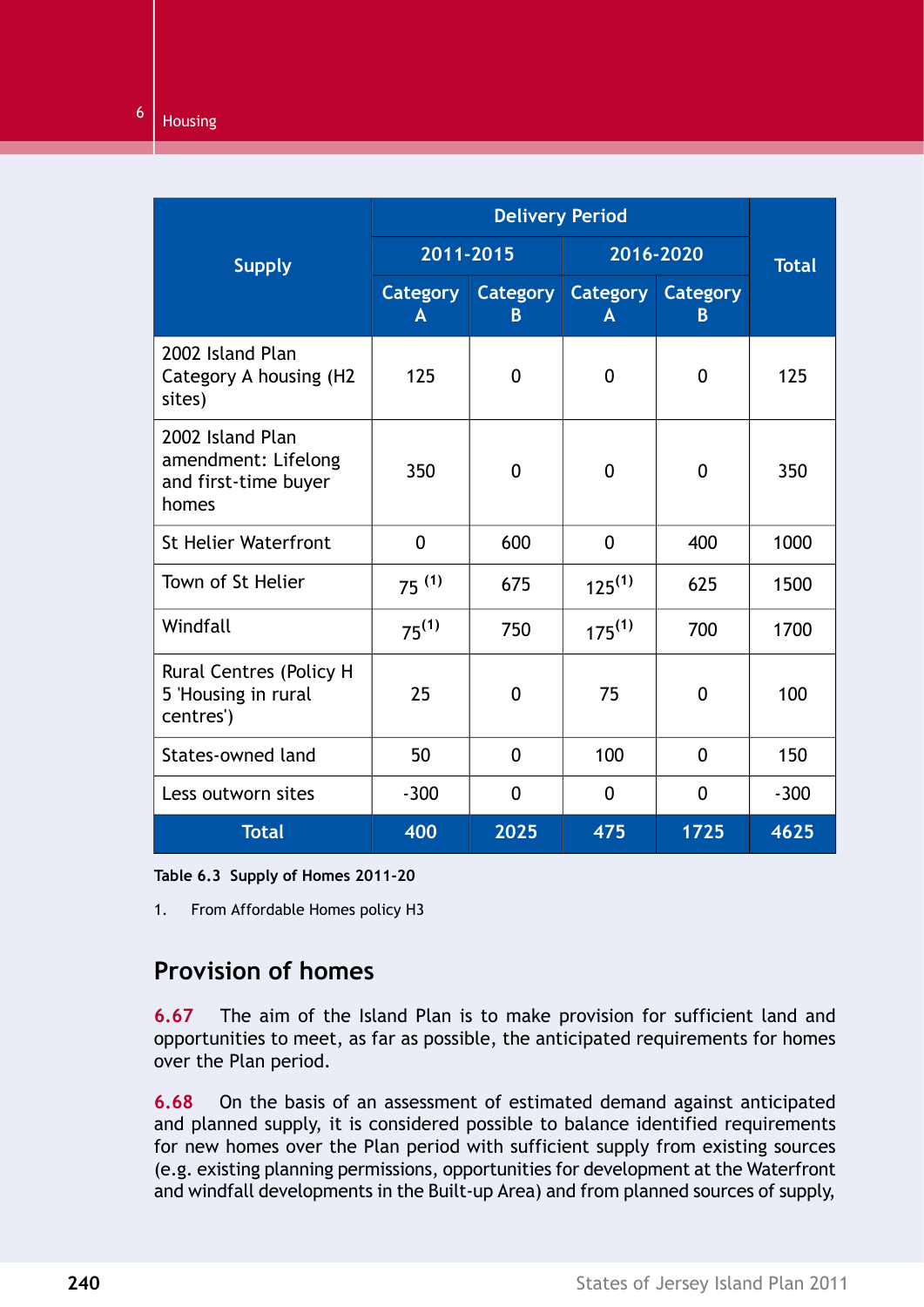including new Category A housing sites, within the Island Plan's overarching strategic policy framework and specifically its Spatial Strategy, which seeks to focus development largely on already-developed land.

**6.69** There are, therefore, considered to be no grounds to identify other sources of supply to meet housing needs and demands, and it is on this basis that the Island Plan does not propose any significant release of green field land to meet the Island's housing needs.

| <b>Totals</b>                              | <b>Period</b> |           | Total  |
|--------------------------------------------|---------------|-----------|--------|
|                                            | 2011-2015     | 2016-2020 |        |
| <b>Total Estimated Demand</b>              | 2,000         | 2,000     | 4,000  |
| <b>Total Potential Estimated</b><br>Supply | 2,425         | 2,200     | 4,625  |
| <b>Net Supply</b>                          | +425          | $+200$    | $+625$ |

**6.70** The net housing supply over the Plan period is summarised in table Net Housing Supply 2011-20.

#### **Table 6.4 Net Housing Supply 2011-20**

**6.71** Provision has been made for as many as 2,425 homes over the first five years of the Plan period. In overall terms, this would suggest that the strategy of the Plan, relative to housing land availability, is reasonably healthy, with a predicted surplus of 425 units over the first five years of the plan and a predicted surplus of 625 units over the full Plan period.

**6.72** There are, however, a number of critical factors which need to be considered relative to the overall level of provision and the anticipated performance of the Plan in delivering new homes to meet the Island's housing needs and demands. It is considered that the level of anticipated provision over and above the level of estimated demand (at 425 units after five years and 625 after ten years) is prudent, reasonable and justifiable given the estimates and assumptions upon which the forecasts are made in addition to the challenges that remain to ensure delivery of the homes required, some of which are set out below.

### **Release of land and density of development**

**6.73** It needs to be acknowledged that the Island Plan's Spatial Strategy, which seeks to concentrate new development over the Plan period in the Island's Built-up Area, and particularly St Helier, is dependent upon the release of land and the realisation of development opportunities in the Island's urban areas. A number of assumptions, based on evidence and trends, have been made about the potential for land to be developed for housing, but the Plan can only encourage the release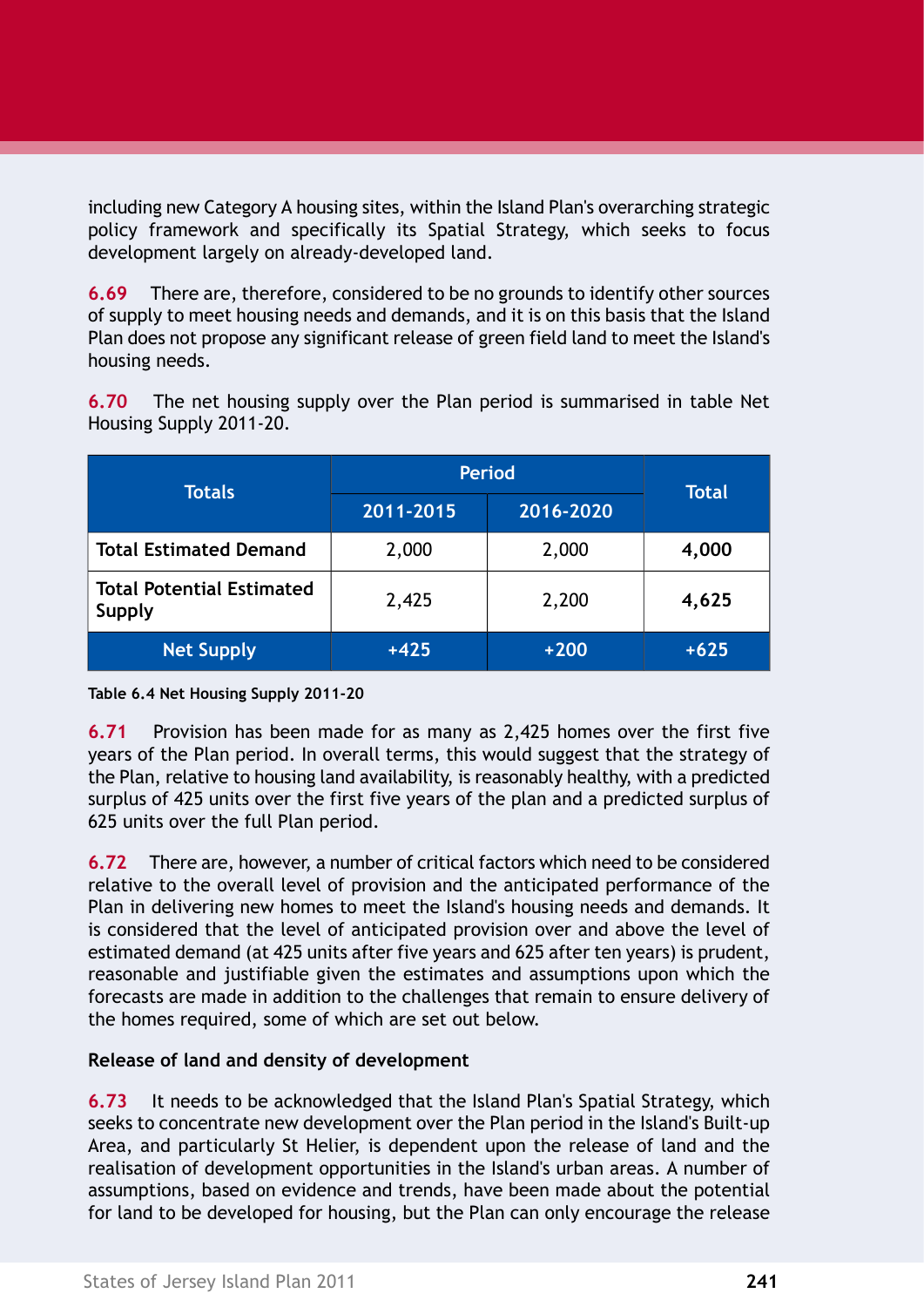of these sites through a policy framework which supports their use for the provision of new homes: the Plan cannot require sites to be released and the current economic circumstances may militate against the release of land for development.

**6.74** It also reliant upon the need to ensure that land is developed at more efficient and higher densities of development than have previously been achieved, in accord with Policy SP 2 'Efficient use of resources' and Policy GD 3 'Density of development'. Whilst the principle of providing a higher density of development is easily accepted, the reality of delivering higher-densities of development 'on the ground' can be more challenging, where there is a need to ensure that new development respects the existing character of the area. Perhaps more significantly, local residents and neighbours are often resistant to higher density development on the basis that this will lead to a greater quantum of development, with associated perceptions of a more significant impact of new development on local and private amenity; more and bigger buildings; and increased traffic generation, to the fore of issues raised against the approval of more efficient development schemes.

**6.75** Whilst these are all issues that can be addressed through planning and design, the reality of realising higher densities of development needs to be acknowledged relative to estimations of housing yield.

**6.76** Notwithstanding, the average build rates required to meet the demand for housing over the Plan period is 400 dwellings per annum which compares favourably with the average rate of residential development delivered over the period of the 2002 Island Plan (2002-2010) of 525 dwellings per annum.

### **Need for family homes**

**6.77** The Island Plan needs to address the anticipated overall demand for new homes during the Plan period, as well as ensuring that needs and demands for different categories of housing, housing tenures, and housing types are met. In this respect, it is relevant to note that a key finding of the 2007 Housing Needs Survey**(19)** revealed notable potential shortfalls in the availability and provision of larger (2-, 3- and 4-bedroom owner-occupier) 'family' homes. The survey also identified the drivers for this need**(20)** , some of which come from first-time buyers, which would need to be met through the provision of Category A homes for families.

**6.78** It is important that the Island Plan can respond to the need for different types of homes and the Plan seeks to do this through policy requiring the provision of different housing types (Policy H 4 'Housing mix') as well as seeking to zone land specifically for the purposes of meeting the need for Category A dwellings, which would contribute towards this requirement. This also acknowledges that the delivery of family houses and larger flats in the Built-up Area has proved more difficult to

<sup>19</sup> Jersey's Housing Assessment 2008-2012 (April 2008) Statistics Unit , pp. 2, 13-14 (Table 7)

<sup>20</sup> *Op cit*, pp. 2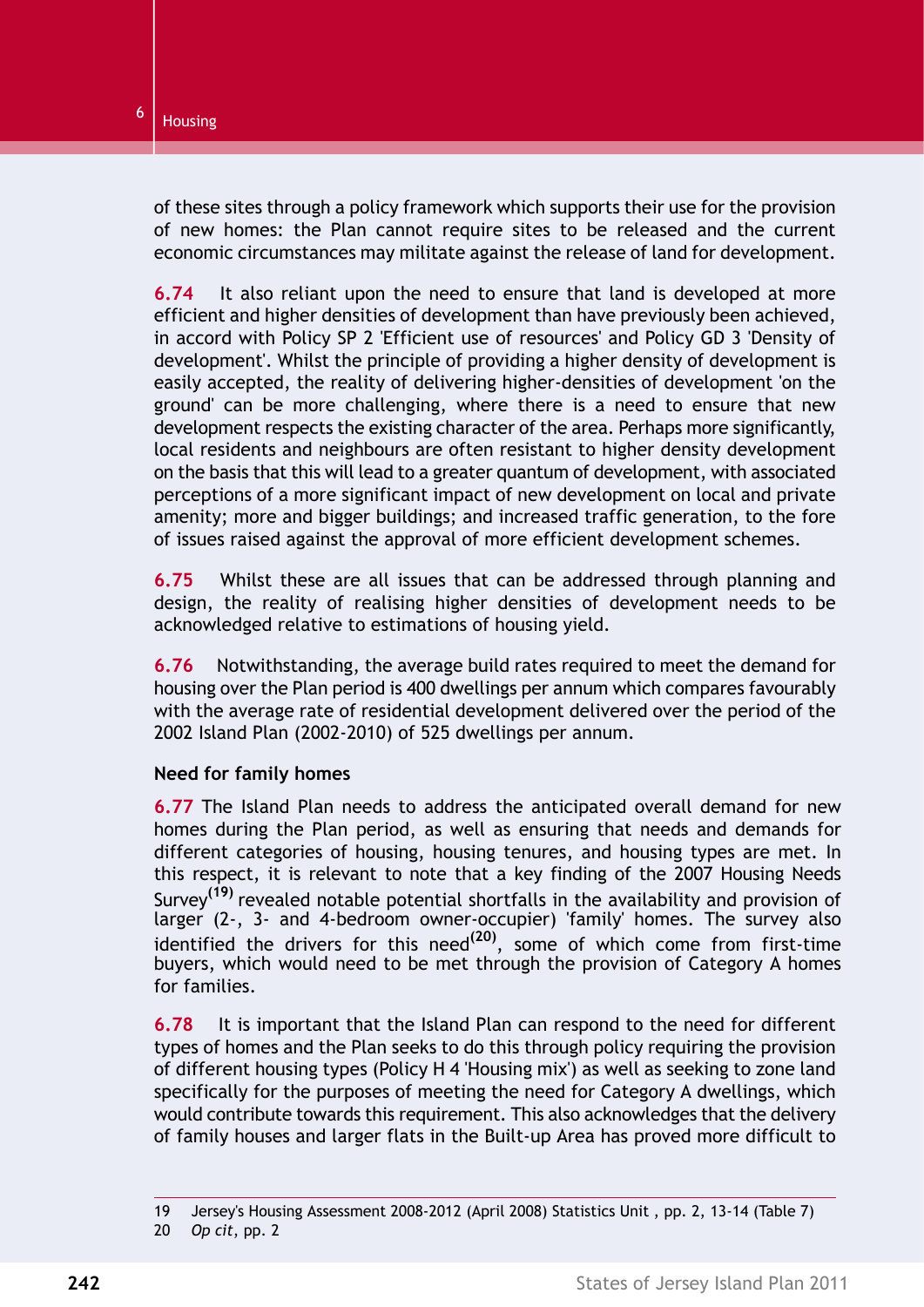achieve and the zoning of land for the development of new homes on brownfield sites on the edge of the Built-up Area provides a realisable opportunity to meet some of the need for houses specifically designed for family accommodation.

### **Delivery of affordable homes**

**6.79** The States Strategic Plan 2009-2014 sets out a clear objective of supporting the development of affordable housing and ensuring that affordable housing is targeted at those who need support. The States of Jersey has used various models over time to attempt to deliver housing which meets the needs of those in the community least able to gain access to it: from 2002-2010 specific provision was made through the rezoning of greenfield land to meet this objective and has delivered 1,365 Category A homes for social rent and first-time buyers.

**6.80** The Strategic Plan 2009-2014 tasks the Island Plan with delivering sufficient land and development opportunities to meet housing demand without the further rezoning of greenfield land and so the new Island Plan is reliant on new ways to meet this objective.

**6.81** To achieve this, it is still considered necessary to rezone some land for Category A housing to contribute towards the overall need for affordable Category A homes, as set out above, and the land identified for this purpose is identified in [Policy H 1 'Category A housing sites'.](#page-23-0) States-owned land can also be used to help meet the need for affordable homes. This will only contribute towards part of the overall demand for affordable housing and the Island Plan, therefore, proposes the introduction of a new method of delivering Category A homes, as set out in [Policy](#page-32-0) [H 3 'Affordable housing',](#page-32-0) which requires a proportion of residential development above a certain threshold to be affordable accommodation. Whilst this policy mechanism has been adopted and used in the UK to meet and deliver affordable housing, it is a new approach for Jersey and will inevitably take some time to 'bed down' and to deliver the desired outcomes in terms of meeting the need for affordable housing.

**6.82** On the basis of these considerations, the Minister for Planning and Environment considers it prudent to ensure that the level of anticipated housing supply is sufficient, even to the extent where a surplus of supply might be secured in the first half of the Plan period, in order to make provision for the potential slower or lesser yield of residential development than that anticipated.

### **Proposal 20**

### **Provision of homes**

The Minister for Planning and Environment will make provision for sufficient land and opportunities to meet the requirements for homes over the Plan period.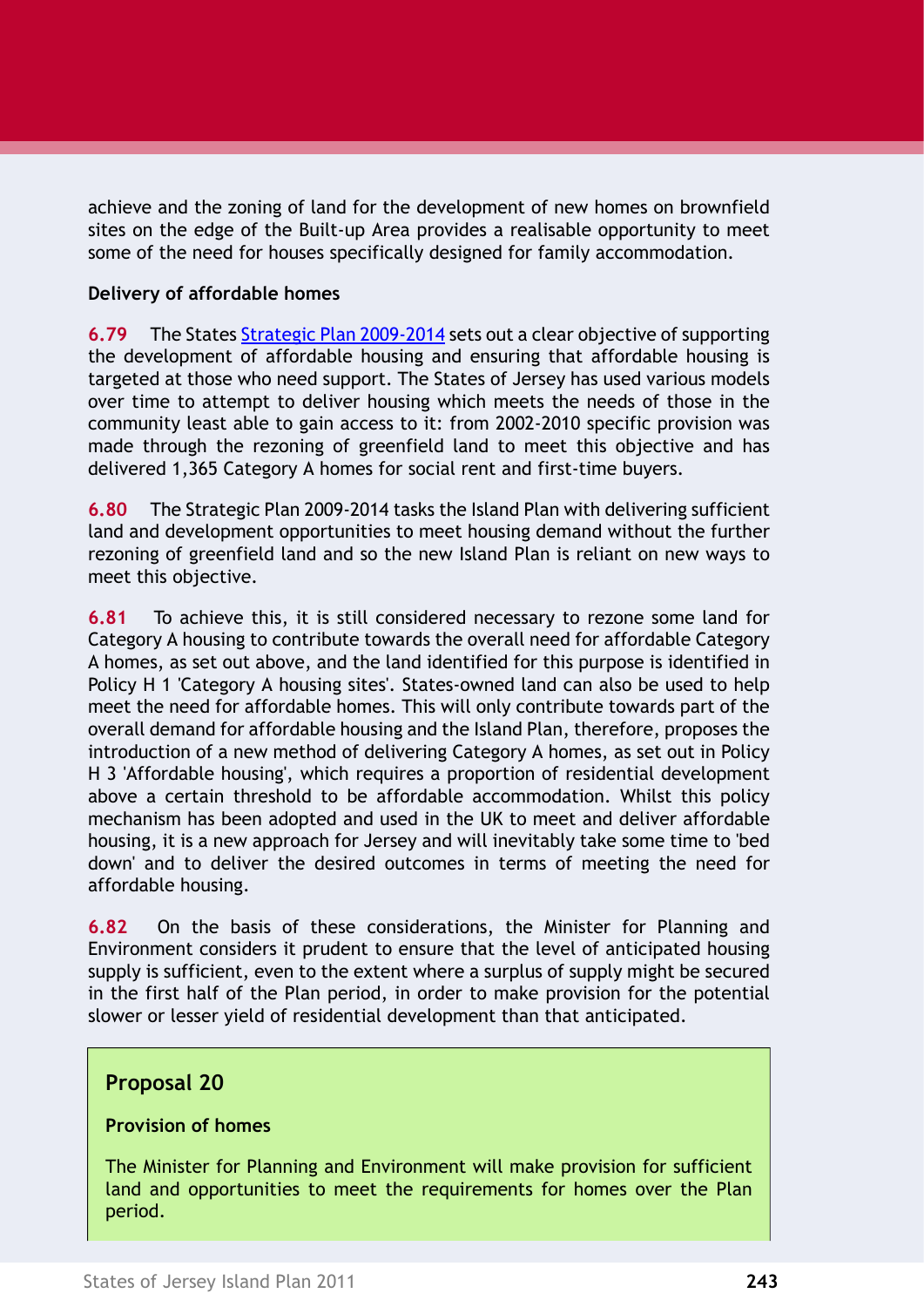The Plan makes provision for 2,425 homes to be built over the first five years of the Plan period, comprising:

425 Category A homes;

2,025 Category B homes.

States-owned sites have been identified as having the potential to contribute - at least 150 homes - towards the requirement for Category A homes and family homes over the early part of the Plan period [\(Policy H 1 'Category A](#page-23-0) [housing sites'\)](#page-23-0).

The Minister also proposes to make other provision for the supply of Category A homes: throughout the Plan period the Minister proposes to realise the provision of homes by encouraging the residential regeneration of the Built-up Area, particularly in St Helier, including the release and development of suitable States-owned land, in whole or in part, for affordable housing and by requiring the provision of affordable Category A homes as a proportion of new residential development, in accord with [Policy H 3 'Affordable housing'.](#page-32-0)

The proportion of housing types and tenures for both Category A and Category B housing sites will be guided by the latest published evidence within supplementary planning guidance, in accordance with [Policy H 4 'Housing mix'.](#page-35-0)

#### **Longer term perspective**

**6.83** The requirements beyond the current Plan period (2009-2018), as identified in the Imagine Jersey 2035 reports, indicate that additional dwellings will be required up to 2035. This will need to be carefully monitored in order to properly plan for the longer-term should the current sources of supply be insufficient, which might involve the further release of greenfield land or relocating St Helier's commercial port which would create further urban development opportunities.

**6.84** It is also critically important to recognise that the underlying basis for medium and long term housing forecasts, and hence the role of the planning system in housing delivery over these time-scales, will not have been radically changed by the current economic circumstances as a result of the 'credit crunch'. It is considered that a fall in short-term housing demand does not justify a consequent reduction in the forward land supply for housing – delivered through zoning of land and windfall opportunities. The supply of land to meet underlying need suggests that the medium to long-term targets should not change.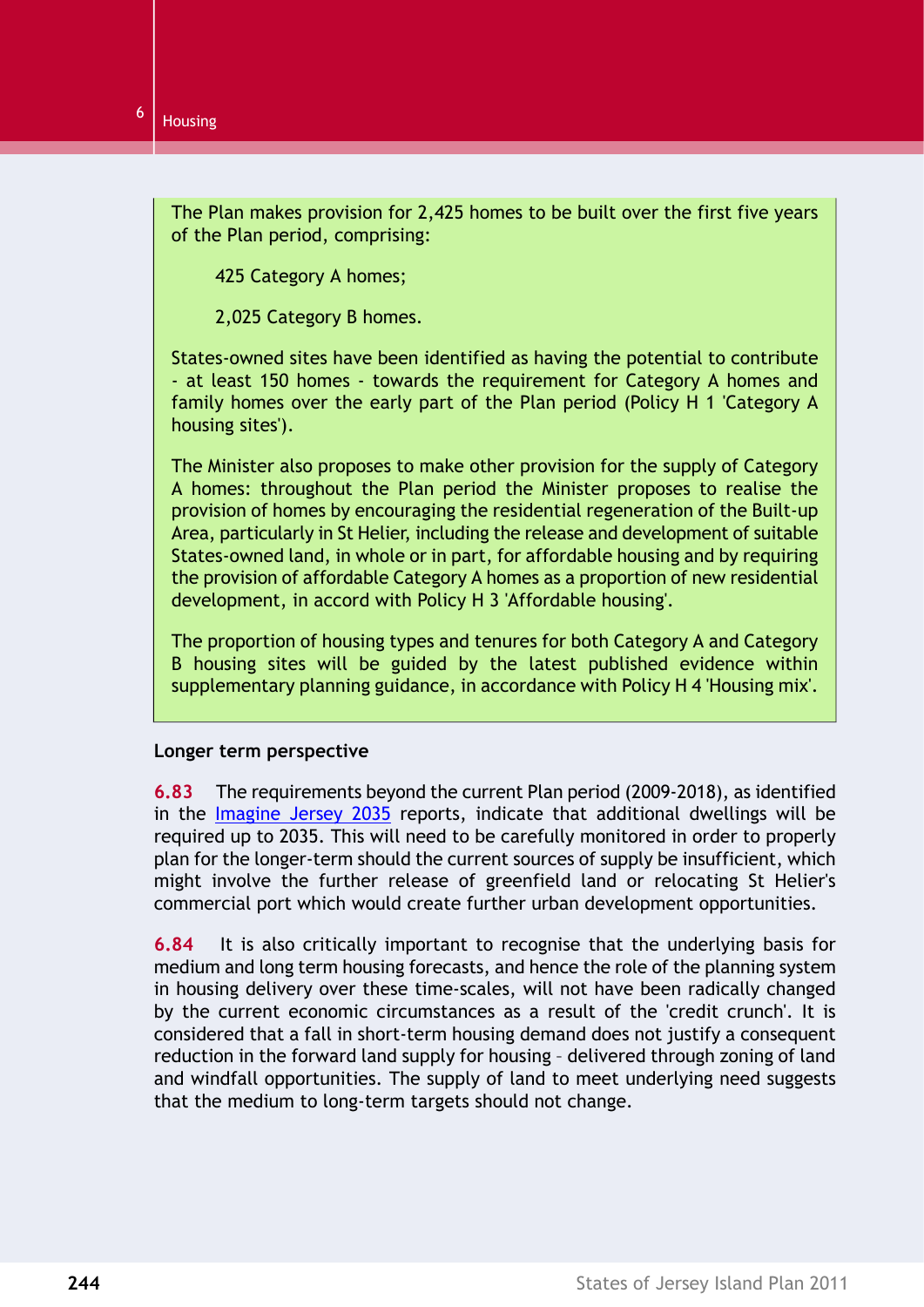### **Monitoring**

**6.85** It is vital that annual monitoring of the housing situation is developed and undertaken to assess the performance of the Plan relative to estimates, assumptions and stated objectives in order that the Plan might be able to respond flexibly in response to changing circumstances and new evidence, particularly with regard to the provision of housing.

**6.86** The Minister for Planning and Environment will prepare and publish an Island Plan Annual Monitoring Report which will, amongst other things, assess whether the targets for housing completions from all sources are being met. Each Annual Monitoring Report will include an update of housing performance, setting out the number of homes actually completed and providing an estimate of the rate at which anticipated housing completions will come forward in the future.

**6.87** The Annual Monitoring Report will inform future reviews of planning policy or strategy related to the demand for and supply of housing, based on the need to maintain a five-year supply of housing land.

# **Meeting housing needs**

# **Category A housing**

**6.88** The States Strategic Plan sets out a clear objective of supporting the development of affordable housing and ensuring that affordable housing is targeted at those who need support without the further rezoning of green-field land.

**6.89** To secure the delivery of this need housing, the Island Plan employs two key mechanisms: one, involving the specific designation of land for Category A housing purposes; another, requiring a proportion of all new residential development, above a certain threshold, to provide affordable accommodation. The detail of each of these policies is set out below:

# **Category A housing sites**

**6.90** The requirement to specifically zone land for Category A homes is addressed, within the context of overall housing land supply, in the preceding section ['Provision](#page-15-0) [of homes'.](#page-15-0) It is essential for helping to ensure the provision of Category A homes to meet identified requirements in the first half of the Plan period and for meeting the specific needs for family homes.

**6.91** The assessment of sites for this purpose has included all of those sites that have been submitted to the Department of the Environment, as potential development sites, during the course of Plan preparation. It has also included a review of all of those sites that have yet to developed, identified and/or safeguarded in the 2002 Island Plan as having the potential to provide land for new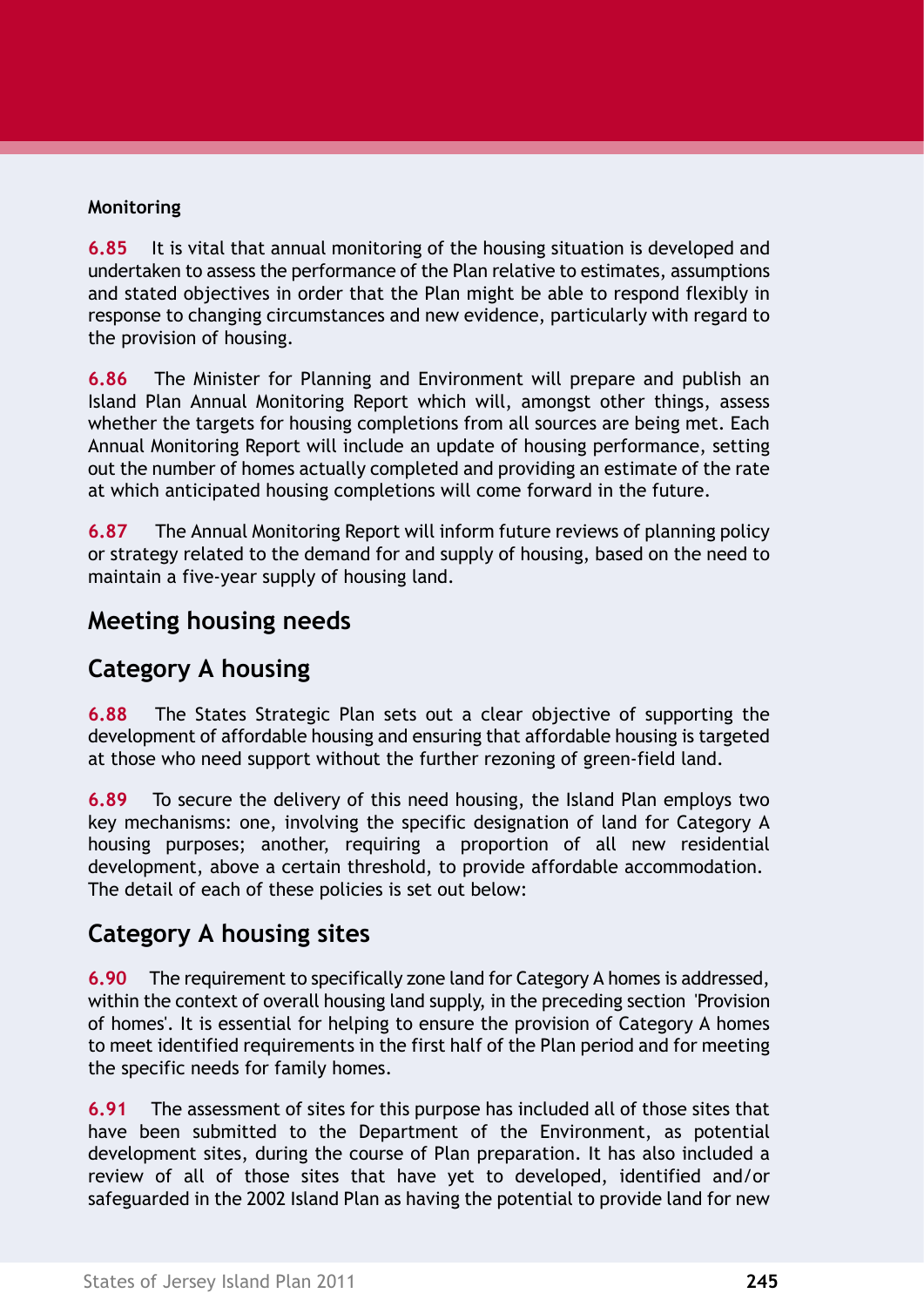homes (i.e. the remaining H3 and H4 sites). These have all been systematically evaluated to determine those that could help appropriately meet the Island's identified housing need.

**6.92** The identification of sites which could help meet this requirement has been carried out in accordance within the strategic policies of the Plan, particularly Policy SP 1 'Spatial strategy' and Policy SP 2 'Efficient use of resources', which support the delivery of a more sustainable pattern of development in Jersey. It has also involved an assessment of other factors, such as site constraints, site context and character, and existing land uses, to inform a planning assessment of each site.

**6.93** The use of States-owned land to help meet the need for affordable homes is identified as a clear policy objective of the States of Jersey Development Company **(21)**. Five States-owned sites, within the Built-up Area, have been identified as having the potential to contribute – at least 150 homes – towards the clear and immediate need for affordable homes in the early part of the Plan period: other may emerge as States departments and Jersey Property Holdings review property portfolios. The extent to which all or some of these States-owned sites contribute to this need will be determined, through agreement, between the respective Ministers, and set out in supplementary planning guidance.

**6.94** Some of these States-owned sites presently remain in active use and the timing of their release, and their potential to contribute towards the need for affordable homes, cannot be definitively known at this time. To ensure the deliverability of homes to meet the need for affordable homes that is evident now, the release of States-owned land for this purpose and the approval of development proposals for new homes, will be subject to specific targets and timescales which, if not realised, will trigger a review of the Island Plan. Any such review will include proposals to rezone alternative development sites that are capable of delivering affordable homes, that would otherwise have been provided on States-owned land, and which accord with the spatial strategy of the Island Plan: these include Samarès Nursery, La Grande Route de St. Clement; Longueville Nurseries, New York Lane, St Saviour; and Field 252A and Field 252B (Le Quesne Nursery), La Rue de Jambart, St Clement.

**6.95** It is also considered that there is potential for the development of the Esplanade Quarter to contribute to the need for affordable homes (over and above that required under the auspices of [Policy H 3 'Affordable housing'\)](#page-32-0)

<sup>21</sup> See statements of the Minister for Treasury and Resources during debate on P.32/2011 (07 June 2011).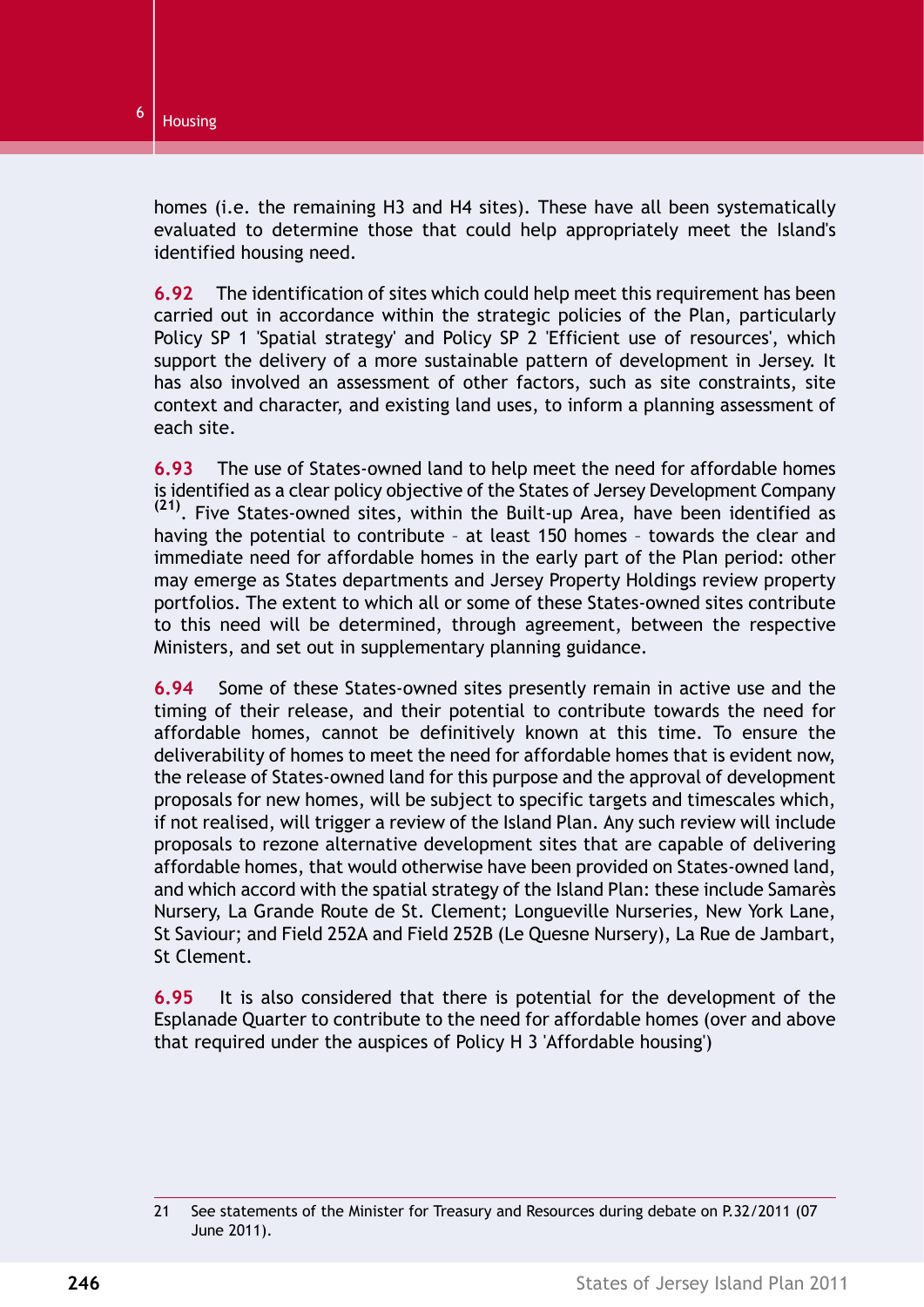**6.96** The actual number, tenure, size and type of homes on each site will be determined through the planning process, involving the preparation of a housing development brief for each site, to be approved by the Minister for Planning and Environment. The development briefs will guide the delivery of homes on these sites and will address the following issues:

- appropriate mix of types, tenures and sizes of homes
- the provision, as appropriate, of specially designed homes to suit specific  $\bullet$ requirements of the elderly
- design matters including density, form, landscape works, and materials
- relationship between the proposed development and neighbouring uses and the local character of the surrounding area
- access by car, cycle and pedestrians and links to bus routes within and in the vicinity of the site
- provision of car parking
- provision of service infrastructure
- requirements for amenity space and public open space; and
- the need for social, community, education and health facilities within the site and implications for off-site facilities.

**6.97** Development briefs for the States-owned sites have yet to be prepared. The Minister for Planning and Environment will develop and consult on development briefs for these sites and adopt them as supplementary planning guidance to inform their development.

**6.98 It is important to recognise that unless higher more land-efficient densities are generally realised on all development sites, in accord with Policy SP 2 'Efficient use of resources', it will not be possible to meet all the identified needs for housing without zoning additional housing sites. This would inevitably result in the further loss of greenfield land.**

**6.99** The States Strategic Plan sets out a clear objective of supporting the development of affordable housing and ensuring that affordable housing is targeted at those who need support, which includes those members of the community who wish to rent accommodation or purchase their own home . The 2002 Island Plan successfully established the principle of delivering first-time buyer and social-rented homes on Category A housing sites in the respective proportions of 45% and 55%, to help ensure that all identified needs for housing were met. This was later refined so that the 55% included conventional first-time buyer homes and/or lifelong homes for sale and the 45% included social-rental and/or a form of intermediate housing, be that "Jersey Homebuy" or another/alternative form of shared equity housing.**(22)**

<sup>22</sup> The intermediate housing scheme addresses the need of those with incomes too great to be eligible for social-rented housing, but who are unable to afford to buy the cheapest first-time buyer home even with the assistance of a loan. It enables first-time buyers who fall within this range to buy first-time buyer properties without paying the full first-time buyer price.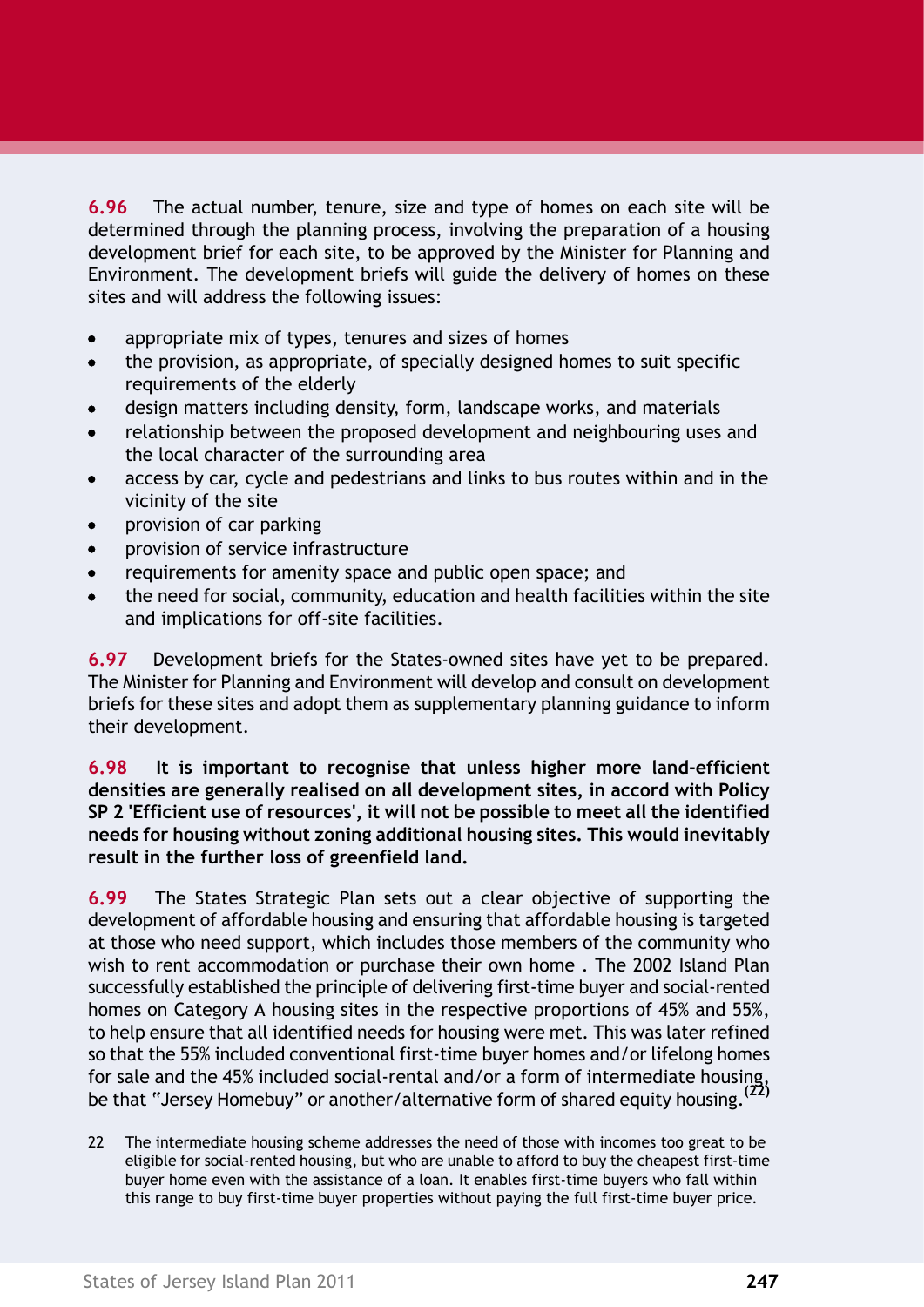The new Island Plan will seek to continue to deliver and meet housing need by adopting this approach of seeking to secure housing tenures which reflect housing needs on rezoned sites, although the proportionate split of housing tenures will change to reflect current evidence of need.

**6.100** Current needs, as evidenced by the Housing Gateway, are published in the Affordable Housing supplementary planning guidance. This document will inform the development of Category A housing sites in so far as it relates to the different types of housing tenure to be delivered by this policy. The requirement for homes for all Category A tenure types will be kept under review during the Plan period and guidance amended to reflect changing needs.

**6.101** It is envisaged that even on rezoned sites, Category A housing will continue to be delivered by the private or charitable sectors. In the event that zoned sites are not brought forward for development, for whatever reason, there may be a need to effect their acquisition by the States to realise the provision of homes to help meet demand. Where absolutely necessary, compulsory purchase powers may be invoked to achieve this.

### <span id="page-23-0"></span>**Policy H 1**

### **Category A housing sites**

To assist with and contribute to the provision of affordable homes, especially over the first five years of the Plan period, States-owned sites will also be developed, in whole or in part, to provide, at least, 150 affordable homes. This includes the following sites, which are already identified for disposal:

- $\bullet$ Le Coin, Ann Street
- $\bullet$ former JerseyCollege for Girls site, Rouge Bouillon;
- South Hill States Offices;  $\bullet$

But may also involve others, should they be deemed to be surplus to requirements during the Plan period, including:

- former D'Hautrée School site, St. Saviour's Hill; and
- Ambulance HQ, Rouge Bouillon

The specific proportion and type of affordable homes to be provided on all or some of these sites will be determined according to need, as set out in supplementary planning guidance to be published and adopted by the Minister

The scheme includes arrangements for the repayment of the balance of the purchase price to a not-for-profit housing body over time. It is allocated through the Affordable Housing Gateway based on a financial means test.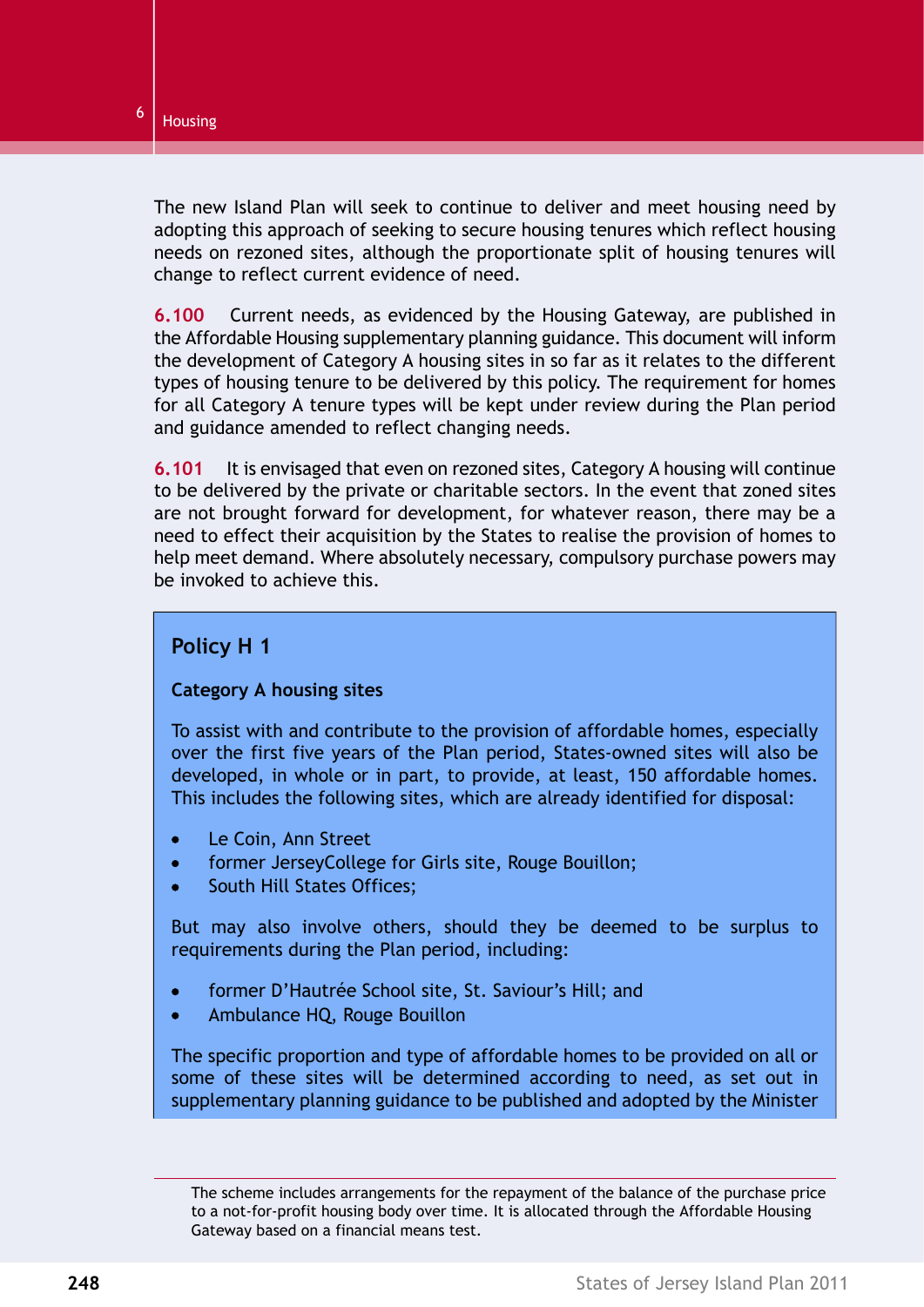for Planning and Environment. This guidance will specify the definition of Category A housing and will be finalised only after the endorsement of the States Assembly.

Planning permission for the development of these sites for other purposes will not be approved unless it can be demonstrated, to the satisfaction of the Minister for Planning and Environment, that their development, in whole or in part, is not required for the purposes of meeting the need for affordable homes.

The provision of affordable homes on the States owned sites above will be monitored. In the event of either of the following not being met:

- a. planning applications for 150 affordable homes on States owned land being made within 12 months of the adoption of this Plan;
- b. planning permission for 150 affordable homes being granted and the sites released within 24 months of the adoption of this Plan;

the Plan will immediately be reviewed to provide for the development of a minimum of 150 affordable homes on some or all of the following sites: Samarès Nursery, La Grande Route de St. Clement; Longueville Nurseries, New York Lane, St Saviour; and Field 252A and Field 252B (Le Quesne Nursery), La Rue de Jambart, St Clement.

It is also considered that there is potential for the development of the Esplanade Quarter to contribute to the need for affordable homes (over and above that required under the auspices of Policy H3 'Affordable housing').

# **Previously zoned Category A housing sites**

**6.102** The adopted 2002 Island Plan designated 11 sites for the purposes of meeting the need for Category A housing (under policy H2, Sites to be Zoned for Category A Housing) and all but two of these sites**(23)** have been developed. It is expected that the remaining two sites will come forward to completion in the near future, with one site having been granted full planning and building permission (Field 190,191 & 192, St. Brelade), and planning permission being sought for the development of the other (Field 873, St. Lawrence).

**6.103** Whilst originally subject to the same proportions of split tenure as those sites already developed under the auspices of the original 2002 Island Plan**(24)**, the States have subsequently amended the policy regime applicable to these remaining sites to meet changing housing needs. The amended 2002 Island Plan Policy H1, as

<sup>23</sup> Field 873, Bel Royal, St Lawrence (0.9 acres/ 2.0 vergées); and Fields 190, 191 and 192, La Rue de la Sergente, St Brelade (1.9 acres/ 4.3 vergées)

<sup>24 2002</sup> Island Plan Policy H1 required sites zoned for Category A homes to be developed on the basis of a tenure split of 55%:45%, first-time buyer: social rent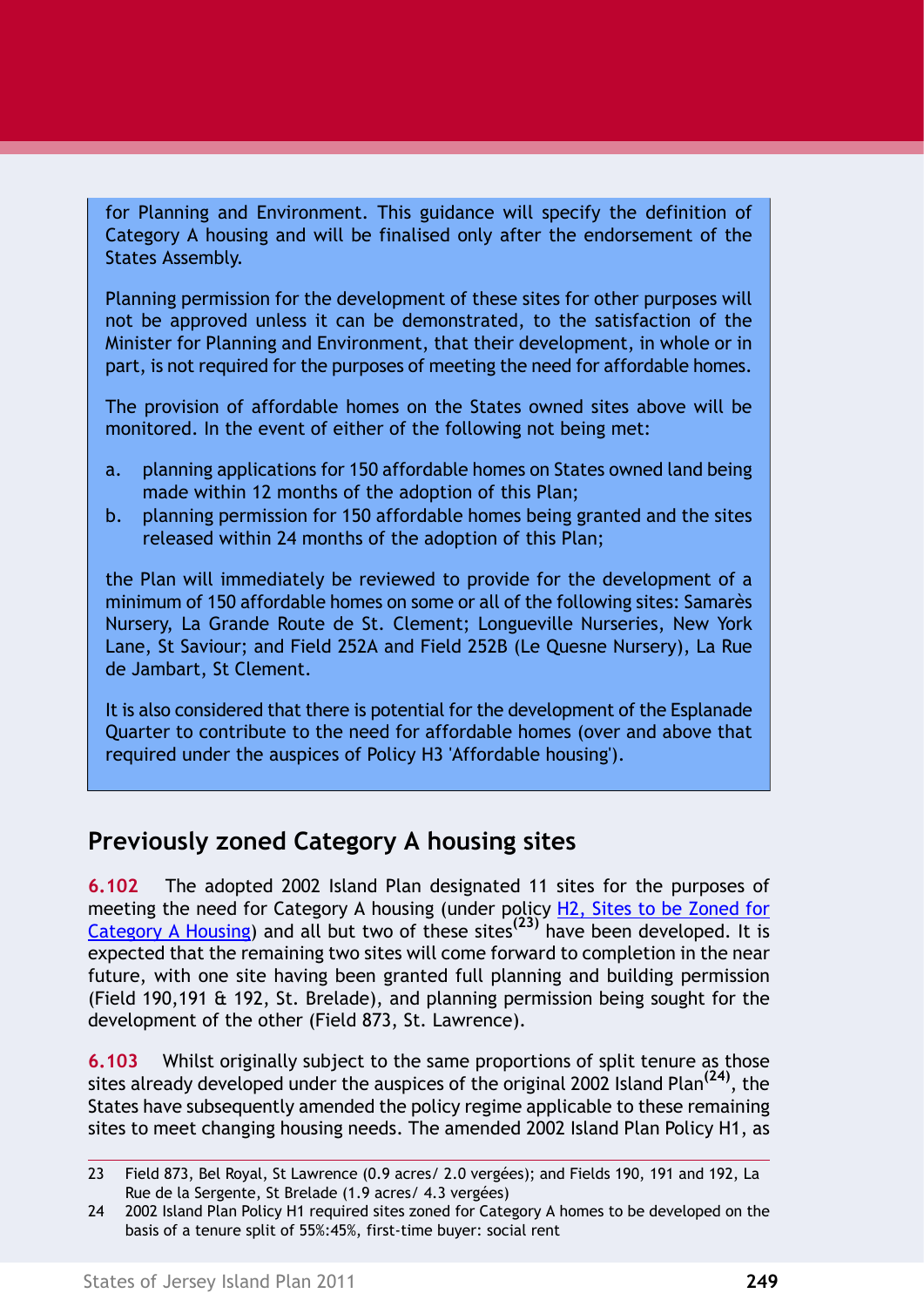approved by the States in relation to P74/2008, now requires these sites to be developed to provide first-time buyer homes or lifelong homes (for people over 55) to buy, and social-rented homes and/or Jersey Homebuy housing, in the respective proportions of 55% and 45% of the total number of dwellings provided on each site.

**6.104** Further amendment to the 2002 Island Plan was made by the States in response to the identified need for more homes for elderly people as a result of the demographic trends of an ageing society. This resulted in a Lifelong Homes proposition being approved by the States in July 2008 (P75/2008) in which a further eight sites were zoned for the provision of lifelong homes in addition to the provision of some first time buyers and Jersey Homebuy homes. This was to effectively increase the provision and number of lifelong dwellings to enable a greater number of older people to remain living independently in the community, in their own homes for as long as possible.

<span id="page-25-0"></span>**6.105** To date, none of these sites have been developed but they remain important in meeting the Island's housing needs. They, therefore, need to be identified and safeguarded in the new Island Plan to ensure their use and development for the purposes for which they were previously zoned by the States.

### **Policy H 2**

### **Other Category A housing sites**

The following sites**(25)** are to be remain zoned for Category A housing, as shown on the Proposals Map:

- 1. Field 873, Bel Royal, St Lawrence (0.9 acres/ 2.0 vergées);
- 2. Fields 190, 191 and 192, La Rue de la Sergente, St Brelade (1.9 acres/ 4.3 vergées).

These sites are zoned specifically for the development of Category A housing in the respective proportions of 55%, first-time buyer homes or lifelong homes (for people over 55) to buy: and 45%, social rented homes and/or Jersey Homebuy, of the total number of dwellings provided on each site. Planning permission for other forms of development will not be approved.

In order to contribute to meeting the Island's housing needs, and specifically the need and demand for dwellings for older people (over 55), the following sites approved for Category A housing in the States report and proposition P75/2008<sup>(26)</sup>, as shown on the Proposals Map, are to be remain zoned for the purpose for which they were originally designated. Planning permission for other forms of development will not be approved.

<sup>25</sup> approved in the 2002 Island Plan

<sup>26</sup> States Assembly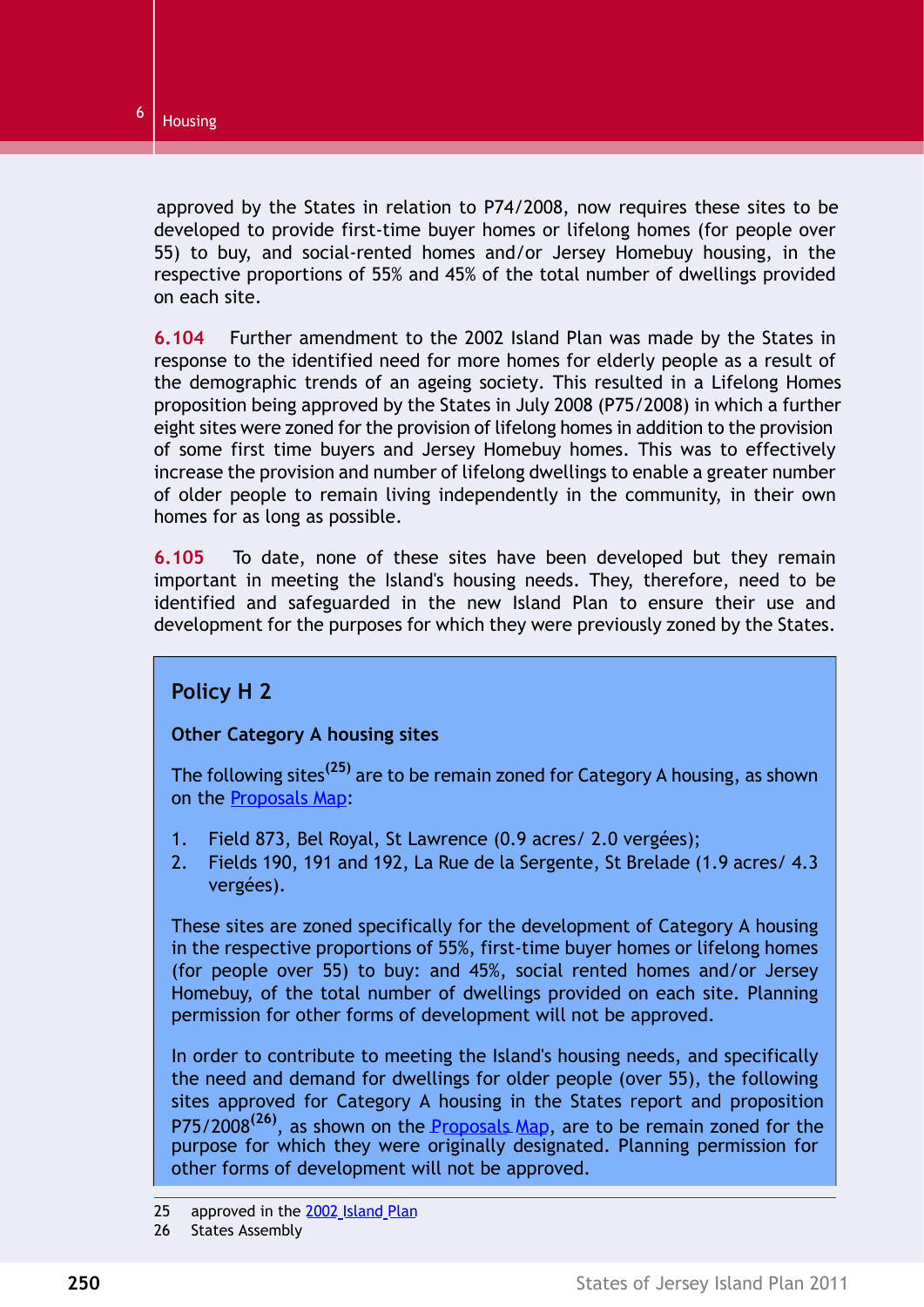- 1. Fields 516, 516A, 517 and 518, St. Saviour (12 acres/ 27.25 vergées)
- 2. Field 274, St. Clement (2.5 acres/5.5 vergées);
- 3. Field 605, St. John (1 acre/2.5 vergées);
- 4. Field 561 and 562, St. Mary (2.5 acres/5.5 vergées);
- 5. Land north of Maison St. Brelade, St. Brelade (1.25 acres/ 2.75 vergées);
- 6. Field 148, Rue des Maltières, Grouville (1.75 acres/ 4 vergées);
- 7. Field 818 and part of Field 873, Trinity (0.75 acres/ 1.75 vergées);
- 8. Field 578, Trinity (4 acres/9.25 vergées);

Similarly, for the following site, also approved by the States (P.52/2010).

9. Field 633, St Peter (0.4 acres/ 1 vergée).

# **Affordable housing**

**6.106** Access to suitable housing has become increasingly difficult in the Island for people on low to modest incomes, as there is a significant gap between average incomes and house prices**(27)**. The evidence suggests that, whichever way the affordability of housing is assessed in Jersey, no properties are affordable for those on the average income in the Island and that, if 50% is taken as the maximum proportion of net income that should go on housing, then the taxed household on an average income in Jersey cannot afford the average price for a one-bed flat and for all other housing types: it is on this basis that the situation is described as one of crisis. The planning system has a key role in making affordable housing available in Jersey to address this situation.

**6.107** As identified in the Macdonald report,**(28)** information on the numbers of households who are in need of affordable housing is not clear. What is clear, as set out in the same report**(29)**, and also evidenced from the Housing Needs Survey, is that the affordability of housing in Jersey is a serious issue and that assessment, from a variety of perspectives, reveals the significant gulf between the cost of homes and what many Islanders can afford. It is acknowledged that there is a clear need for more, regular, in-depth information on housing need in Jersey and that further housing needs surveys and the establishment of a comprehensive Housing Gateway mechanism will help provide this.

<sup>27</sup> see section 4.3 Identifying the overall need for affordable housing in *Achieving Affordable Housing as a Proportion of Private Housing Development* (June 2009) Kelvin Macdonald MCIH, FRTPI, FRSA

<sup>28</sup> para. 4.3.33, p.42, *Achieving Affordable Housing as a Proportion of Private Housing Development* (June 2009) Kelvin Macdonald MCIH, FRTPI, FRSA

<sup>29</sup> see section 4.3.6 to 4.3.28 *op cit*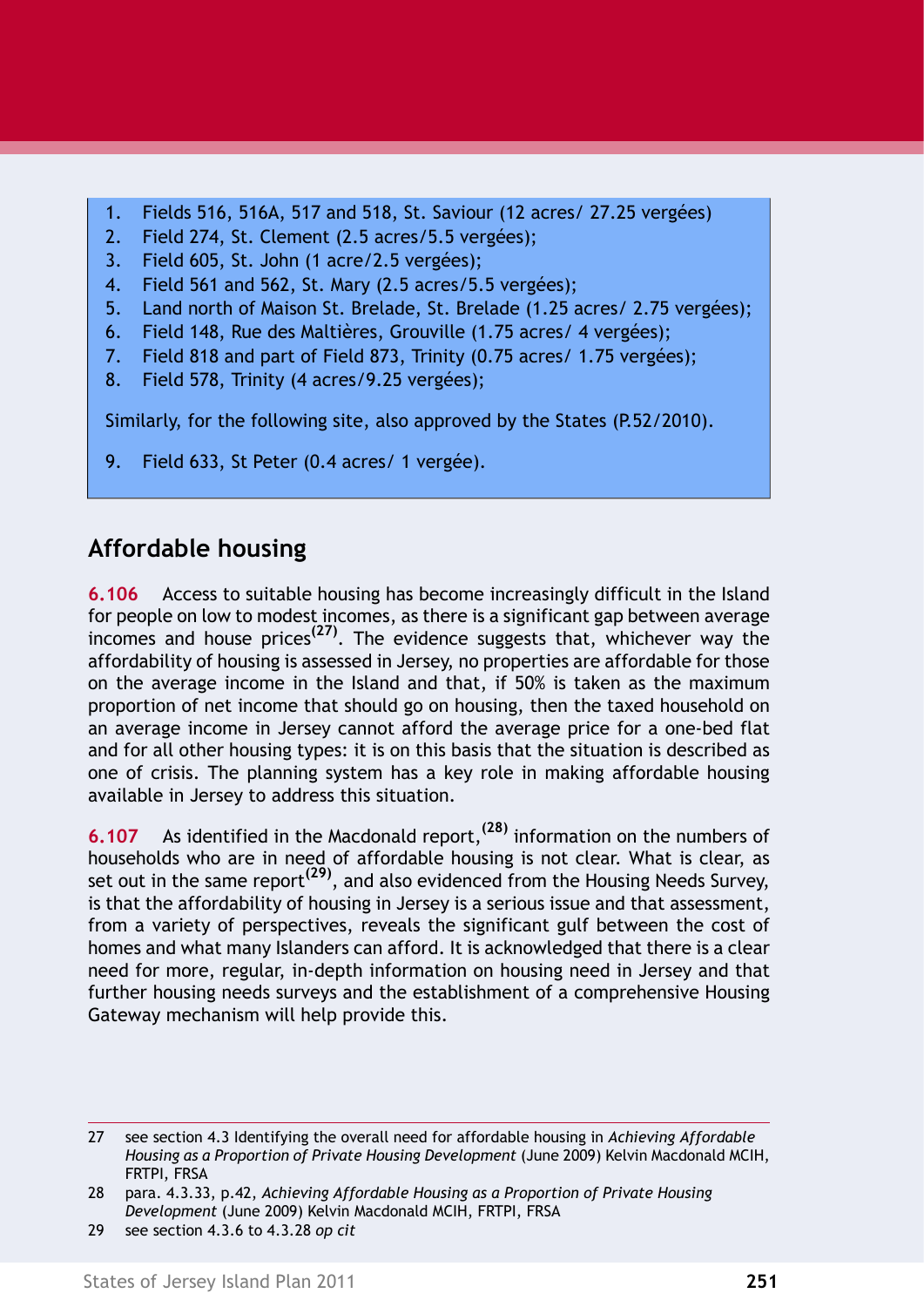**6.108** The Macdonald report suggests that it is, however, possible to use a working hypothesis, based on the mid-point between the numbers on the first time buyer list and the latent demand demonstrated in the 2007 Housing Needs Survey and taking into account anticipated sources of supply of other Category A homes, to arrive at an interim indicator of need for affordable homes, of 600 units of accommodation over a five year period. This represents 30% of the overall housing requirements (@ 2,000 homes) of the first five years of the Plan.

**6.109** The States Strategic Plan specifically tasks the Island Plan with supporting the development of affordable housing and in meeting the Island's housing needs without the further rezoning of greenfield land. Accordingly, there has been a need to review options for the provision of affordable homes and to develop a new mechanism for its procurement.

**6.110** In 2008, the Minister for Planning and Environment commissioned Kelvin MacDonald Associates to research the potential for the procurement of affordable homes by requiring their provision as a proportion of private housing developments, or through commuted payments in lieu, and to propose a policy framework to bring this about. The development of a new mechanism and policy framework is the result of this **(30)** and has been incorporated into the new Island Plan as set out below.

**6.111** One of the conclusions of the Macdonald report was that the nature of the problem of affordability in Jersey was such that every method of providing affordable housing must be employed and that the provisions of planning legislation and guidance must be implemented. Accordingly, the new policy mechanism requires affordable housing to be provided as a proportion of private housing development.

### **Viability**

**6.112** The viability of any policy for affordable housing is a vital consideration with the requirement for affordable housing needing to be based on the best available evidence and set at a level that both provides a worthwhile amount of affordable housing and which does not deter land owners from putting sites on the market or developers from developing market housing.

**6.113** The States of Jersey is extremely concerned to support the delivery of housing across all tenures in Jersey at all times, but particularly in the current economic downturn. The Minister for Planning and Environment does not seek to threaten the viability of housing and mixed use schemes through the uninformed application of this policy and, it is for this reason, that every application to which this policy shall apply, shall be accompanied by a standard viability assessment prepared by the applicant. This shall be submitted using the viability assessment

<sup>30</sup> *Achieving Affordable Housing as a Proportion of Private Housing Development* (June 2009) Kelvin Macdonald MCIH, FRTPI, FRSA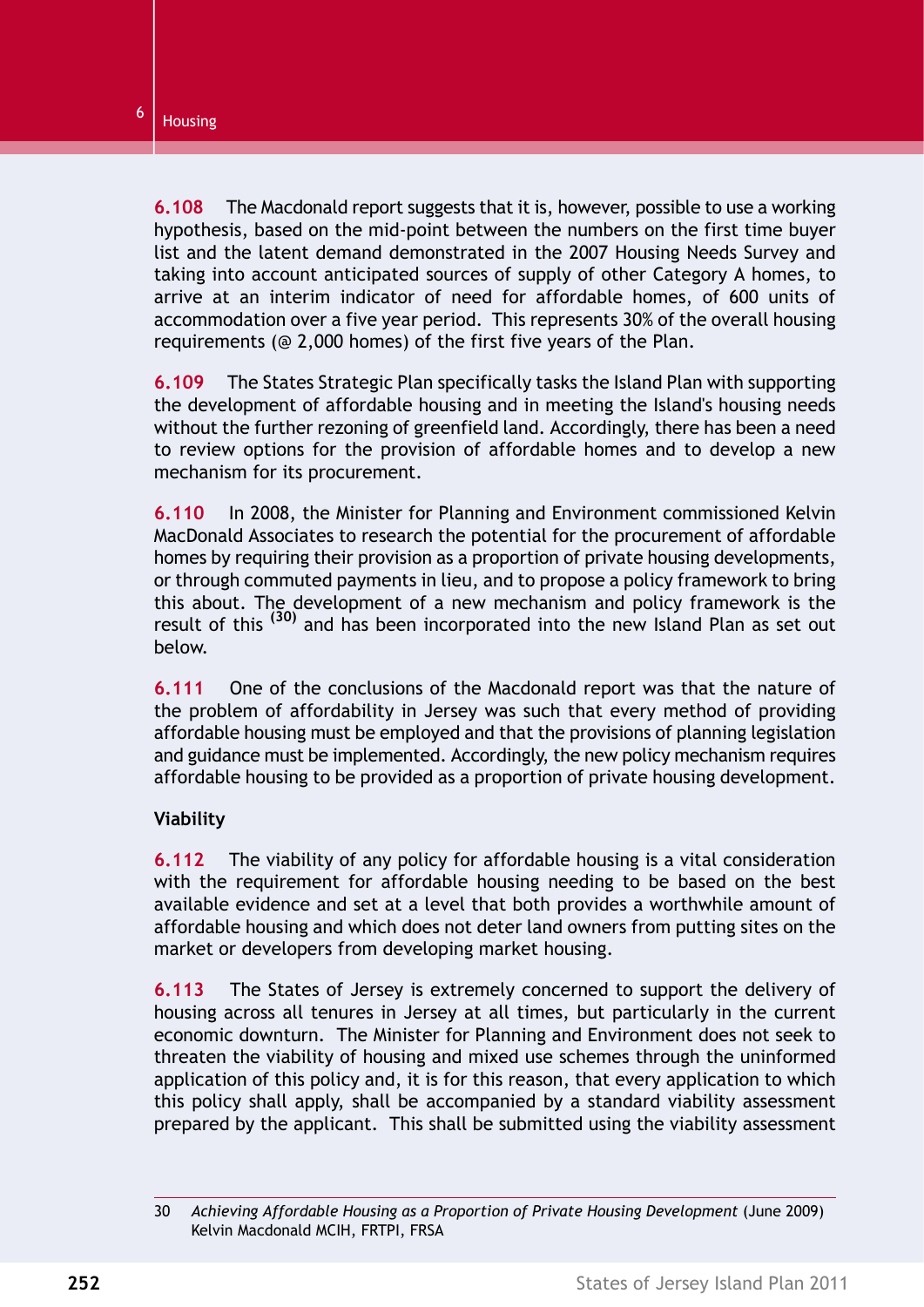model, being developed by the Minister **(31)** in consultation with the development industry operating in Jersey. This will include an assessment of factors such as land and build price, budgeted sale price, any liability for taxation or other demands on viability from planning obligations**(32)** and will include the return on investment as a given before viability is assessed.

**6.114** The viability assessment shall contain an assessment of the development providing the maximum proportion of the affordable housing as required by the Minister. If the model demonstrates, to the satisfaction of all involved parties, that such a percentage is not viable, then the model shall undergo further iterations until a viable proportion of affordable housing is established. If the nature of the site or the development means that on-site provision is not viable, then the model will be used to establish the amount of any commuted sum.

**6.115** The viability assessment model will be adopted and issued as supplementary planning guidance.

**6.116** It is proposed to adopt a varied approach to the form of affordable housing contribution, in acknowledgement of the differences in developing sites of varying sizes and capacity (as set out below at 'Thresholds and proportions' ). It is envisaged that, for sites with a certain specified capacity, affordable housing will be provided on the site that is the subject of the planning application. In certain circumstances, the Minister may consider that a site is not appropriate for affordable housing and may accept the provision of an equivalent amount of affordable housing on an alternative site other than on the development site itself. Where suitable alternative land is not available for development a commuted sum will need to be paid to fund the purchase of market housing for affordable housing purposes.

**6.117** It is envisaged that, in the case of sites with a limited capacity, where the provision of onsite affordable housing will be more challenging, the affordable housing contribution sought will be in the form of a commuted sum. Alternatively, developers may choose to provide the affordable housing contribution onsite.

**6.118** The use and content of any viability assessment will need to be considered within the context of the Planning and Building Law, which states that:

*If, when making an application for planning permission, a person knowingly or recklessly makes a false or misleading statement or representation, or a statement or representation with a material omission, the person shall be*

<sup>31</sup> Homes and Communities Agency's Economic Assessment Tool or the Greater London Assembly's Affordable Housing Development Control Toolkit is to be modified for this purpose. The consultation draft will also seek to incorporate worked examples of how the viability assessment might operate.

<sup>32</sup> made under Article 25 Planning Obligations Planning and Building (Jersey) Law 2002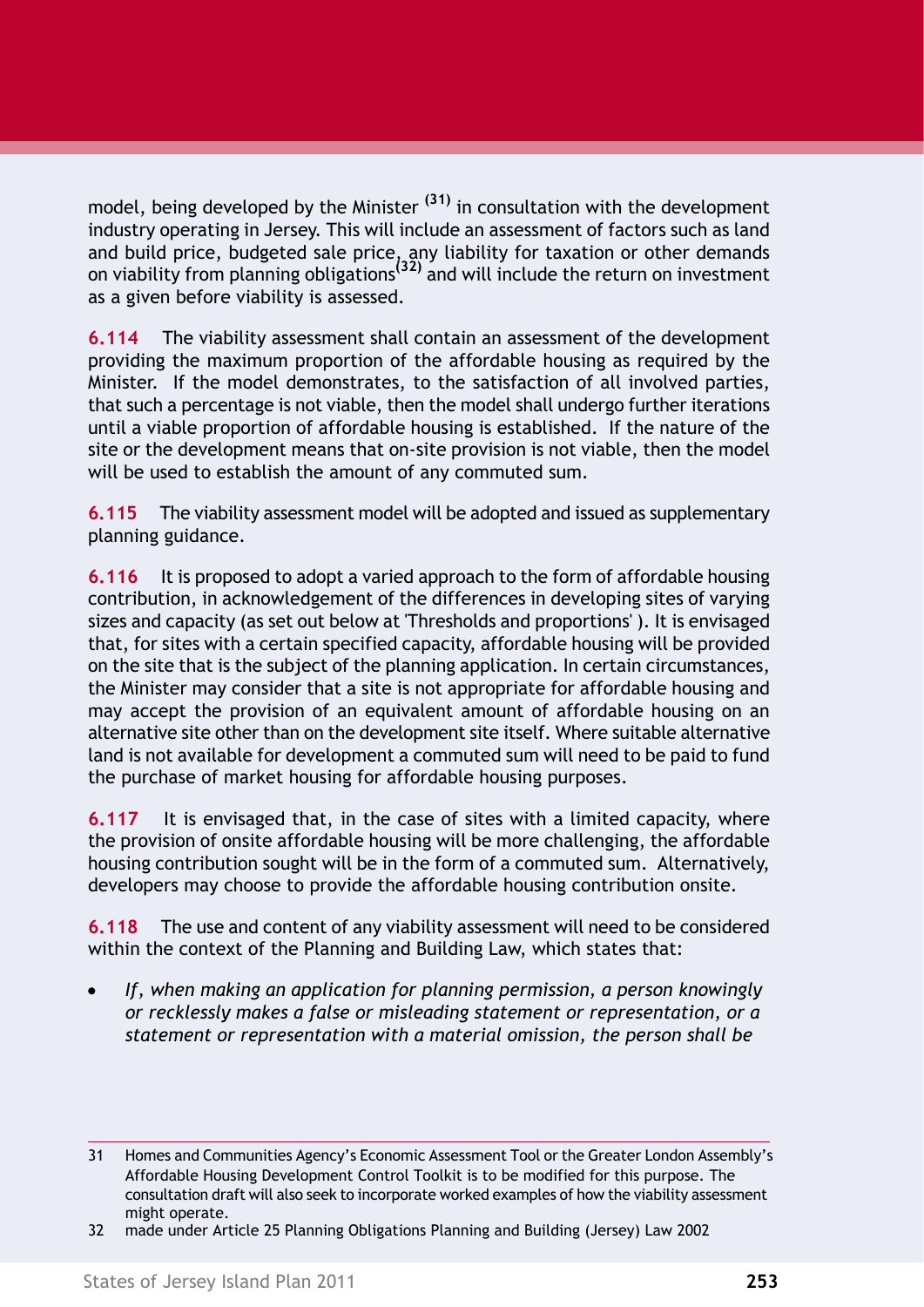*guilty of an offence and liable to imprisonment for a term of 2 years and a fine.***(33)**

**6.119** This has the effect of requiring all parties to an assessment of viability not to withhold any information or to provide partial or false information that would lead to an unrealistic assessment of viability.

**6.120** In cases where there is a dispute between the Minister and the applicant as to viability, the assessment shall be evaluated by States of Jersey Property Holdings, or by an independent assessor.

#### **Thresholds and proportions**

**6.121** Key to the operation of this new policy will be the size or scale of development to which it will be applied; and the proportion of affordable housing to be sought on those sites where it is applicable. These parameters will be determined by the Minister for Planning and Environment on the basis of local housing needs, taking into account the findings of the most up-to-date housing needs survey, the success in achieving affordable against predicted needs and any other relevant evidence: the parameters and application of the policy will need to reflect and respond to the depth and nature of the housing affordability need in Jersey. As stated above, there is a clear need for better information about the numbers of affordable homes required and the establishment of a comprehensive Housing Gateway will help provide this. The Minister will review the parameters applicable to this policy as new data becomes available.

**6.122** The Island Plan adopts, as a key element of strategy, a reliance on private sector 'windfall' development, both within St Helier and in other parts of the Built-up Area, in accord with the Spatial Strategy, to meet the Island's housing need: many houses will be developed on sites not specifically identified or zoned for housing in the Island Plan. It is considered that there is no reason why, apart from developments of one housing unit, these developments should not make a contribution towards the provision of affordable housing.

**6.123** Accordingly, the policy will ultimately apply to all developments providing two or more homes. The threshold for the application of the policy will initially relate to sites of six or more homes in the first year of its operation, incrementally reducing over time with the threshold decreasing to sites with a capacity of two or more units after year five.

**6.124** It is, however, recognised that as sites become smaller, the challenge of achieving onsite provision of affordable housing becomes greater. On this basis, it is proposed that for developments with a limited capacity the affordable housing contribution may be made in the form of a commuted sum payment to enable the delivery of affordable homes off-site, elsewhere. This will, however, be applied

<sup>33</sup> Article 10 False information, etc. in application for planning permission. Planning and Building (Jersey) Law 2002 (as revised as at 01 January 2008)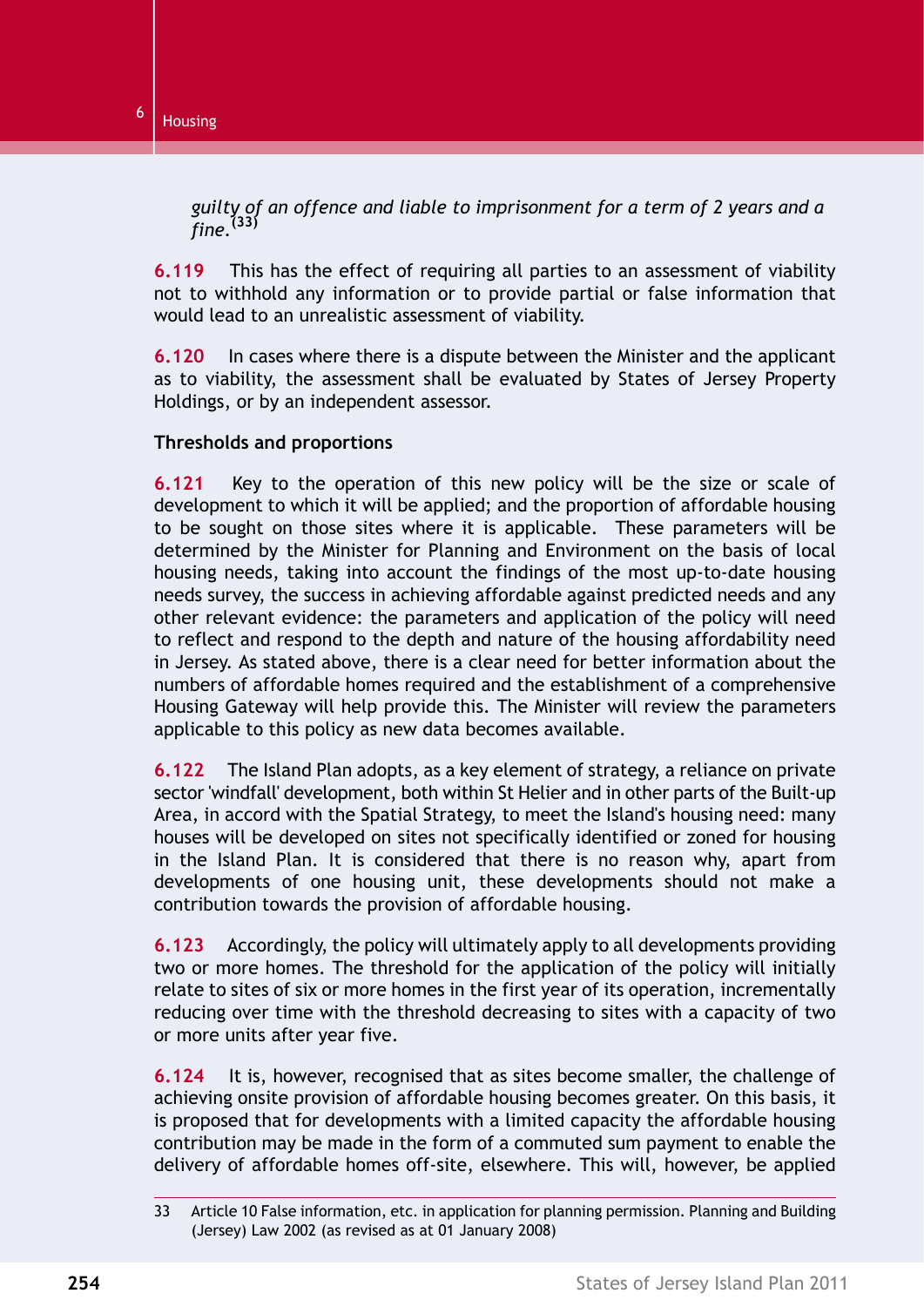flexibly, and where they choose to do so, developers may provide their affordable housing onsite. The threshold for this element of the policy will be similarly incrementally reduced over time, starting at 6-10 units in the initial year of operation, reducing to 2-8 units after five years.

**6.125** The proportion of residential yield of affordable housing provision will be incrementally increased over time, starting at 12.5% in the initial year of operation, rising to 20% after five years.

**6.126** To avoid the likelihood of developers sitting on unimplemented permissions, conditions will be used to limit the validity of consents for residential development, the extent of which will be set in supplementary planning guidance, but which will be initially set at three years, and reviewed thereafter over the Plan period. Furthermore, to discourage landowners from holding onto land in the hope of a better return in the future, it is also important to note that this policy mechanism, for the delivery of affordable housing, is intended to be permanent. The intention is that it will become operational in January 2012.

**6.127** It is recognised that this type of policy is widely used in the UK, but that it works best in relation to the development of undeveloped land, where the existing land value is usually agricultural. The strategic policies of this Plan seek to meet housing requirements within the designated Built-up Areas and from 'previously-developed' land which, in many cases, will have an existing value significantly in excess of agricultural land. Accordingly, it will be necessary to agree a realistic proportion within the target percentage having regard to the overall viability of individual sites. Applicants seeking to justify a lower proportion of affordable housing will, however, be required to demonstrate, on an open book basis, why it is not economically viable to make the minimum level of provision.

**6.128** In order to meet the Island's housing needs, the tenure of that proportion of development yield that is to be provided as affordable housing i.e. whether it is to be social-rent, a form of intermediate housing, be that "Jersey Homebuy" or another/alternative form of shared equity housing, first-time buyer or lifelong homes (for people over 55), shall be determined by the Minister, based on current housing need. The Minister for Planning and Environment will review these parameters on an annual basis and, where there is the need for change, will issue supplementary planning guidance to revise the threshold size of developments to which the policy will apply; the proportion of affordability to be derived from those developments to which the policy applies, including the level of commuted sum tariff; and the tenure of the affordable housing development yield.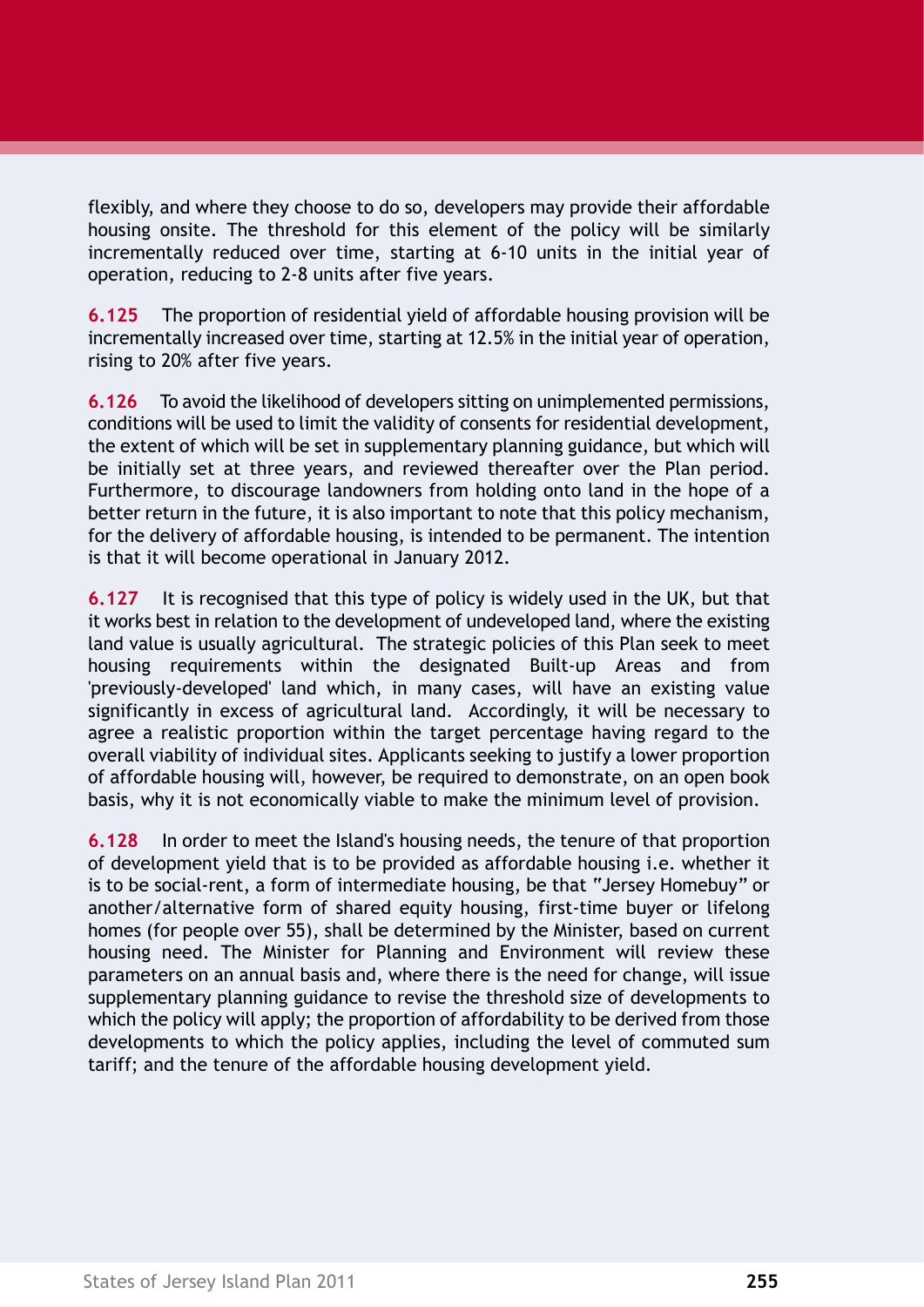### **Proposal 21**

### **Affordable Housing**

The Minister for Planning and Environment will carry out consultation, adopt and publish supplementary planning guidance on the operation of Policy (H3): affordable housing. This will provide detail on the calculation of on-site and commuted sum values for any given housing development, together with practical information on the application of the policy, the use of planning obligation agreements, and policy procedure.

Policy H3 will not be applied until such a time that this guidance has been approved and published by the Minister for Planning and Environment, following consultation with relevant stakeholders and the endorsement of the States.

#### **Definition**

**6.129** For the purposes of this policy, and for all planning decisions emanating from it, affordable housing is defined as "housing that is affordable to specified eligible households who are not served by the workings of the housing market in Jersey":

- The affordability of housing for eligible households shall be measured by the price of that housing in relation to the upper household income level of those deemed eligible, or by the proportion of household income that an eligible household spends on securing access to that housing;
- The eligibility of households shall be determined by whether or not they are  $\bullet$ accepted onto the integrated waiting list embodied in the housing allocation gateway;
- The housing units provided as a result of this policy shall be maintained as affordable in perpetuity, either for the properties provided or through recycling any receipts from the sale of such housing to enable a similar number of other properties to be made affordable: this is achieved by the transfer of the freehold of land on which affordable housing is located to a not-for-profit body set up and regulated by the States of Jersey.
- The affordability of housing provided under this policy shall be achieved without compromising the high standards of design and sustainability set out elsewhere in the Plan;
- The clear relationship between affordable housing and the housing allocation gateway, means that housing that is developed for sale on the open market is excluded from the definition of affordable housing whatever price it is sold at.
- The definition of affordable housing includes social-rented, a form of  $\bullet$ intermediate housing, be that "Jersey Homebuy" or another/alternative form of shared equity housing, designated first-time buyer, and housing developed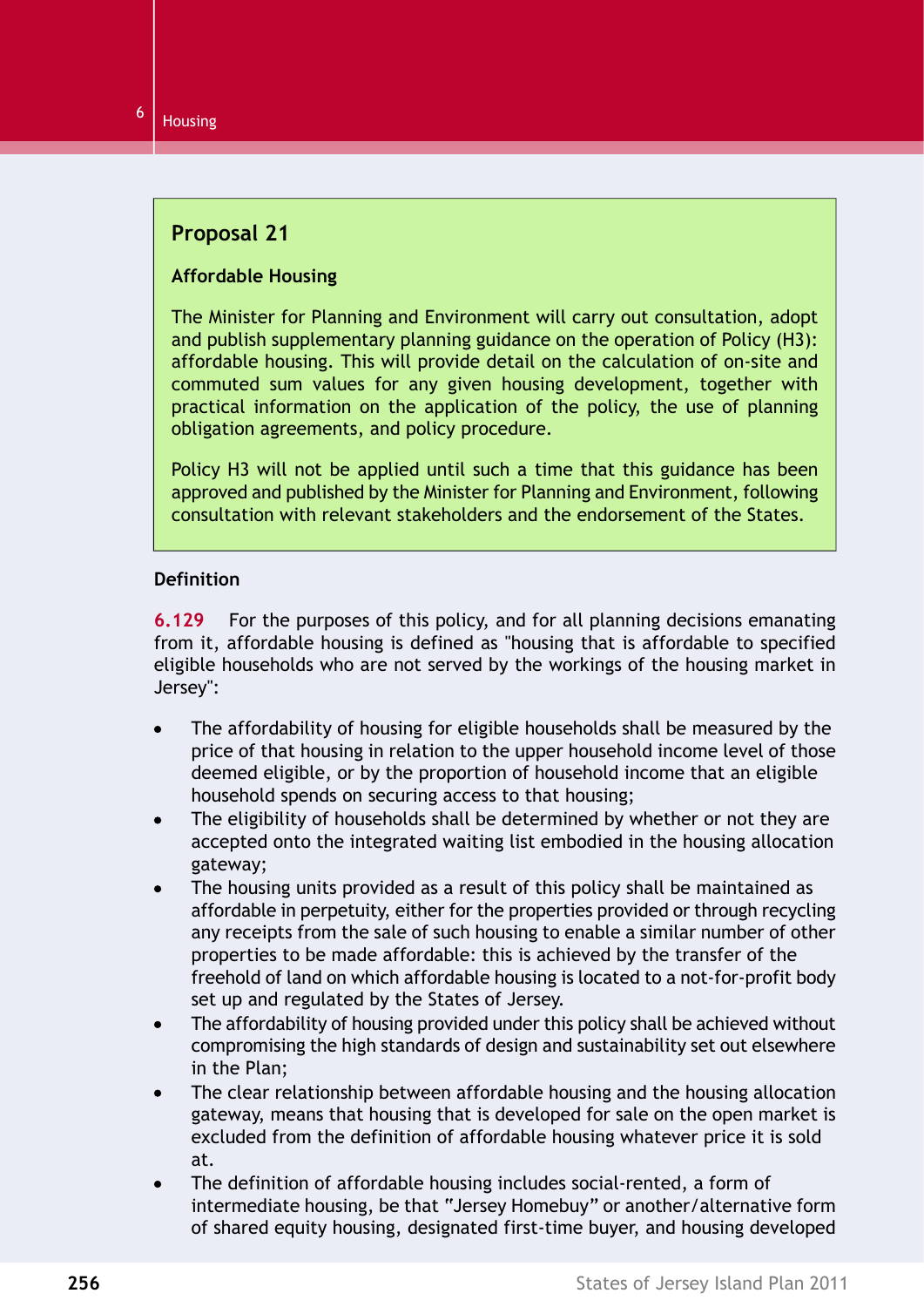specifically at reduced costs and available through the gateway, such as self-build.

**6.130** For the purposes of this policy, a housing unit is a unit of accommodation designed to be occupied by one household whether it is a flat or a house and whether it is to be sold as a freehold, a flying freehold or through share transfer.

**6.131** The affordable housing requirement shall not apply to those developments, or parts of developments, which comprise housing to meet special requirements, including sheltered housing, residential care and nursing homes (see [Policy H 7](#page-39-0) ['Housing to meet special requirements'](#page-39-0)); registered lodging accommodation (see [Policy H 8 'Registered lodging accommodation'](#page-41-0)); or staff accommodation (see [Policy](#page-43-0) [H 9 'Staff and key agricultural worker accommodation'\)](#page-43-0). It will also not be applicable to that housing to be provided under the auspices of [Policy H 1 'Category A housing](#page-23-0) [sites'](#page-23-0) and [Policy H 5 'Housing in rural centres'](#page-36-0) which will, in any event, be for the purposes of Category A housing only.

### <span id="page-32-0"></span>**Policy H 3**

#### **Affordable housing**

Permission will not be granted for any residential development to which this policy applies, whether or not this forms part of a mixed-use scheme, unless and until the Minister for Planning and Environment is satisfied that the development has maximised the opportunity for the provision of affordable housing, in accord with the parameters of this policy.

The Minister will require a proportion of affordable housing to be provided on those sites to which this policy applies in accordance with the proportions and thresholds set out in supplementary planning guidance issued by the Minister.

To ensure the timely development and provision of affordable homes, the Minister will limit the validity of planning permission for sites to which this policy applies by condition, the extent of which will be set in supplementary planning guidance, which, amongst other matters, will provide that the validity of such permissions will normally be limited to 3 years, with any extension being conditional upon the full ground works being completed during the 3 year period.

On sites with a limited capacity, the Minister may require a proportion of affordable housing to be provided through a commuted payment, to support the delivery and/or procurement of affordable housing elsewhere. Alternatively, the affordable housing provision may be made on the site for which permission is sought.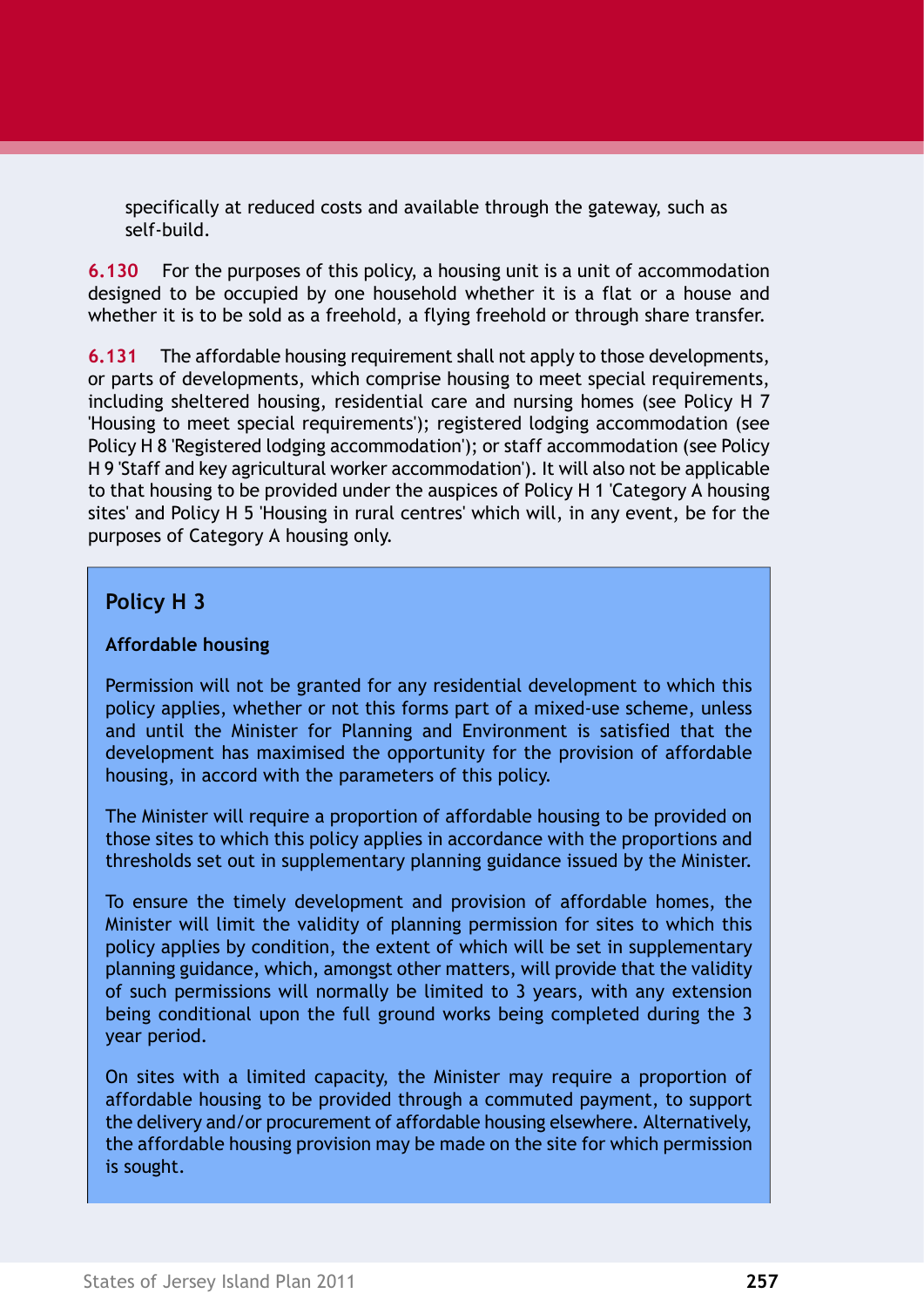The application of this policy, which will commence on 01 January 2012, will be phased incrementally, subject to monitoring and review, such that:

- 1. the threshold levels for the scale of the development to which it applies will be incrementally reduced over time. It shall initially apply to schemes with a capacity of six or more homes and is intended to apply to schemes with a capacity of two or more homes after five years;
- 2. the proportion of affordable housing to be provided will be increased over time. It shall initially be at a rate of 12.5%, rising incrementally to 20% after five years. The percentage of affordable housing shall be rounded up if the figures arrived at contain a proportion of one unit.

In order to meet the Island's housing needs, the tenure of that proportion of development yield that is to be provided as affordable housing i.e. whether it is to be social-rent, a form of intermediate housing, be that "Jersey Homebuy" or another/alternative form of shared equity housing, first-time buyer or lifelong homes (for people over 55), shall be determined by the Minister, based on current housing need. The Minister for Planning and Environment will review these parameters on an annual basis and, where there is the need for change, will issue supplementary planning guidance to revise the threshold size of developments to which the policy will apply; the proportion of affordability to be derived from those developments to which the policy applies, including the level of commuted sum tariff; and the tenure of the affordable housing development yield.

Schemes that are just below the threshold levels, will have to satisfy the Minister that the proposals do not represent an under-occupation of the site, nor that a large site is being brought forward in phases in order to avoid the threshold at each stage.

Affordable housing shall be provided on the site for which permission is sought unless one or more of the following circumstances apply:

- 1. that the provision of affordable housing on the site would make that development unviable;
- 2. that the site is of such a size or nature that the contribution to affordable housing would be maximised by allowing high-quality market housing to occupy that site and for the contribution to affordable housing to be in the form of a commuted payment, to support the delivery and/or procurement of affordable housing elsewhere;
- 3. affordable housing is best provided through the mechanism of a site-swap using sites within the ownership and control of the applicant;
- 4. the housing units provided in a mixed-use scheme are directly related to and necessary for the operation of that development.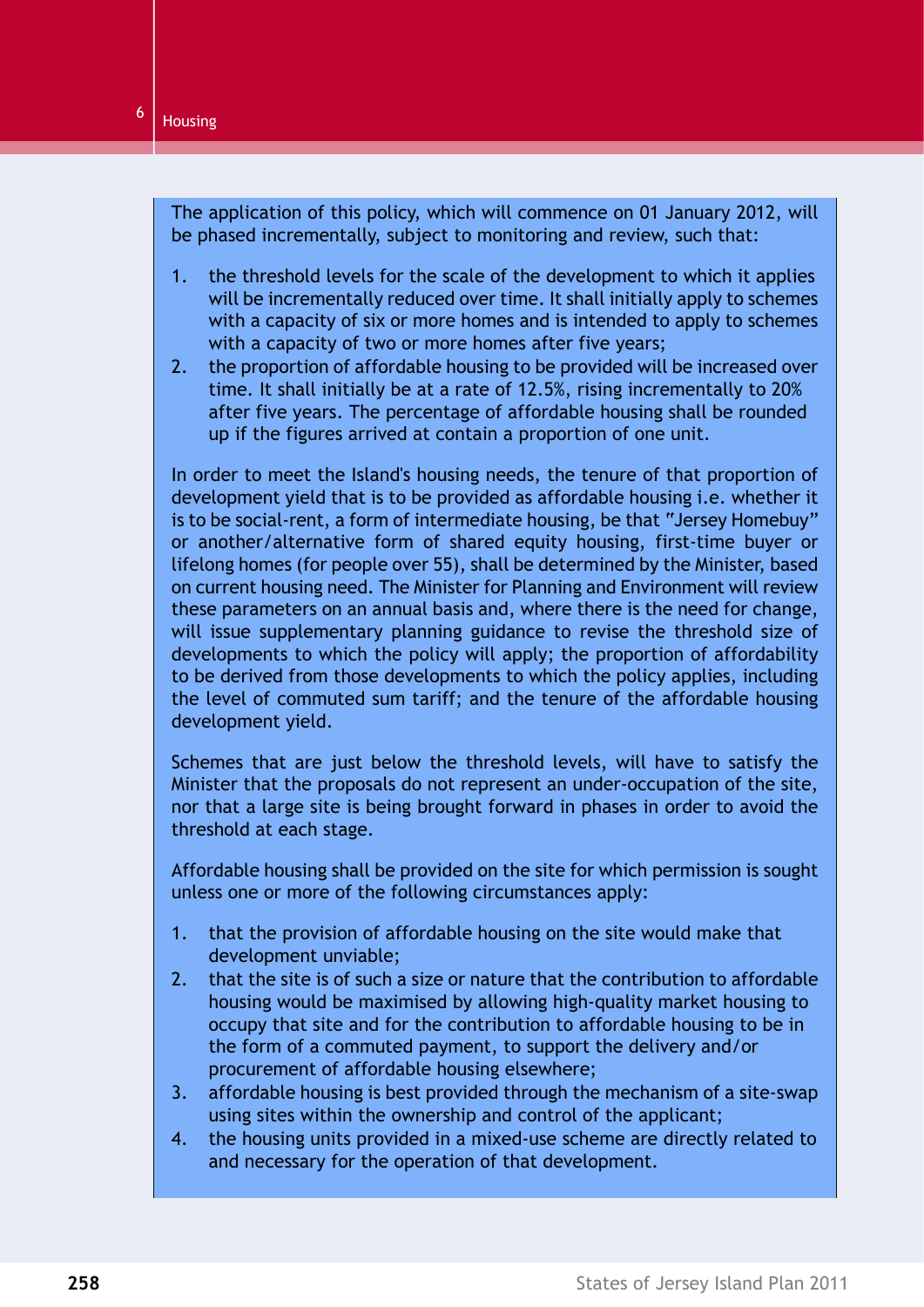All development to which this policy applies will need to be the subject of a standard economic viability assessment, to be provided and funded by the developer, as an integral element of a planning application, in accordance with supplementary planning guidance to be issued by the Minister.

It is intended that this policy mechanism for the delivery of affordable homes will be permanent and will be extended beyond the Plan period.

# **Housing mix**

**6.132** If the Island's housing needs are to be met, it is vital that new housing development provides the type and size of homes that are needed. The 2007 Housing Needs Survey and follow up 2008 and 2009 Jersey Annual Social surveys, provide estimates of anticipated surpluses and shortfalls in houses and flats by size and tenure over a five year period.

**6.133** Detailed analysis from the 2007 Housing Needs Survey indicates that the potential shortfalls are predominantly for owner-occupier accommodation, amounting to more than 700 flats and some 1,800 houses and that the requirement is mainly for 2 bed flats (565 units), 2 bed houses (755 units) and 3 bed houses (745 units). As the property size increases it becomes apparent that the demand for houses supersedes flats, with for example 90% of the potential shortfall for 3 bedroom units being for houses: the survey also showed that 64% of new-forming households are looking to buy 3-bed homes. The private rental sector shows large potential surpluses in 1 and 2 bedroom flats (1,260 units) and in 2 and 3 bedroom houses (555 units) **(34)**. In summary, the report shows that there is a shortfall in 3-4 bed properties and a significant demand for 3-bed family houses with an overall surplus of 1 and 2-bed properties. These figures are corroborated and endorsed by the follow up 2008 and 2009 Jersey Annual Social surveys.

**6.134** A review of recent planning permissions for residential development **(35)** reveals that 70% of new residential development was for 1 and 2 bedroom flats, whilst only 30% was for 3 and 4+ bedroom houses. Whilst these statistics include one or two larger flatted developments **(36)** there is an evidence-based gap between the needs of the market and the supply of housing by the private sector.

**6.135** On the basis of this, it is considered legitimate for intervention in the type and size of property to be provided by the private sector through the introduction of a planning policy related to the mix of housing to be secured in all

<sup>34</sup> if tenure were not an issue, these surpluses could potentially satisfy some of the demand in the owner-occupier sector

<sup>35</sup> taken for all developments in 2008

<sup>36</sup> e.g. Castle Quays development of 360 x 1 and 2 bed flats was granted planning permission in 2008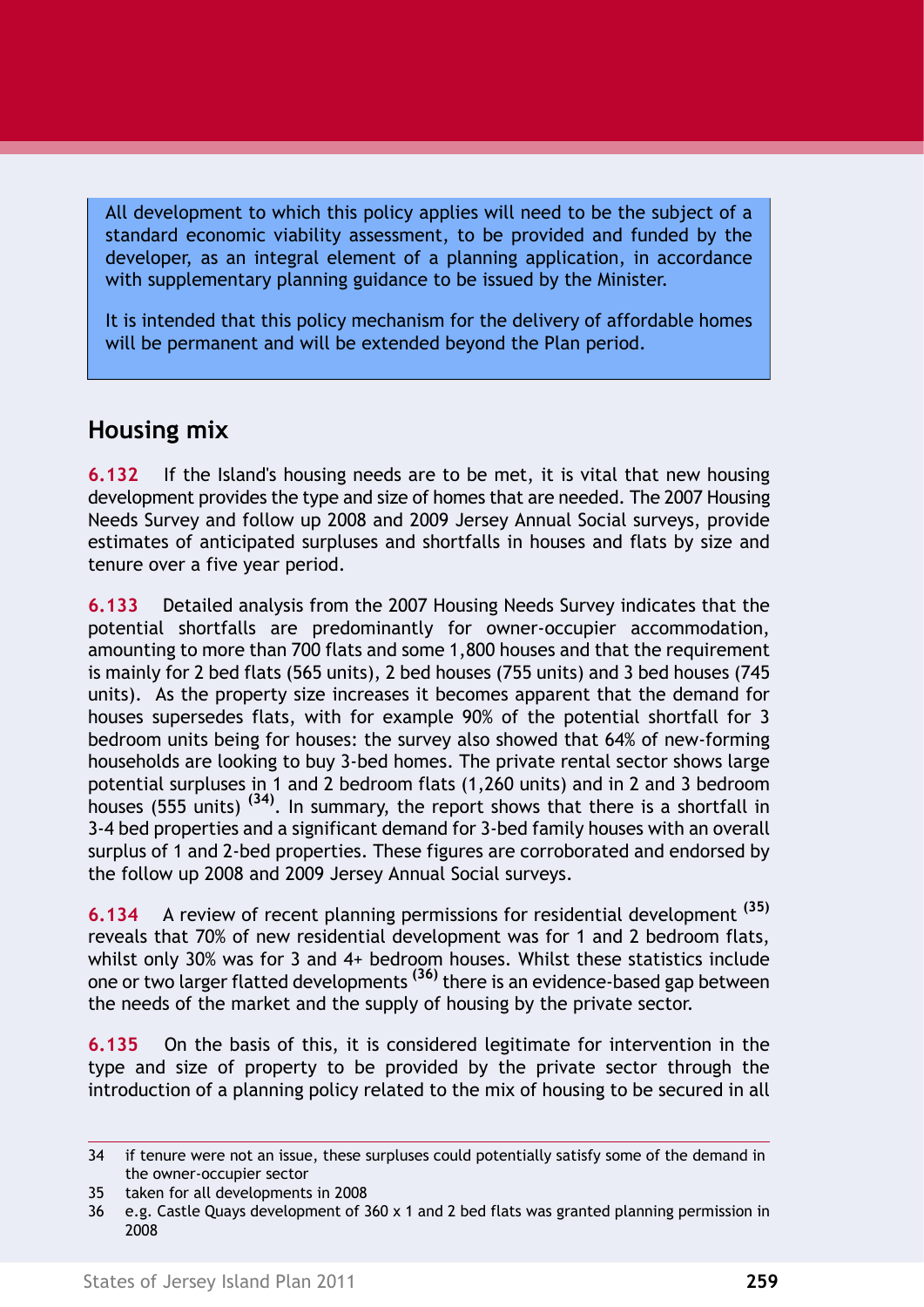residential developments. Accordingly, the housing mix policy seeks to promote a balanced mix of dwelling types and sizes to meet the identified requirements, based on the latest available evidence, on all residential development sites.

**6.136** The Minister for Planning and Environment will continue to assess the housing needs of the Island by the monitoring and publication of housing statistics and, where needs have changed, will review and revise the parameters of the housing mix policy through supplementary planning guidance.

### <span id="page-35-0"></span>**Policy H 4**

#### **Housing mix**

Proposals for all new residential development are required to contribute towards the need for specific types and sizes of home, relative to the latest published evidence of need, as set out in supplementary planning guidance. The extent to which a planning application meets the published guidance with respect to housing mix will be an important material consideration in the grant or otherwise of planning permission.

In assessing the contribution of residential development proposals to meeting the Island's need for homes of a specific size and type, the Minister will have regard to the nature and location of the site, its context and the character of the area.

The provision of housing to meet special requirements and staff accommodation shall be exempt from the requirements of this policy.

## **Housing in rural centres**

**6.137** There is recognition that there is a need to protect the viability and vitality of Jersey's smaller main rural settlements, predominantly in the northern and central parishes (i.e. St. Ouen, St. Mary, St. John, St. Lawrence, Trinity and St. Martin). Here, it is acknowledged that limited, small-scale new affordable housing development could be important in maintaining parish life. This may be considered necessary in supporting and enhancing the critical mass of, and diversity in, the local parish population, to sustain schools, shops, pubs, public transport and other facets of parish life that are unique and important to Jersey.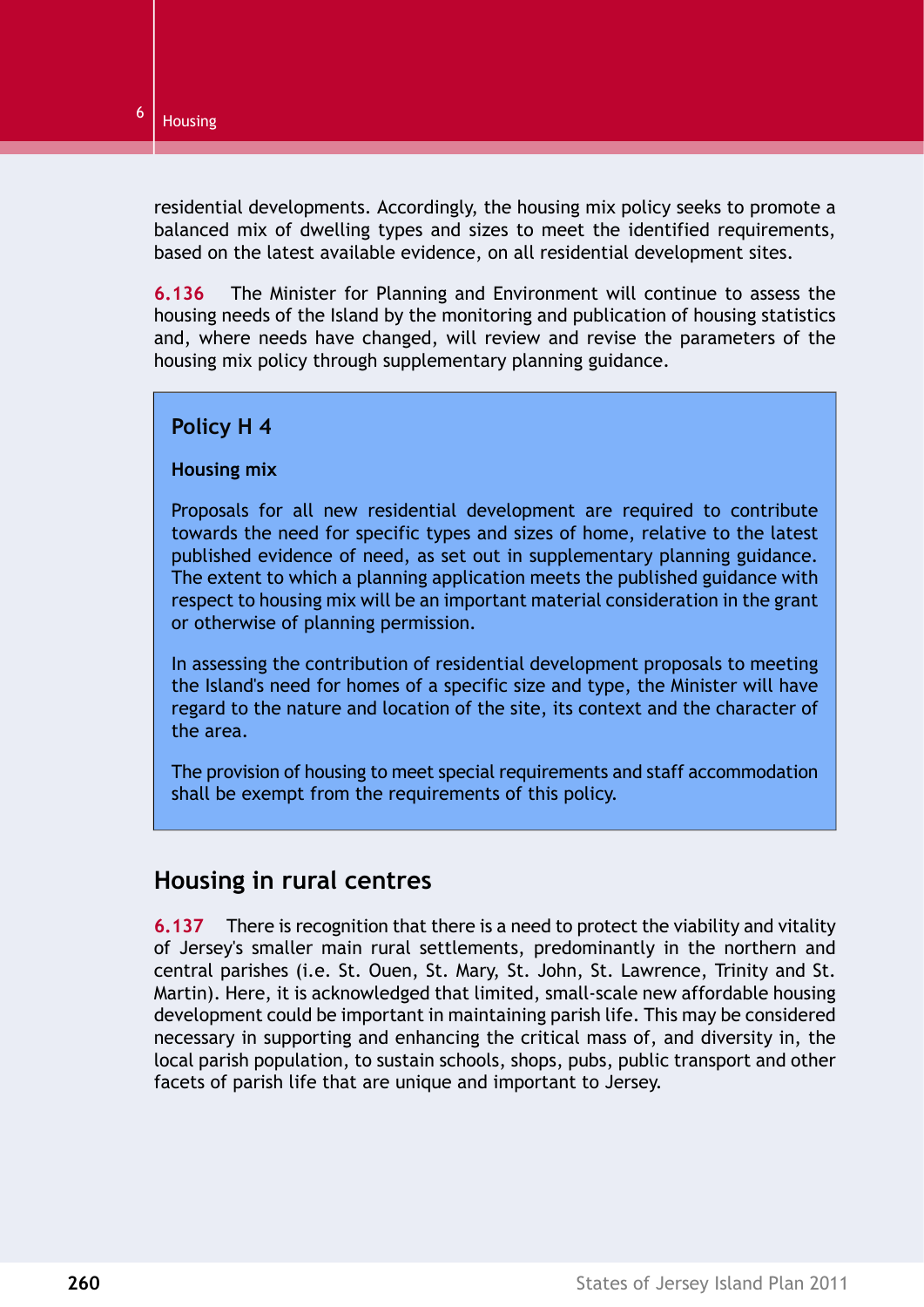**6.138** It is not envisaged that the scale of development or provision of homes to be generated from the operation of this policy would be large and it is envisaged that the total number of homes delivered through this policy would amount to no more than 100 units over the Plan period **(37)** .

**6.139** Proposed sites should be within the settlement boundaries, within close proximity to public transport routes, and have easy access to other facilities. Any proposed development for affordable housing in rural locations located where there is no access to facilities or a choice of modes of transport, is unlikely to be favourably considered.

**6.140** Local housing need should be demonstrated and an up-to-date needs survey should be carried out with the Housing Department and the relevant parish (or evidenced from the proposed 'Gateway' operated by the Housing Department).

**6.141** Proposals for new housing in rural centres may form part of a Village Plan. Any such Village Plans would be required to be developed by the parochial authority but be subject to a full and comprehensive assessment and engagement with the local community and relevant stakeholders, including the relevant regulatory departments of the States of Jersey.

**6.142** Where Village Plans are to attain formal status as part of the planning framework for the protection and development of one of the Island's rural centres they will require the formal review, approval and adoption by the Minister for Planning and Environment as supplementary planning guidance. In such circumstances, any development proposals in the Village Plan must be consistent with the Island Plan and must relate to and be within the defined Built-up Area boundary for the settlement, as defined on the Island Plan Proposals Map.

<span id="page-36-0"></span>**6.143** Where, however, Village Plans contain a specific proposal for the rezoning of land outside the existing defined Built-up Area boundary, any such proposal would require the approval of the States as a draft revision of the Island Plan**(38)** .

### **Policy H 5**

### **Housing in rural centres**

The Minister will support the provision of small-scale affordable housing to support the viability and vitality of Jersey's smaller main rural settlements, predominantly in the northern and central parishes (i.e. St. Ouen, St. Mary,

<sup>37</sup> this is in addition to the development of sites already designated for Category A housing (first-time Buyer and homes for the over-55s) in 2008

<sup>38</sup> Article 4 of the law states that the designation of land for particular development or use should be set out in the Island Plan and Article 3 of the law sets out exacting procedures for public engagement for an Island Plan or a revision of it.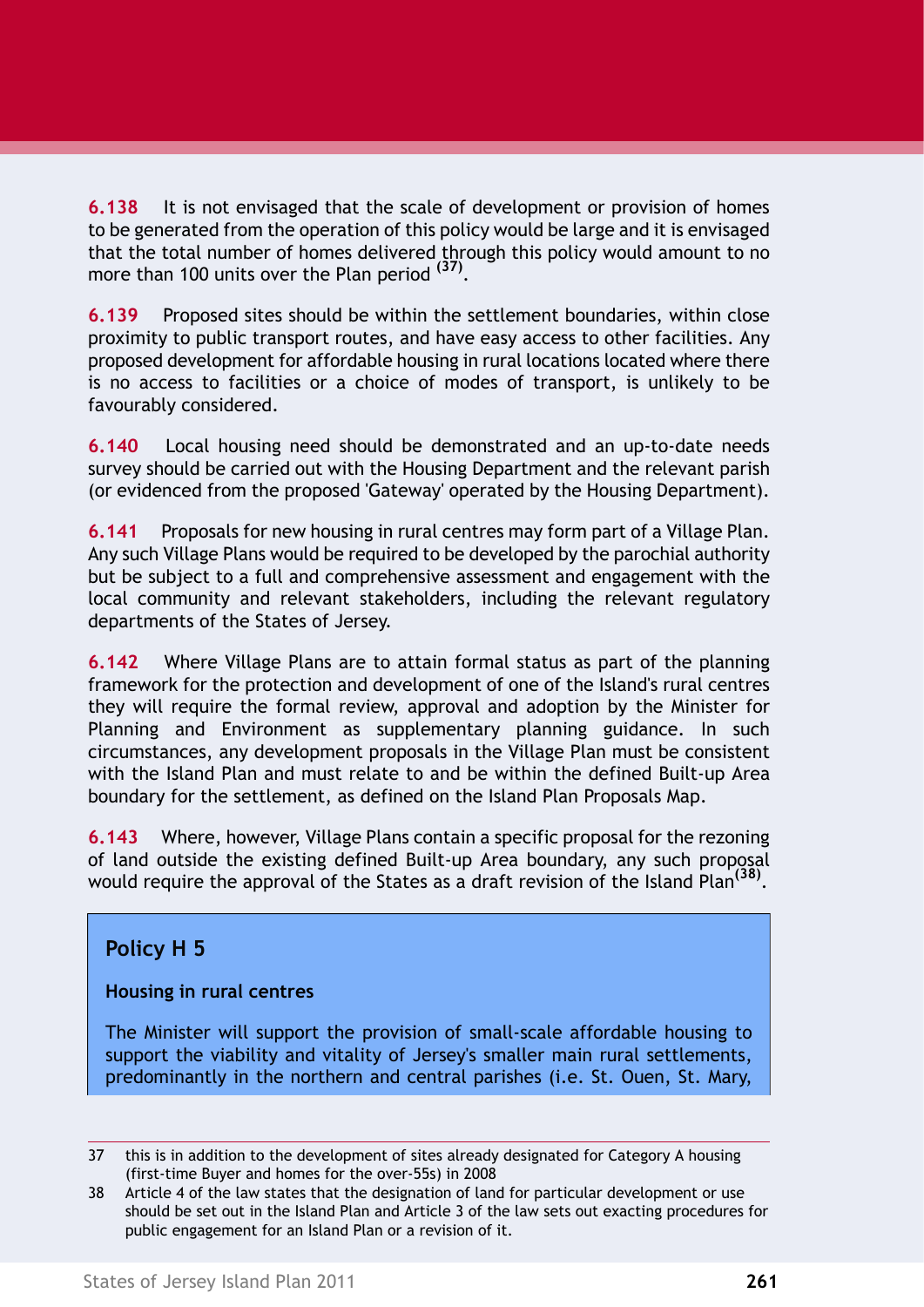St. John, St Lawrence, Trinity and St. Martin). Any such housing shall be Category A housing or for homes to meet the specific needs of the elderly and those with disabilities, including sheltered accommodation.

Housing development proposals to support the viability and vitality of Jersey's smaller rural settlements will be permitted, provided that the development:

- 1. is appropriate in scale and density to the existing character of the village;
- 2. is within the existing Built-up Area and well-related local facilities, services and infrastructure and where provision for education, leisure, recreation, local shopping, and other community facilities is adequate or can be provided, where required, to meet the needs arising from the proposals;
- 3. meets an identified local need (evidenced through the Housing Gateway) for such homes;
- 4. has been the subject of full and comprehensive assessment and engagement with the local community and key stakeholders, including relevant States departments.
- 5. is designed and constructed or can be adapted to accommodate the specific requirements of the intended residents.

## **Meeting other housing demand**

**6.144** Policies H1 to H5 address need housing and the requirements for Category A homes during the Plan period. The majority of the housing supply over the Plan period will, however, come forward as 'windfall' development, on sites which are not specifically identified in the Plan for the purpose of providing residential accommodation. The following suite of policies seek to set out the policy framework within which applications for demand housing will be considered.

### **Housing development within the Built-up Area**

**6.145** The Island Plan Spatial Strategy designates a hierarchy of settlements which together form the Built-up Area, as defined on the Island Proposals Map. This includes the town of St Helier; eight urban settlements; eleven key rural settlements; and twenty-one small Built-up Areas and small rural settlements.

**6.146** The intention of designating a Built-up Area boundary is to contain future development within existing limits and thus prevent encroachment into the countryside. It is often said, however, that there are many small corners of land in the countryside, which could take 'infill' developments. On its own, an individual development might not appear intrusive but the cumulative impact would be severe for the Island's countryside and also have implications for travel patterns and the cost of providing community and utility services.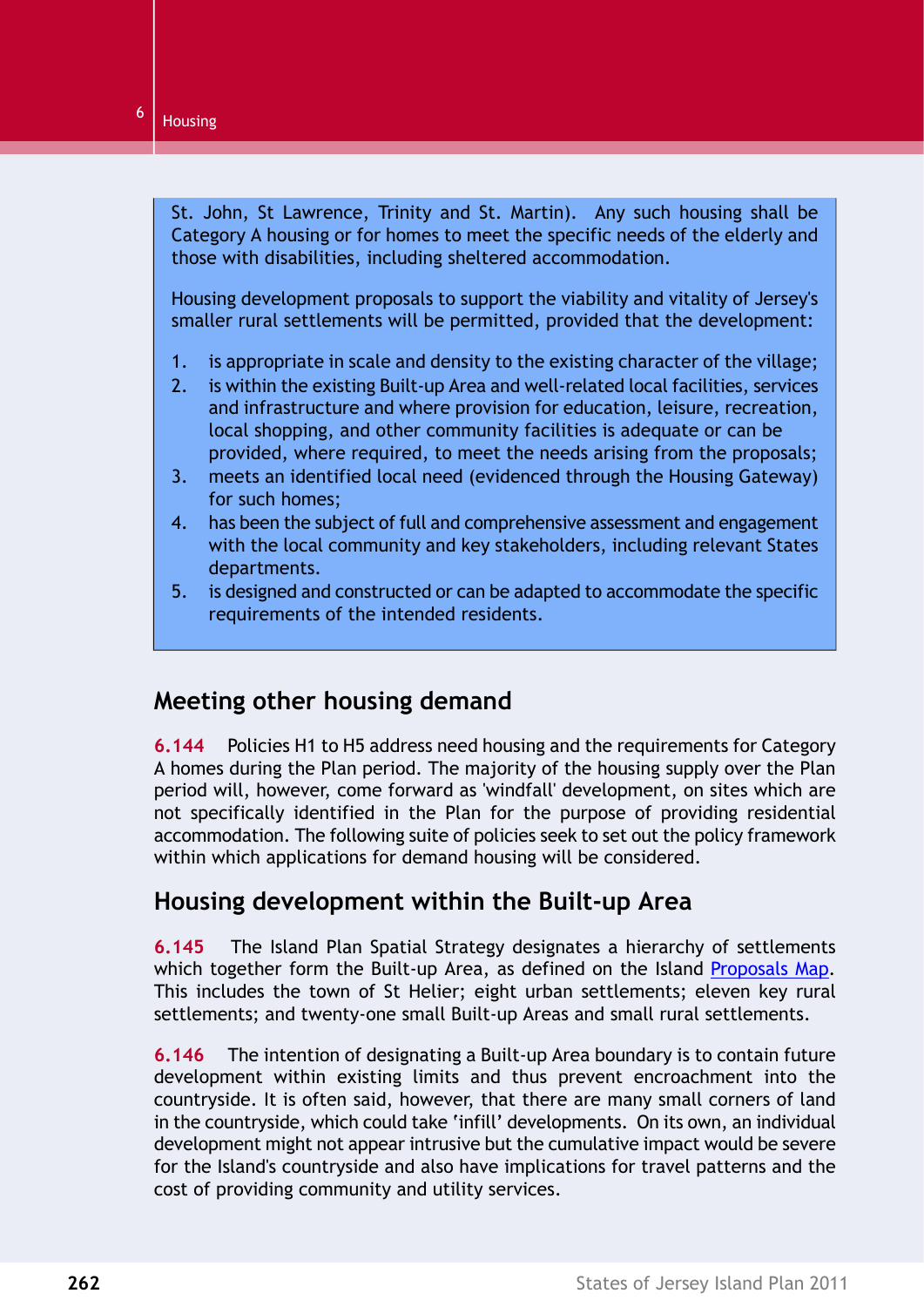**6.147** It is, therefore, proposed that the majority of the Island's housing supply over the Plan period will come from development within the Built-up Area on sites which are not specifically identified for housing in the Island Plan. It is important that this new residential development - including new buildings; conversions; refurbishment; extensions and alterations; and redevelopment - is supported, where it accords with the Spatial Strategy, as it will contribute towards meeting a demand for homes; it will provide greater housing choice; and will also help to sustain and regenerate our urban centres, particularly St Helier.

**6.148** Whilst the principle of new residential development in the Built-up Area, in accord with the Spatial Strategy, is supported, proposals for new residential development will need to be assessed relative to their impact on the local environment and neighbouring uses (against Policy GD 1 'General development considerations') and in terms of their quality of design and architecture (against Policy GD 7 'Design quality')

**6.149** All new housing developments will also be expected to provide an adequate standard of accommodation in particular, in relation to dwelling size, internal layout and room sizes. This will be assessed, along with other considerations relating to site density; privacy, daylight and noise; energy efficiency; car parking space; private and public open space; children's play areas; designing out crime; and landscaping, as appropriate, relative to supplementary planning guidance to be published by the Minister for Planning and Environment. Such supplementary planning guidance will also include consideration as to whether there should be any further increase in internal space standards and any further improvements in standards for internal noise and sound insulation of and between units of accommodation.

### <span id="page-38-0"></span>**Policy H 6**

### **Housing development within the Built-up Area**

Proposals for new dwellings, extensions or alterations to existing dwellings, or changes of use to residential, will be permitted within the boundary of the Built-up Area, as defined on the Island Proposals Map, provided that the proposal is in accordance with the required standards for housing as established and adopted by the Minister for Planning and Environment through supplementary planning guidance.

Such supplementary planning guidance will also include consideration as to whether there should be any further increase in internal space standards and any further improvements in standards for internal noise and sound insulation of and between units of accommodation.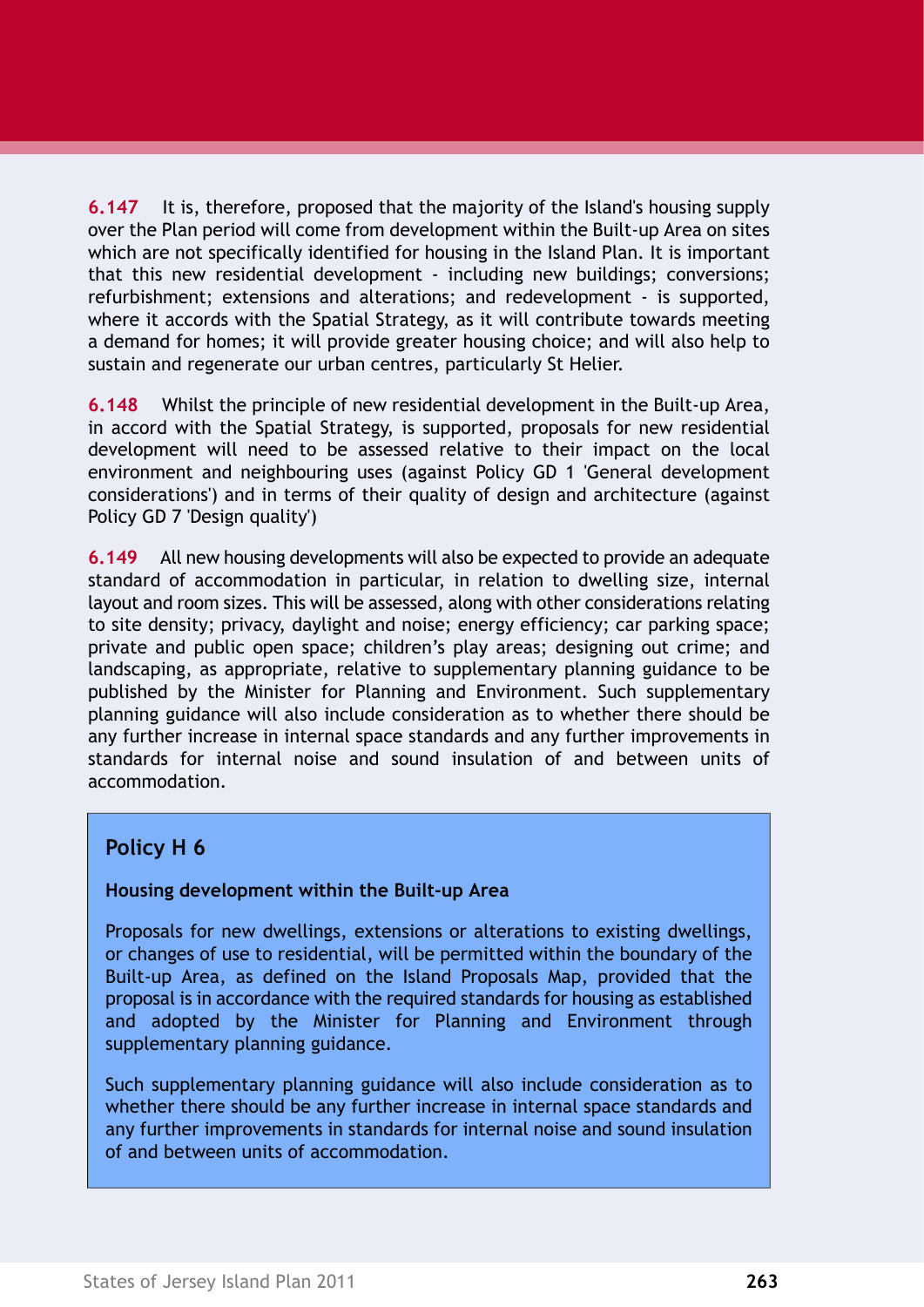## **Housing to meet special requirements**

**6.150** The Minister for Planning and Environment wishes to ensure that new housing will, as far as possible, contribute to the needs of people with disabilities and of those who require care - including the elderly, people with disabilities and other vulnerable people.

**6.151** The forecast change in population by broad age groups for the period 2009-2018 (under the +150 heads of households per annum migration scenario) predicts that almost all of the estimated growth will be in the over 60 age group. The proportion of people aged 75+ years will rise by 32% and those aged 85+ years will grow by 36%: this is a dramatic increase in potentially vulnerable elderly couple and elderly single person households. The Housing Requirements Study in 2000 identified that some 16% of households in Jersey contained somebody with a disability and of these, 6% contained someone who was a wheelchair user (approximately 1% of all households)**(39)** .

**6.152** These statistics have the potential to pose a considerable challenge in terms of an increased demand and requirement for housing to meet special needs: special needs housing is defined to include nursing and residential care homes, and sheltered housing, where the residential accommodation meets the needs of various groups of people through the provision of varying degrees of support, for rehabilitation and out-of-hospital care.

<span id="page-39-0"></span>**6.153** Where new facilities are proposed, these should be located within the Built-up Areas of the Town or Key Urban or Rural Settlements as defined in the Spatial Strategy**(40)**. This should enable non-car access to basic facilities, and help raise the quality of life for residents. It will also be important to consider the adequacy of and access to local health care facilities such as doctors' surgeries.

### **Policy H 7**

### **Housing to meet special requirements**

Proposals for housing to meet special requirements, including the specific needs of the elderly and those with disabilities, including sheltered accommodation, residential care and nursing homes, will be permitted provided that the development;

1. meets an identified need;

40 see 'Sustainable development'

<sup>39</sup> Although 4% of dwellings have been adapted for a disabled person, there is a large mismatch between adapted dwellings and those with disabilities, with only 4% of people with disabilities living in an adapted home. States and parish rental housing and owner-occupied dwellings have the greatest percentage of adapted dwellings, at 8-9%, reflecting the higher proportion of elderly persons within these sectors.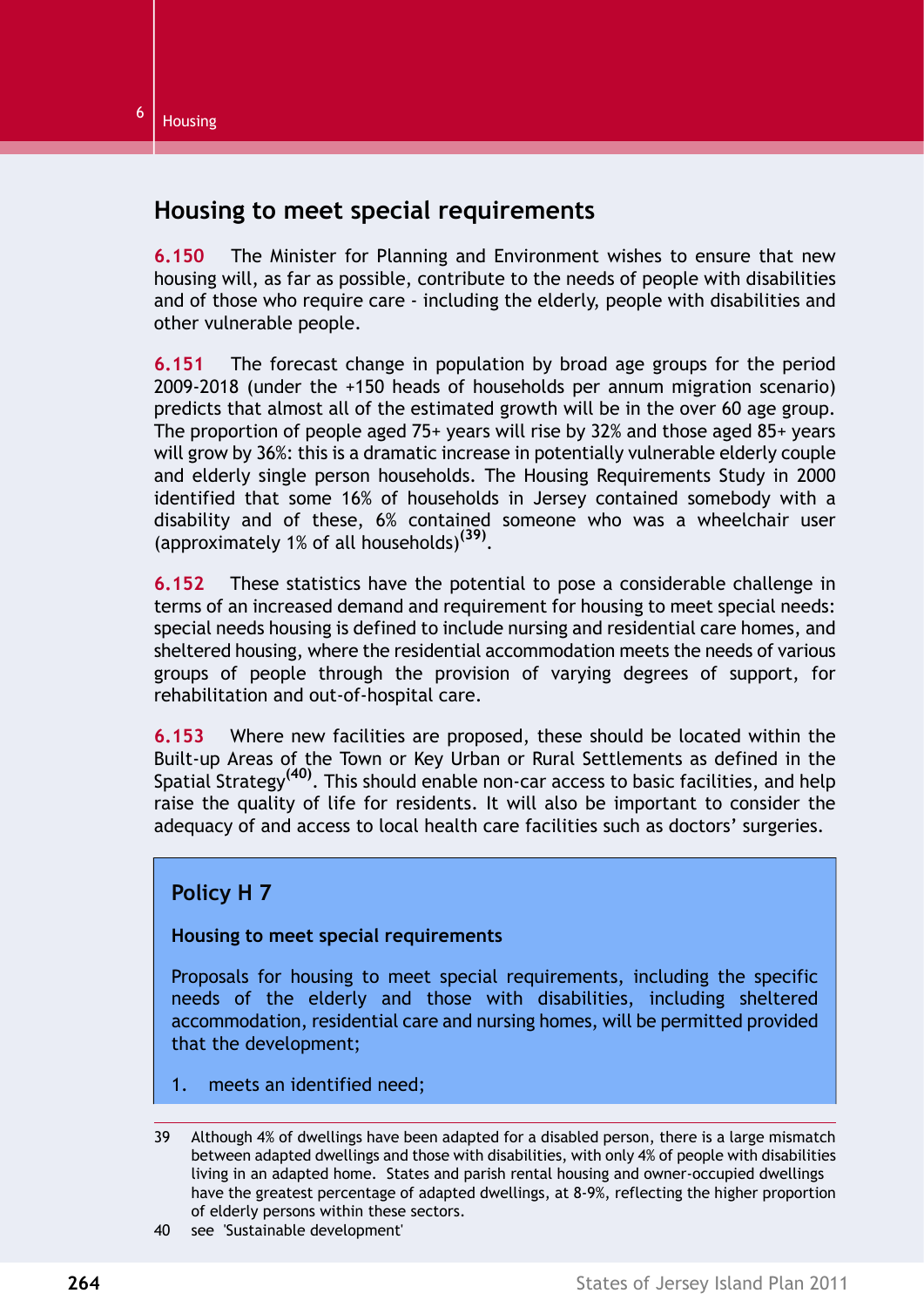- 2. is within the Built-up Area boundary;
- 3. is not on land zoned for Category A housing purposes, unless specifically provided for in a development brief.

# **Registered lodging accommodation**

**6.154** Lodging houses are privately owned properties offering accommodation for occupation by persons who do not possess residential qualifications and who occupy the accommodation as lodgers, not as tenants. **(41)**. The Lodging Houses (Registration) (Jersey) Law, 1962, as amended, administered by the Minister for Housing, regulates the amenities of this type of accommodation and licences it for maximum occupation.

**6.155** In order to be registered, a lodging house must meet certain minimum standards laid down by the Minister for Housing**(42)**. Generally, the lodging house standards adopted by the Minister for Housing are below those that would be required for other residential accommodation established by the Minister for Planning and Environment, under the auspices of supplementary planning guidance. This is clearly inequitable, a fact recognised by the States Strategic Plan 2009-2014, which sets out**(43)** to *'improve the equity, tenure rights and living standards for accommodation accessible to migrants'.* This has also begun to pose a particular challenge for the planning system as the nature of lodgings has changed from 'serviced' bedrooms to self-contained units of accommodation.

**6.156** Accordingly, the Minister for Planning and Environment will seek to secure an enhancement in the quality of lodging accommodation wherever possible in the conversion of buildings into lodging house accommodation. For new lodging accommodation, applying the same standards as general housing will help to improve the quality of the housing stock in the lodging house sector. It also provides greater flexibility to respond to changes in the aspirations of the immigrant workforce, allowing accommodation to be readily adapted to general-demand housing. The policy regime for new housing development will be applicable to development for the provision of registered lodging accommodation.

<sup>41</sup> Lodgers do not have the same legal status as tenants in a number of respects, particularly in relation to security of tenure. Properties offering accommodation for more than a number of lodgers specified by the Minister for Housing (currently five), inclusive of children of any age, are required to be registered with the Minister and are subject to annual re-registration.

<sup>42</sup> see Lodging Houses (Registration) (Jersey) Law, 1962 for details of current standards

<sup>43</sup> see States Strategic Plan 2009-2014 pp.29-30, section 14. Adequately house the population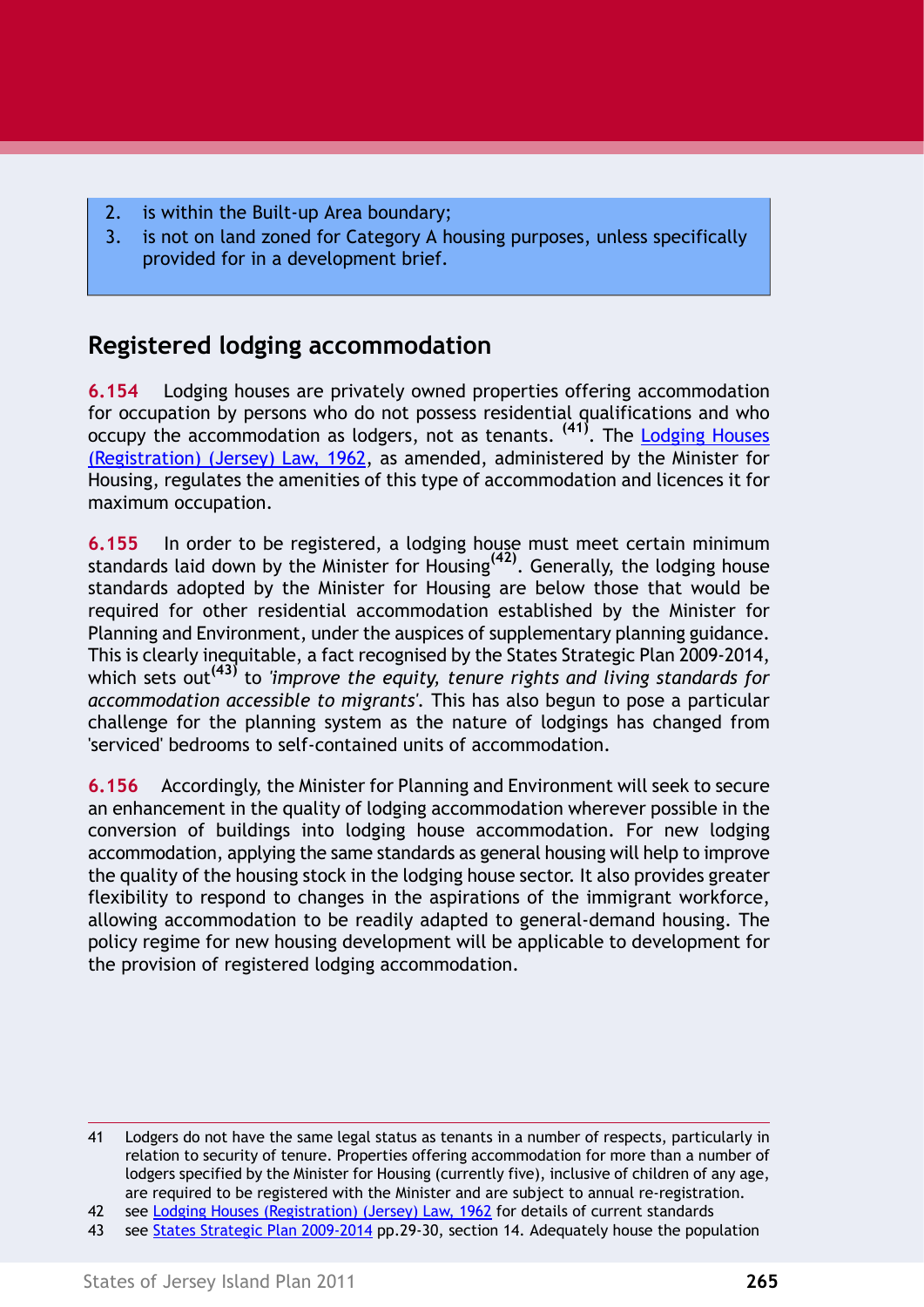### <span id="page-41-0"></span>**Policy H 8**

### **Registered lodging accommodation**

Proposals for new and conversion of buildings for registered lodging accommodation will be permitted within the boundary of the Built-up Area, as defined on the Island Proposals Map, provided that the proposal:

- 1. meets a proven need for lodging accommodation;
- 2. meets, or in the case of conversions of existing buildings, meets as closely as possible, the required standards for housing as established and adopted by the Minister for Planning and Environment through supplementary planning guidance.

# **Staff and key agricultural worker accommodation**

**6.157** The provision of accommodation to house staff and key workers is particularly important to the Island's agriculture and tourism industries, where they are more reliant on migrant seasonal workers, but is also an issue for other parts of the Island's economy.

**6.158** As a general principle, which accords with the strategic polices of the Plan and which reflects the objectives of the States Strategic Plan 2009-2014 to improve the equity, tenure rights and living standards for accommodation accessible to migrants, staff and key agricultural worker accommodation should be of an appropriate standard and be within the Built-up Area.

**6.159** The labour intensive, often seasonal nature of agriculture and tourism, the locations for which are often in sensitive coastal and/or countryside environments, however, pose particular challenges. Average earnings for workers in these industries are consistently in the lowest of all economic sectors and access to the local housing market is, therefore, difficult, in addition to which, both industries tend to operate on the basis of long and unsociable hours. In such circumstances, employers in these industries have traditionally sought to provide some of their own staff accommodation in association with existing hotel sites and on farms.

**6.160** The general principle must, however, remain that staff and key worker accommodation should be of an appropriate standard and located within the Built-up Area: it is, however, recognised that because of the reasons set out above and because of the desire to support and sustain the Island's agriculture and tourism industries in particular, exceptions may be made to permit staff accommodation outside the Built-up Area on the basis of a proven economic need and evidenced business case.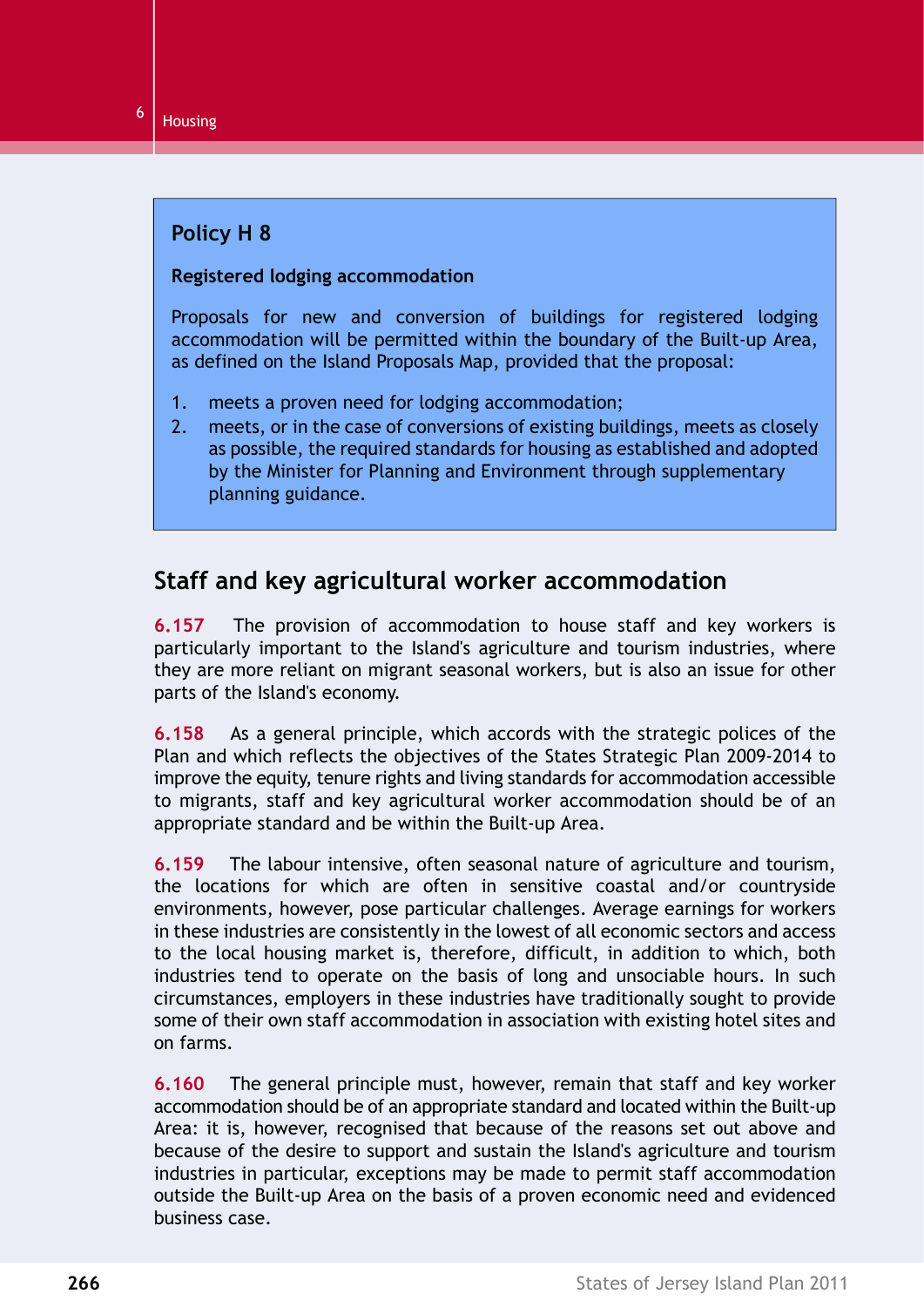**6.161** Where exceptions are made, every effort should be made to ensure that the impact of the provision of staff accommodation on the character of the coast or the countryside is minimised. Accordingly, use should be made, where possible, of any existing buildings on or off the site to provide staff accommodation. Where this cannot be secured, provision should be made through the change of use, rearrangement, subdivision or extension of an existing building on the site or lastly through the provision of temporary accommodation. To reduce and minimise their environmental impact, proposals for new temporary buildings should be within or adjacent to the existing farmstead or hotel, or other related buildings on the site, and should be of a size and scale proportionate to the functional need.

**6.162** The provision of temporary buildings will also be time-limited to ensure their removal when they are no longer required.

**6.163** Staff accommodation should be of an appropriate standard and, where permanent, should meet, as far as possible, that required for new residential development, as set out in the supplementary planning guidance issued by the Minister for Planning and Environment. It is, however, acknowledged that this is unlikely to be viable for temporary buildings which should, as a minimum, meet the standards set for lodging houses**(44)** .

**6.164** In accordance with the strategic polices of the Plan, there is a presumption against the provision of new dwellings outside of the Built-up Area as this would contribute towards an unsustainable pattern of development in the Island and erode the character of the countryside. There may, however, be exceptional circumstances where it can be demonstrated that a new dwelling in the countryside is justified, in particular, for the essential functioning of a farm holding. Such circumstances may arise in respect of accommodation that is required for a key agricultural worker, such as a *bona fide* agriculturalist**(45)** who may be a new entrant to the industry, or for a member of farm staff who, for the proper functioning of the farm, needs to be on site.

**6.165** Owing to the exceptional basis upon which permission may be granted for staff accommodation or key agricultural worker housing outwith the Built-up Area in support of specific sectors of the economy, the Minister for Planning and Environment will seek to ensure that the occupancy of any such accommodation is strictly limited to those employed in the relevant industry and will not be released whilst there remains a need for such accommodation within that industry.

<sup>44</sup> see Lodging Houses (Registration) (Jersey) Law, 1962 for details of current standards

<sup>45</sup> A *bona fide* agriculturalist is someone employed in land dependent primary production, obtaining income from agriculture or horticulture which meets a target level of economic activity as defined by the Rural Economic Strategy (see section 3.2)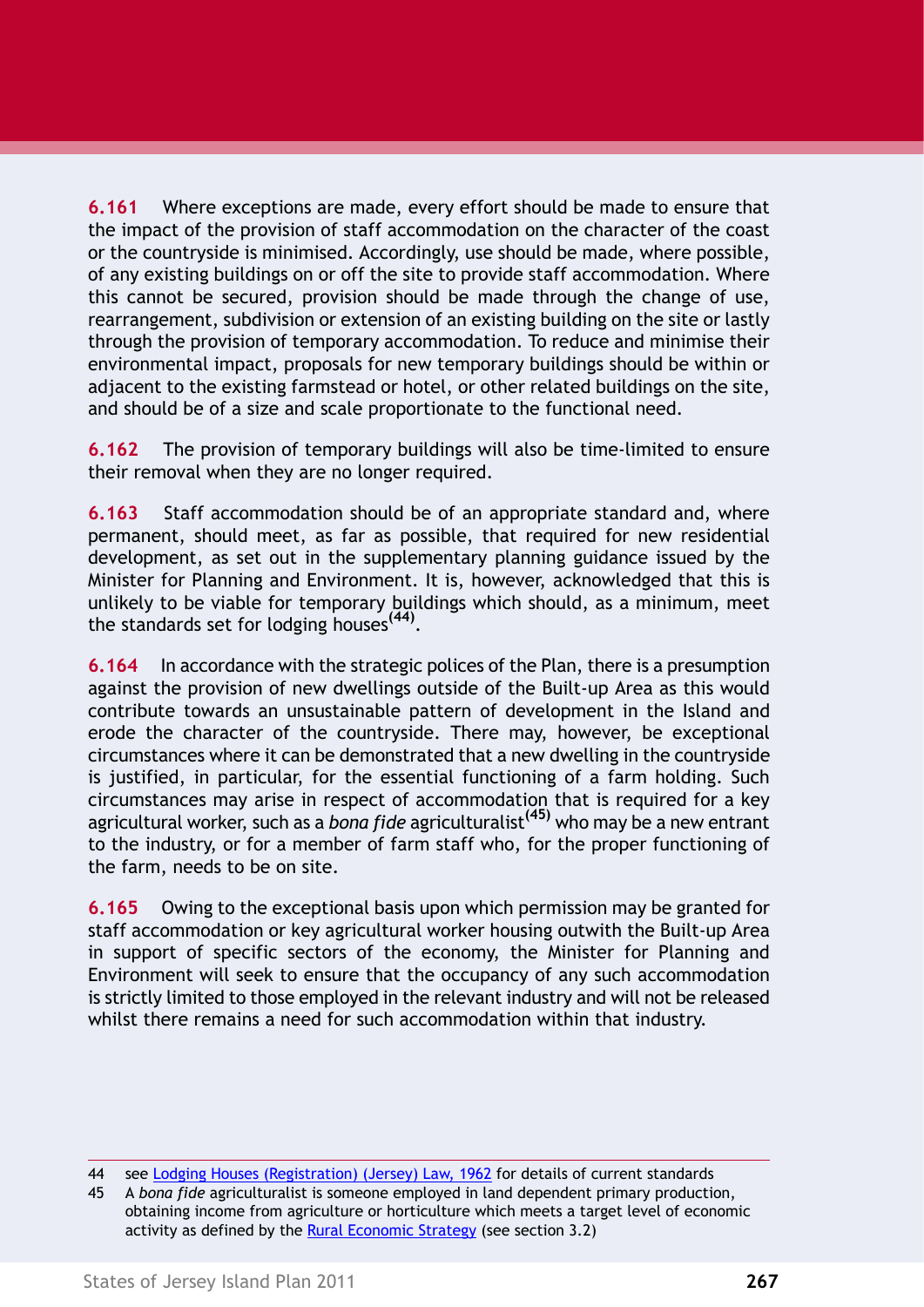### <span id="page-43-0"></span>**Policy H 9**

#### **Staff and key agricultural worker accommodation**

Staff and key agricultural worker accommodation should be provided in the Built-up Area and be of a standard that is in accordance with the Minister for Planning and Environment's published guidance for housing.

Planning permission for staff accommodation outside the Built-up Area will not be permitted unless it is demonstrated, to the satisfaction of the Minister for Planning and Environment, that the proposal:

- 1. is essential to the proper function of the business,
- 2. cannot be provided on a site within the boundary of the Built-up Area and still meet the functional need,
- 3. cannot be provided by an existing building, either on or off the site, and still meet the functional need,
- 4. cannot be provided by rearranging, subdividing or extending an existing building on the site,
- 5. where possible is located within or adjacent to the existing business premises, or other buildings on the site; and
- 6. is of a size appropriate to its functional need.

Proposals for staff accommodation through the conversion, rearrangement, subdivision or extension of an existing building, or through the provision of temporary buildings should meet, as closely as possible, the required standards for housing as set out in the supplementary planning guidance issued by the Minister for Planning and Environment. The provision of such accommodation which does not meet those standards established for lodging houses will not be permitted.

Permission for new housing in the countryside to house key agricultural workers will not be permitted unless, in exceptional cases, it is demonstrated, to the satisfaction of the Minister for Planning and Environment, that the proposal meets all of the criteria identified above and is solely for occupation by a *bona fide* agriculturalist.

New permanent housing for key agricultural workers will not be permitted unless it meets the required standards for housing as set out in the supplementary planning guidance issued by the Minister for Planning and Environment.

Where permission is granted for staff accommodation and/or new dwellings to house key agricultural workers in the countryside, their occupation will be restricted, by condition, to those employed in the relevant industry. In the case of new dwellings for key agricultural workers, this will be related to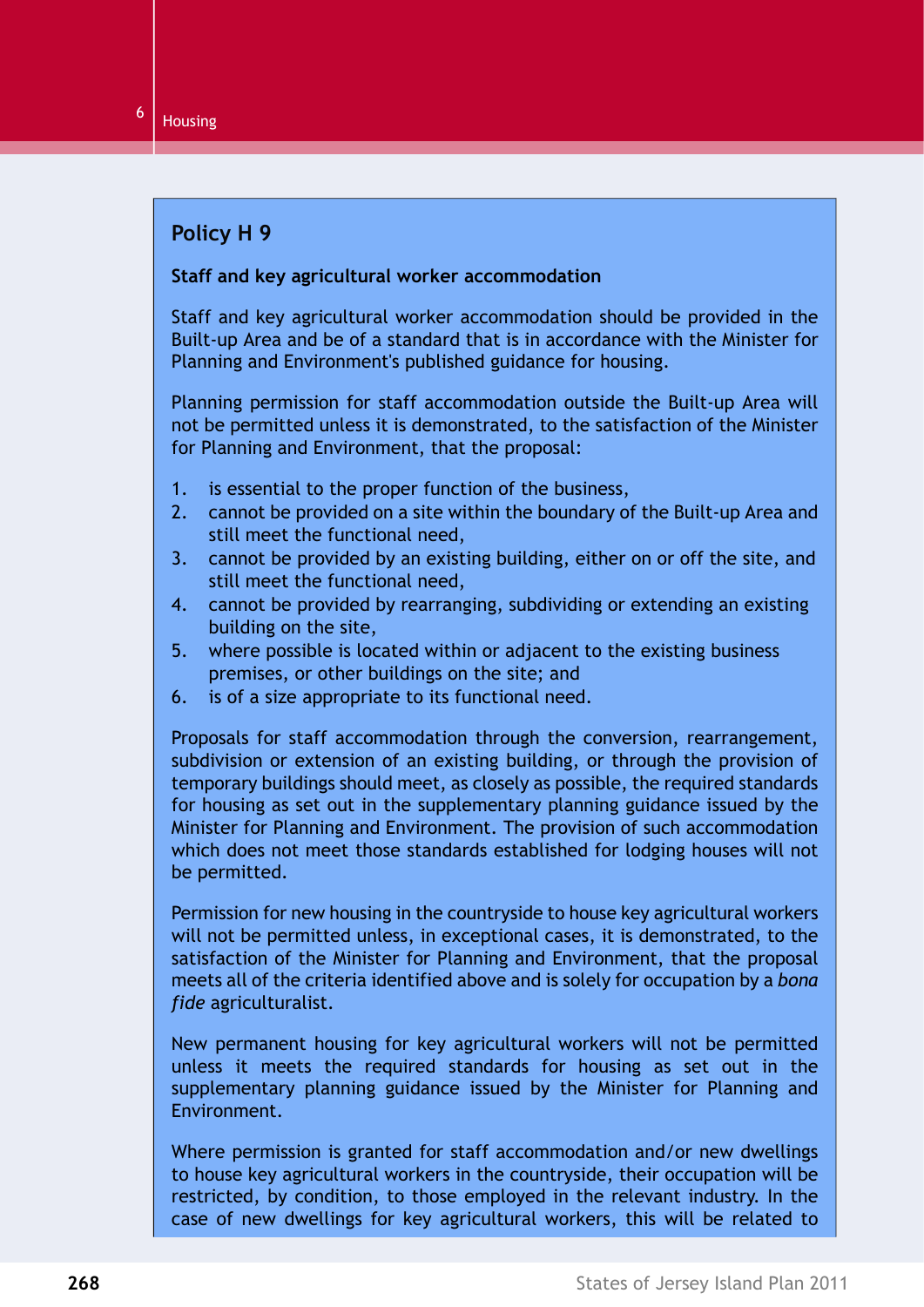persons employed or last employed in agriculture as *bone fide* agriculturalists. For as long as there is a need within the relevant industry, the Minister will not relinquish such occupancy conditions.

# **Other residential development**

**6.166** The previous sections have dealt with needs and demand housing requirements and supply. The following section contains policies relating to other aspects of housing development.

## **Conversion to flats**

**6.167** The conversion of larger residential properties into smaller units of accommodation can make a valuable contribution to meeting the Island's housing need and can provide a source of affordable accommodation that is often conveniently located. This will require consideration and assessment within the context of the Island's housing needs and [Policy H 4 'Housing mix'.](#page-35-0)

**6.168** For such development to be acceptable, however, the implications of intensifying the use of such a property and it being used by several households requires particular consideration. Importantly, the quality and size of accommodation to be provided is a material consideration, including an assessment of the provision of internal living space and external amenity space. The extent of parking provision required will be dependent upon the site's location.

**6.169** Assessment of all of these matters will need to be undertaken relative to supplementary planning guidance adopted and issued by the Minister for Planning and Environment. Other considerations, related to the impact on neighbouring uses, are set out in Policy GD 1 'General development considerations'.

### **Policy H 10**

### **Conversion to flats**

The conversion of larger dwellings into smaller self-contained housing units will be permitted if the development is in accordance with the required standards for housing as set by the Minister for Planning and Environment and meets the Island's housing needs, in accord with [Policy H 4 'Housing mix'.](#page-35-0)